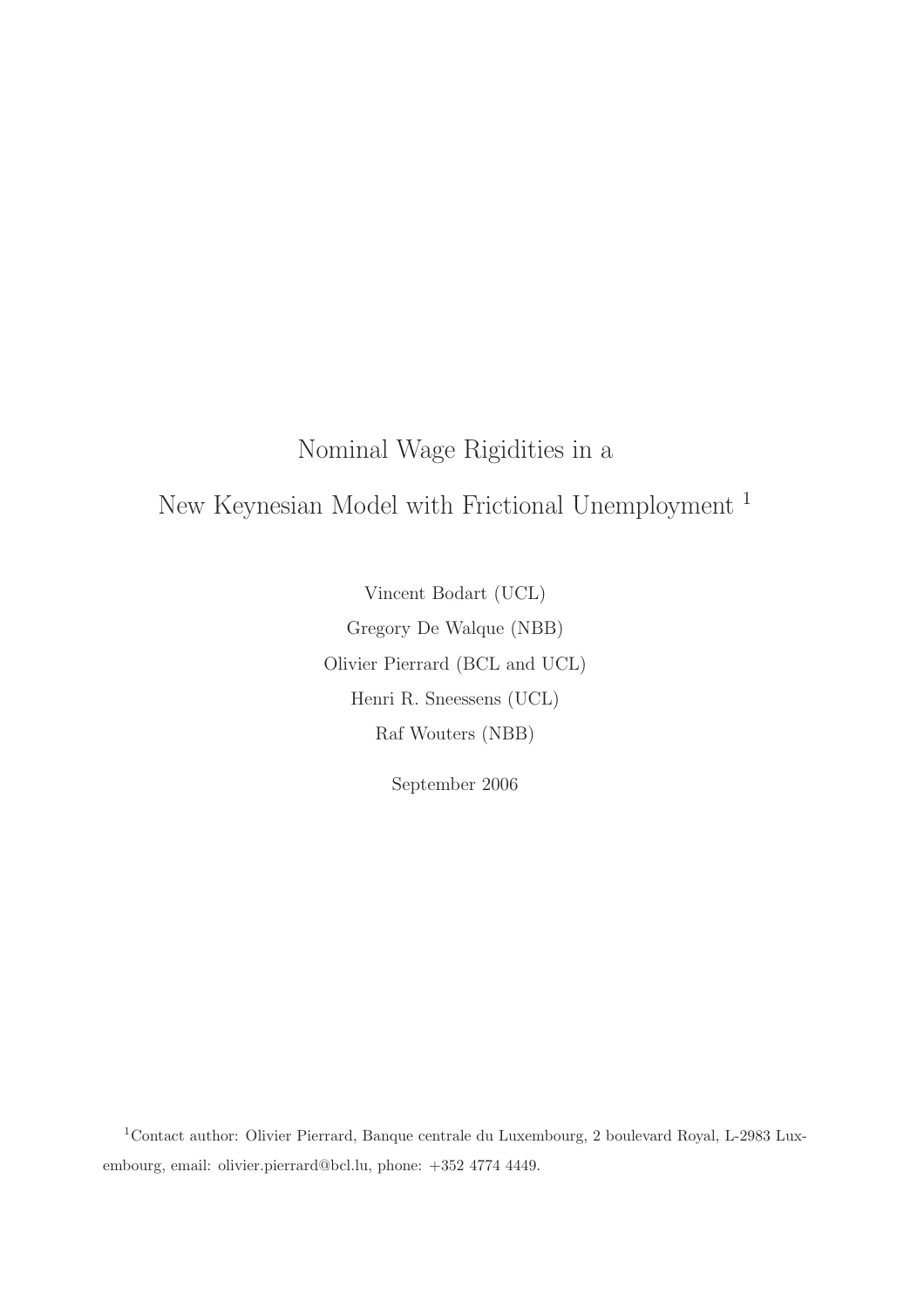### Abstract

In this paper, we propose a search and matching model with nominal stickiness à la Calvo in the wage bargaining. We analyse the properties of the model, first, in the context of a typical real business cycle model driven by stochastic productivity shocks and second, in a fully specified monetary DSGE model with various real and nominal rigidities and multiple shocks. The model generates realistic statistics for the important labor market variables.

Keywords: DSGE, Search and Matching, Nominal Wage Rigidity, Monetary Policy. JEL classification: E31, E32, E52, J64.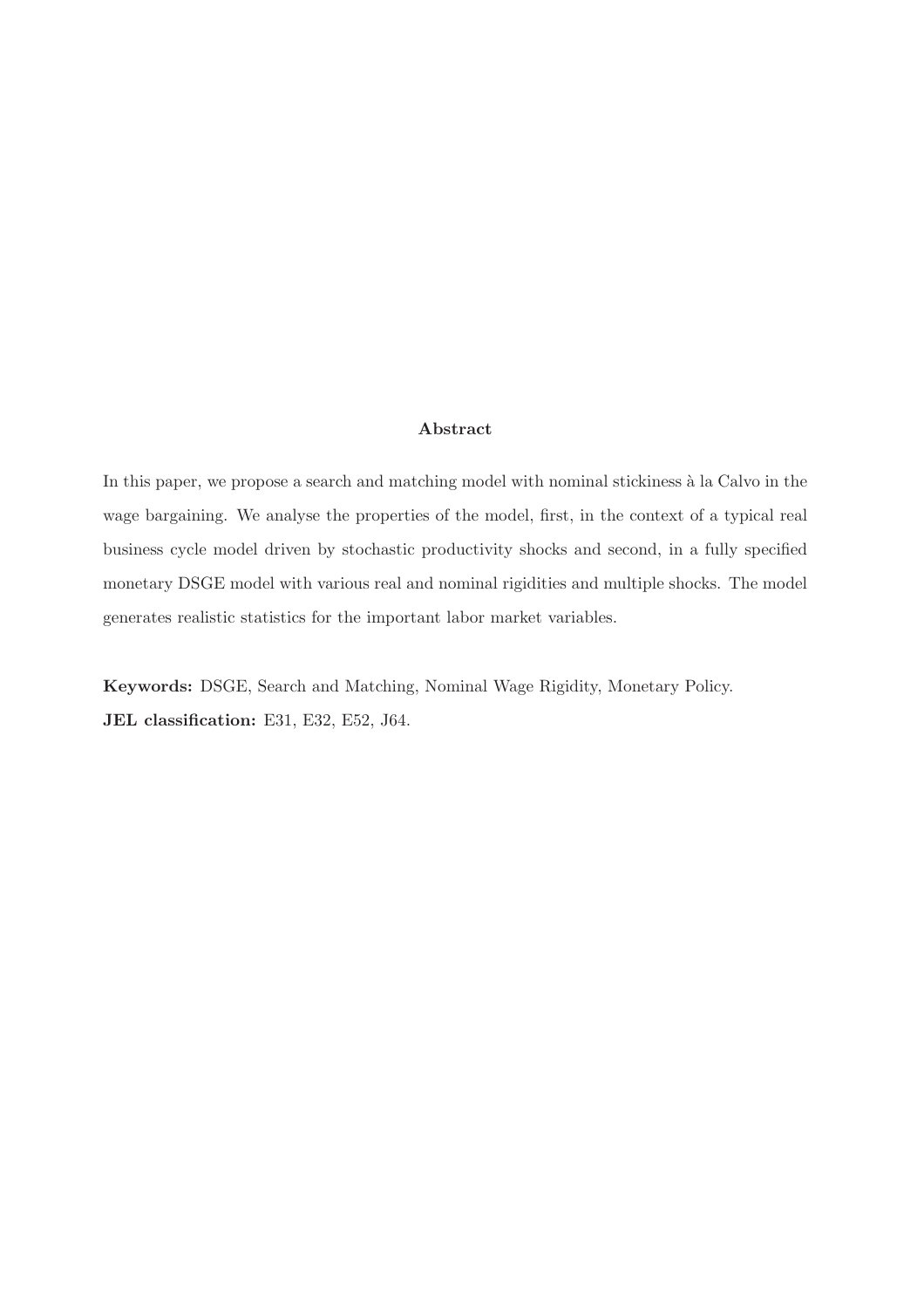### 1 Introduction

Real wage and labor market dynamics are crucial for understanding the inflation process. Standard new-Keynesian models contain only a highly abstract description of the labor market which does not allow for involuntary unemployment and real wage rigidity. Two keys issues that are central when monetary policy is faced with complicated trade-off decisions. Search and matching models, on the other hand, provide a more realistic framework that can be used to analyze unemployment and wage bargaining situations. For these models to match the stylized properties of the data, some degree of wage rigidity is necessary. In this paper, we propose a search and matching model with nominal stickiness à la Calvo in the wage bargaining. We analyze the properties of the model, first, in the context of a typical real business cycle model driven by stochastic productivity shocks and second, in a fully specified monetary DSGE model with various real and nominal rigidities and multiple shocks. The model generates realistic statistics for the important labor market variables.

Standard new-Keynesian DSGE models approach the labor market as a duplicate of the goods market: households supply differentiated services in a monopolistic competitive market which provide them with monopoly power over the wage. The resulting wage is determined as a mark-up over the marginal rate of substitution between consumption and leisure, where the mark-up may vary due to nominal stickiness. At the given wage, firm decide on their optimal demand for labor and workers will deliver the requested labor service. For realistic parameters of labor supply and nominal wage stickiness, these model reproduce the observed volatility in hours worked and the relative smooth behavior of real wages over the business cycle (see for instance [Shimer](#page-28-0) [\(2002](#page-28-0)) or [Shimer](#page-28-1) [\(2004](#page-28-1)) for empirical evidence on the cyclical behaviour of labor market variables). However these models are ignorant on the concept and the role of unemployment or other labor market flows, on the specific nature of continuing labor contracts and the resulting wage bargaining, and on labor adjustment along the intensive and the extensive margins, etc. Therefore, these standard new-Keynesian models can hardly be considered as realistic characterizations of the labor market and any normative analysis based on the welfare implications of these models might result in misleading conclusions.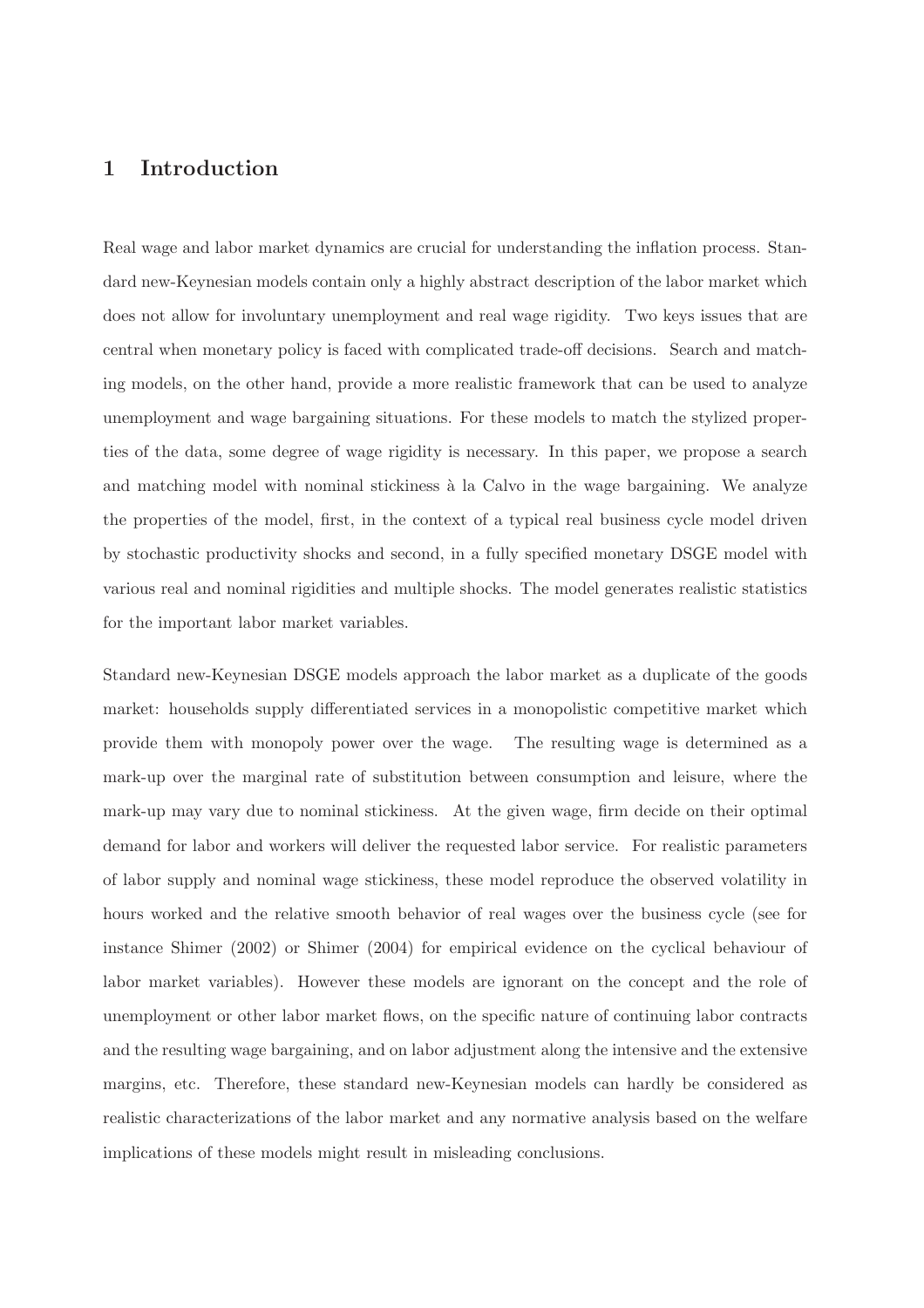Search models à la Pissarides-Mortensen overcome some of the weaknesses of the standard new-Keynesian labor market models by starting from the specific nature of the labor market. Matching workers and firms is costly and this results in a surplus for existing jobs and a bargaining situation over the wage and possibly broader working conditions. [Merz \(1995\)](#page-28-2) and [Andolfatto](#page-27-0) [\(1996](#page-27-0)) integrated this search and matching setup in a general equilibrium model and illustrated its relative success to explain cyclical behaviour in wages and employment fluctuations. More recent, [Hall](#page-27-1) [\(2005](#page-27-1)) and [Shimer \(2004](#page-28-1)) showed that these models fail to generate the observed volatility in unemployment and job vacancies. The reason is that under standard parameterisations, new vacancies induce a strong reaction in the real wage that erode the profitability of new job creation. Wage rigidity, especially for new jobs (see [Bodart, Pierrard, and Sneessens](#page-27-2) [\(2005](#page-27-2))), can overcome this reaction and boost the sensitivity of labor market variables. Following up on this idea, [Gertler and Trigari \(2006](#page-27-3)) introduce wage staggering `a la Calvo in the bargaining solution, and show how the spill over effects of the slowly adjusting aggregate wage mitigate the change in the new contract wage. For realistic contract durations, this mechanism produces the observed relative smooth wage response while doing fine on the volatility of vacancies and unemployment as well. Gertler and Trigari execute their exercise in a basic real business cycle model that is exclusively driven by productivity shocks and where no explicit distinction is necessary between nominal and real wage setting.

Another series of papers - [Walsh](#page-28-3) [\(2005](#page-28-3)), [Trigari \(2004\)](#page-28-4), [Moyen and Sahuc \(2005](#page-28-5)) - have studied the role of labor-search frictions for inflation dynamics and the monetary policy transmission mechanism. These models combine the labor matching function in a wholesale production sector with sticky nominal prices in the final retail sector. By altering the wage formation process, compared to the standard new-Keynesian framework, these models also change the cyclical behaviour of the marginal cost and inflation. In particular, these models are able to show how institutional factor, such as the bargaining power and the replacement benefit for unemployed workers, can affect inflation. [Trigari \(2004](#page-28-4)) also point out that the marginal cost can behave differently depending on whether the required labor adjustment takes place along the intensive margin, that is via changes in hours worked, or via the extensive or employment margin.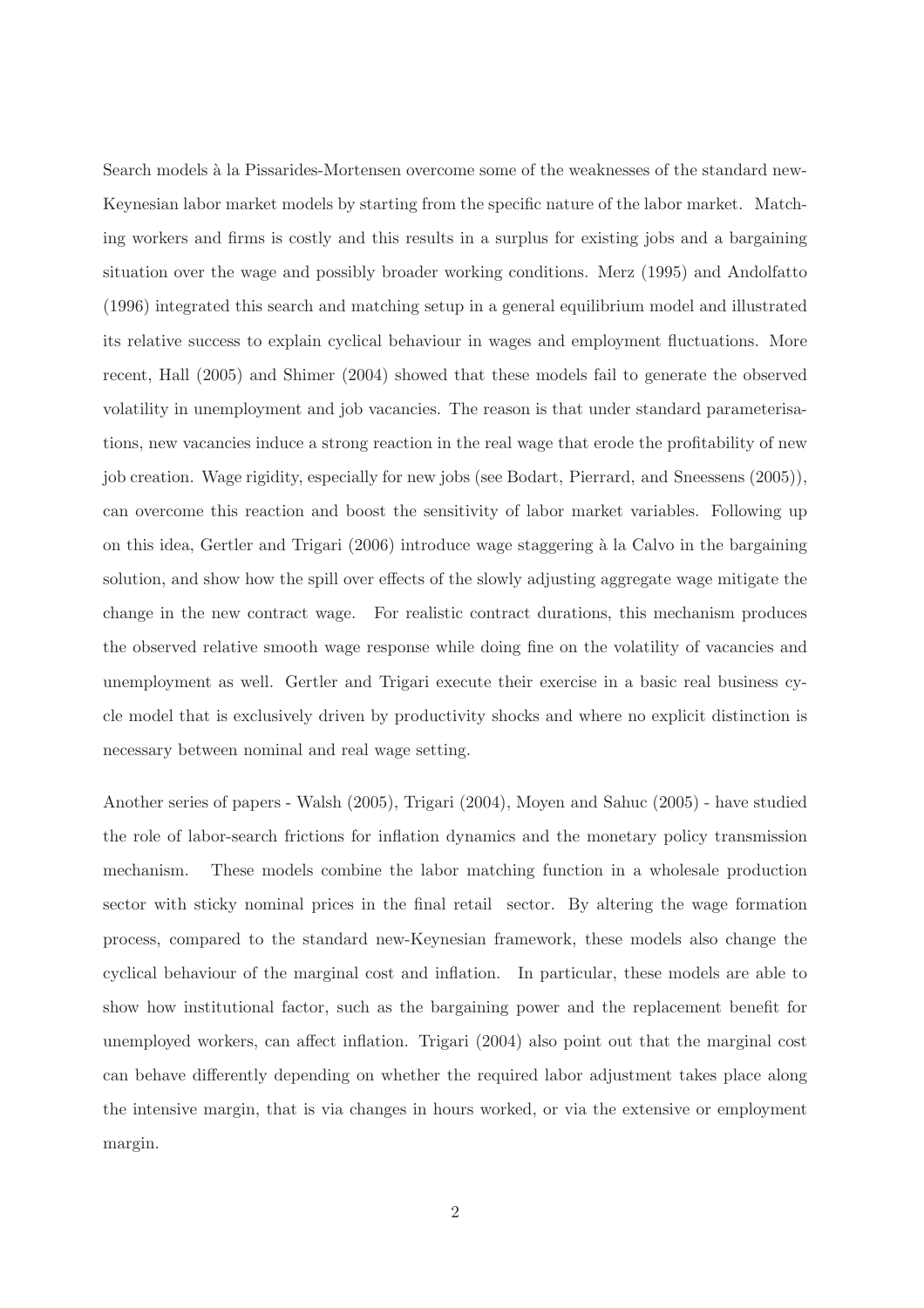The integration of wage rigidities and nominal price stickiness in the labor-search models has been analysed by [Krause and Lubik \(2005\)](#page-27-4), [Christoffel and Linzert \(2004\)](#page-27-5), [Blanchard and Gali](#page-27-6) [\(2005](#page-27-6)) and [Christoffel, Kuster, and Linzert \(2006\)](#page-27-7). Krause and Lubik claim that the real wage rigidity is important for matching the labor market volatilities but that wage rigidity is not crucial for the inflation dynamics. This follows from the argument by [Goodfriend and King](#page-27-8) [\(2001](#page-27-8)) that the period-by-period wage looses its allocative role in the marginal cost in the context of long term labor relations, which are implicitly assumed in the matching labor market setup. Christoffel et al. integrate various forms of wage rigidities and nominal price stickiness in a fully specified DSGE model and estimate this model to German data. Their results show that important labor market shocks are necessary to fit the wage and employment data but these shocks have a limited role on the overall dynamics of output and inflation. Blanchard and Gali analyse the implication of real wage rigidity for monetary policy. The inefficient reaction of wages and employment to productivity shocks complicates the stabilizing task for monetary policy because it creates a conflict between inflation targeting and employment stabilization.

In this paper we extend the work of [Gertler and Trigari \(2006](#page-27-3)), by incorporating the wage staggering a la Calvo in a model with nominal price and wage setting together with a series of other frictions that are often considered as necessary to capture the cyclical dynamics in consumption, investment and production [\(Christiano, Eichenbaum, and Evans \(2005\)](#page-27-9), [Smets and Wouters \(2003\)](#page-28-6)). In addition, firms have the possibility to adjust the labor input along the intensive and extensive margin. In order to get sufficient persistence in the labor market dynamics, we also evaluate alternative cost schedules for the vacancy and hiring decisions: a standard recurrent vacancy cost à la Mortensen-Pissarides, a variable recurrent hiring cost à la Gertler-Trigari and a Fujita-Ramey type of sunk cost for vacancy posting. In contrast to Gertler and Trigari, who work with large firms that engage many workers, we start from a one-worker one-firm model.

First, we evaluate the cyclical properties of our model by concentrating exclusively on the laborsearch friction in combination with nominal wage staggering. The volatility, the persistence and the cyclical nature of the labor market variables in our model are directly compared to the results in Gertler and Trigari. We show that the results depend on the writing of the vacancy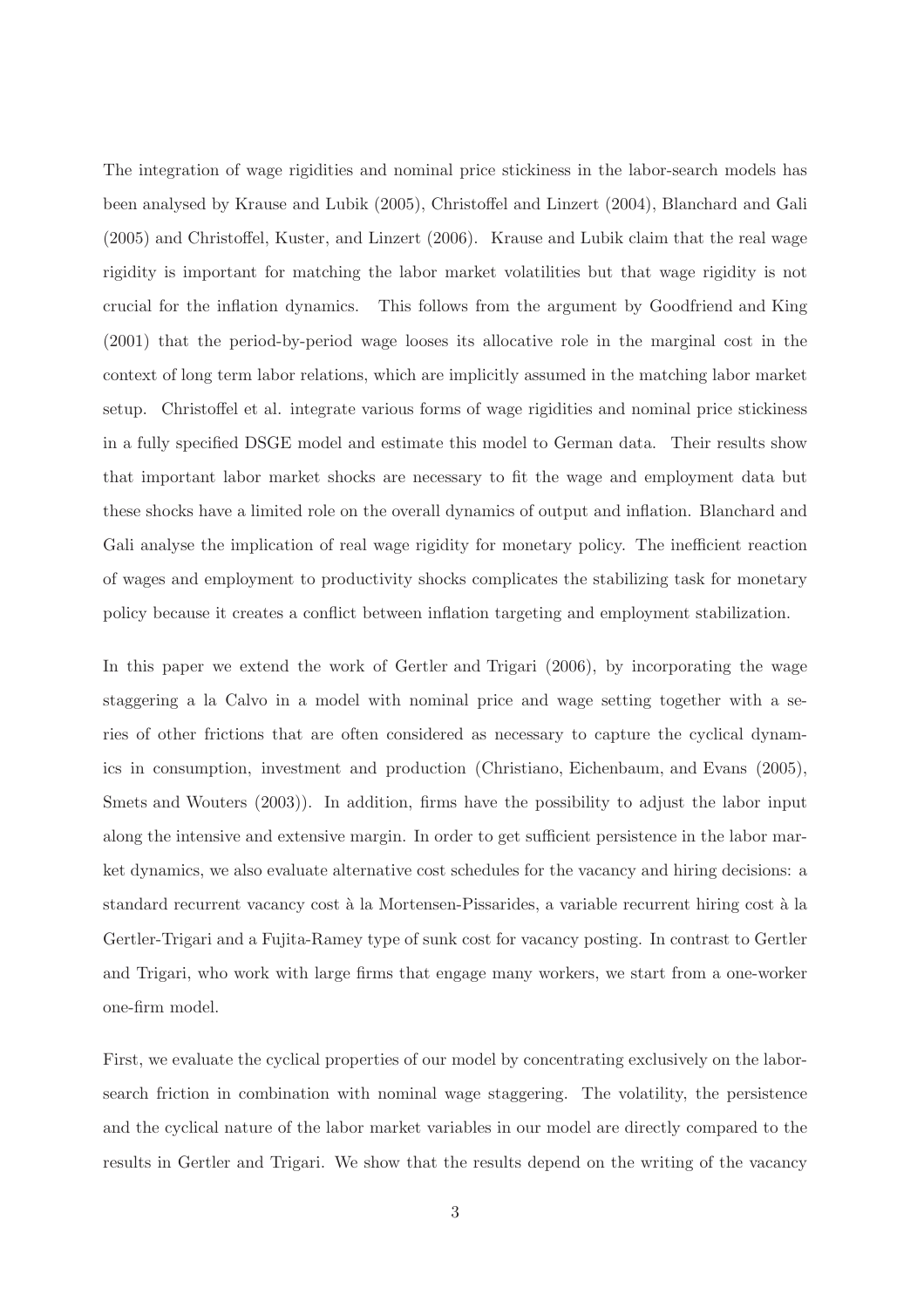costs and that the model with sunk cost does well (and at least as well as Gertler and Trigari) at reproducing the main variable cyclical properties. Then we consider the extended version of our model that contains the complete set of nominal and real frictions typically used in the new generation of monetary DSGE models, and we evaluate whether this model is still able to perform well on the labor market statistics both for real and nominal shocks. The extensive model, and especially the model with a sunk vacancy cost, is equally successful in reproducing the typical labor market volatilities and correlations. However, some drawbacks remain as the too strong reaction of hours and the inability of the model to generate a lagged response of inflation to a monetary shock. These simulation exercises point out the important parameters and frictions that are at work in the model. We consider these exercises as a necessary preliminary step before taking the model to the data in a more elaborate estimation procedure.

### 2 The Model

There are three broad categories of agents, households, firms and the government. There are three types of markets: goods, labor and capital. We distinguish two types of goods producers, final goods and intermediate goods. There is perfect competition on the final goods market and monopolistic competition on the intermediate goods market. On the capital market, the supply is determined by the stock of capital previously accumulated by the household. The return on capital adjusts to make the quantity demanded by the representative final firm equal to this predetermined capital stock. We introduce labor market frictions as in Mortensen-Pissarides. We assume a single representative household. Consumer-workers may be employed or unemployed<sup>[1](#page-5-0)</sup>.

<span id="page-5-0"></span><sup>1</sup>This representative household formulation amounts to assuming that workers are perfectly insured against the unemployment risk. This simplification is common in the literature (see for instance [Merz \(1995\)](#page-28-2) or [Andolfatto](#page-27-0) [\(1996](#page-27-0))) and reflects the current state of the art. Taking into account workers heterogeneity due to imperfect insurance markets would make the model totally intractable.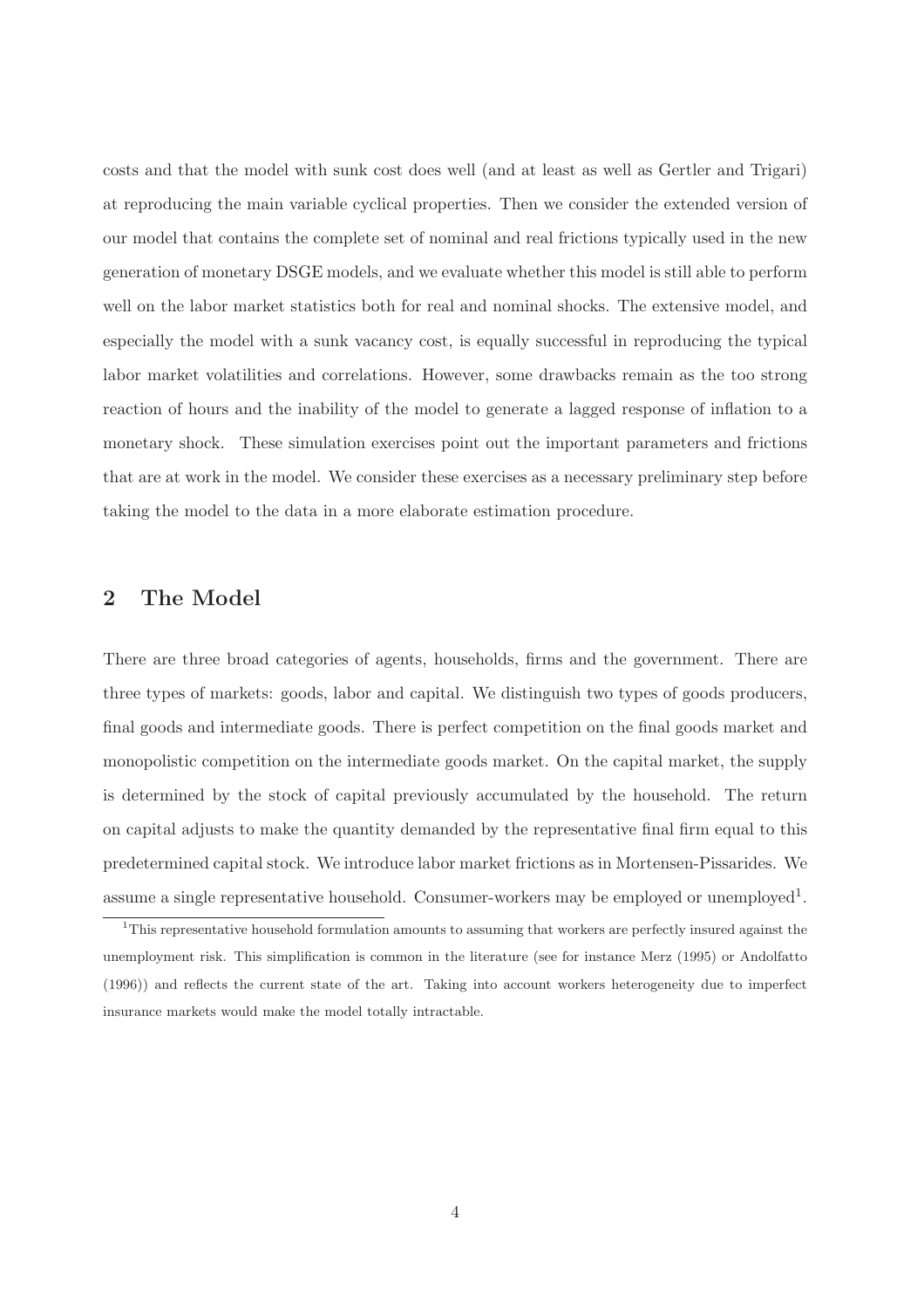### 2.1 Labor Market Flows

Let  $N_t$  represent the total number of jobs. Normalizing the total labor force to one yields the following accounting identity:

$$
N_t + U_t = 1 \tag{1}
$$

where  $U_t$  denote the number of unemployed job-seekers. Let the number of job matches be denoted by  $H_t$ . We assume that the number of matches is a function of the number of job vacancies  $V_t$  and effective job seekers  $U_t$ , that is, we use the following matching function:

$$
H_t = H(V_t, U_t) = \bar{h} V_t^{\phi} U_t^{1-\phi}, \tag{2}
$$

assumed to be linear homogeneous. The probability of finding a job can be written as follows:

$$
p_t = \frac{H_t}{U_t}.\tag{3}
$$

Similarly, the probability of filling a vacancy is given by:

$$
q_t = \frac{H_t}{V_t}.\tag{4}
$$

We assume an exogenous job destruction rate s, implying the following employment dynamics:

$$
N_{t+1} = (1-s) N_t + q_t V_t, \tag{5}
$$

$$
= (1 - s) N_t + p_t U_t. \tag{6}
$$

### <span id="page-6-0"></span>2.2 Households

There is a continuum of households indexed by  $\tau$ . Each household maximizes an intertemporal utility function represented by:

$$
\sum_{t=0}^{\infty} \beta^t \, \mathcal{U}\left(C_t^{\tau}, \, \bar{C}_t \, , \frac{M_t^{\tau}}{P_t}\right) \, ,
$$

where  $\beta$  is the subjective discount factor. Instantaneous utility  $\mathcal U$  is a function of current consumption  $C_t^{\tau}$  and real cash balances  $M_t^{\tau}/P_t$ . External consumption habit effects are introduced by  $\bar{C}_t$ . We assume the following separable utility function:

$$
\mathcal{U}\left(C_t^{\tau}, \bar{C}_t, h_t^{\tau}, \frac{M_t^{\tau}}{P_t}\right) = \log\left(C_t^{\tau} - e\,\bar{C}_{t-1}\right) + \frac{\chi^{\nu_m}}{1 - \nu_m} \left(\frac{M_t^{\tau}}{P_t}\right)^{1 - \nu_m}.\tag{7}
$$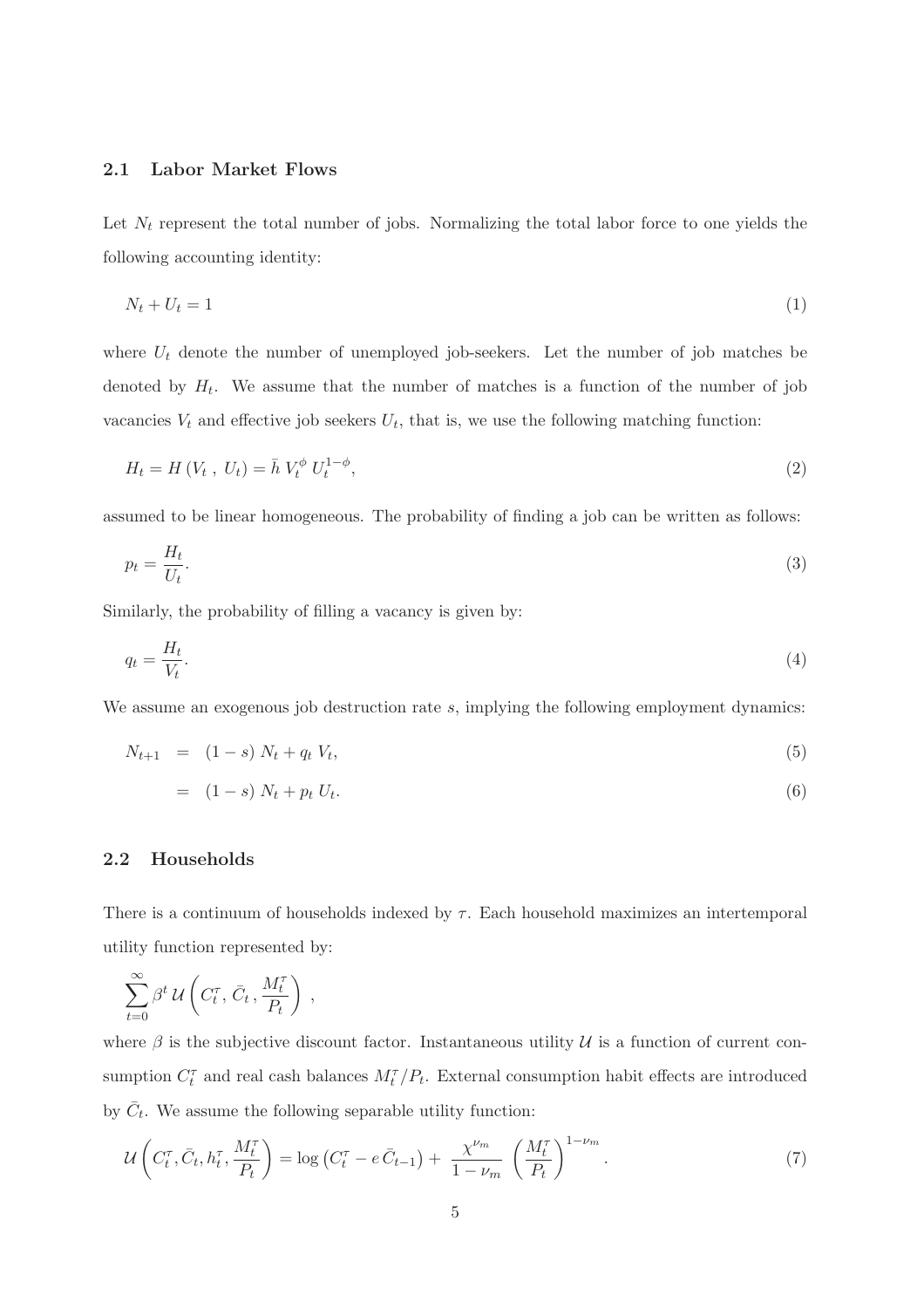External consumption habits are represented by an effect of past aggregate consumption. Each household (worker) is looking for a full-time job and can be employed or unemployed. Following [Christiano, Eichenbaum, and Evans](#page-27-9) [\(2005](#page-27-9)), we assume that there exist state-contingent securities that insure the households against variations in household specific labor income. With perfect insurance markets and with separability between consumption and leisure, employed and unemployed worker will have the same marginal utility of wealth and choose the same optimal consumption level and money demand. Individual behaviors can then be analyzed in terms of the representative household's optimization program. Let us normalize total population to 1 and define  $N_t$  as the fraction of workers hired at time  $t - 1$  or before and productive at time t. The representative household's optimization program can then be written as follows:

$$
\max \sum_{t=0}^{\infty} \beta^t \left\{ \log \left( C_t - e C_{t-1} \right) + \frac{\chi^{\nu_m}}{1 - \nu_m} \left( \frac{M_t}{P_t} \right)^{1 - \nu_m} \right\},\tag{8}
$$

subject to :

$$
\frac{M_t}{P_t} + \frac{B_t}{P_t} + C_t + I_t + T_t = \frac{M_{t-1}}{P_t} + \frac{B_{t-1}(1 + R_{t-1})}{P_t} + W_t + b_t (1 - N_t), \quad \forall t \ge 0.
$$

 $W_t$  stand for aggregate income received by employed workers;  $b_t$  is an unemployment benefit<sup>[2](#page-7-0)</sup>;  $T_t$  stand for total lump-sum taxes. The inflation rate  $\pi_t = P_t/P_{t-1} - 1$  determines inflation taxes and  $R_t$  is the nominal interest rate between  $t-1$  and  $t$ :

$$
(1 + R_t) = (1 + r_t)(1 + \pi_{t+1}).
$$
\n(9)

We allow for variations in labor working time (or hours)  $h_t$  and for variations in the capacity utilization rate  $z_t$ , at a cost  $\Psi(z_t)$ . We also take into account capital installation costs, measured by a function of investment changes  $\Phi(\Delta I_t/I_{t-1})$ . This leads to the following aggregate income and capital accumulation equations:

<span id="page-7-1"></span>
$$
W_t = \left\{ w_t + C_t^h \right\} N_t + \left\{ \left( r_t^k + \delta \right) z_t - \Psi(z_t) \right\} K_{t-1} + \Pi_t , \qquad (10)
$$

$$
C_t^h = \frac{c_0}{1+c_1} \left( h_t^{1+c_1} - 1 \right), \tag{11}
$$

$$
\Delta K_t = \left\{ 1 - \Phi(\Delta I_t / I_{t-1}) \right\} I_t - \delta K_{t-1} . \tag{12}
$$

The employed worker's labor income is made of two parts, a base wage  $w_t$  plus an overtime work compensation  $C_t^h$ . Normal working time is normalized to 1 and overtime compensation is

<span id="page-7-0"></span><sup>&</sup>lt;sup>2</sup>It could alternatively be interpreted as the income generated by the domestic activities of an unemployed worker.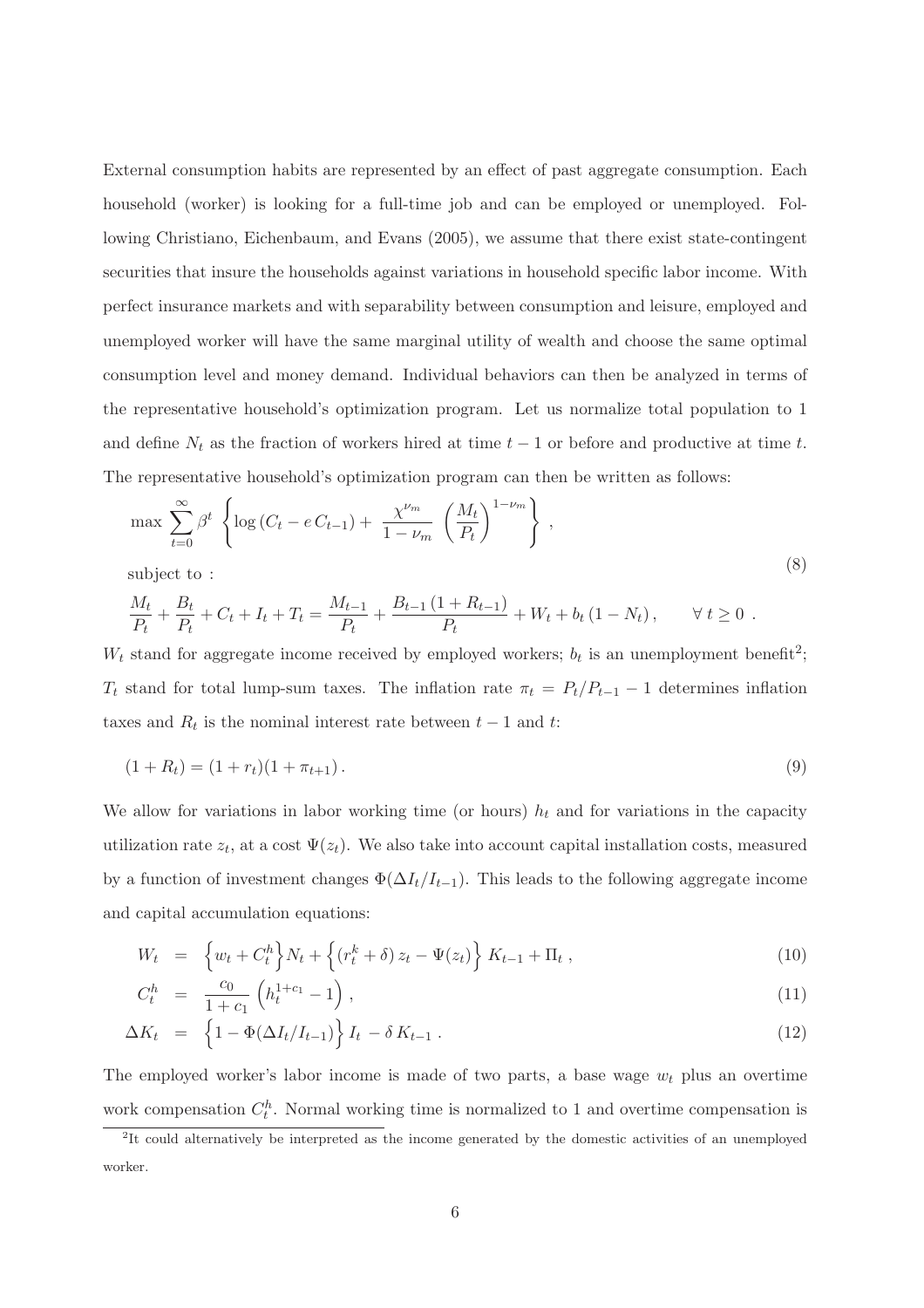proportional to the difference between actual and normal working time<sup>[3](#page-8-0)</sup>. Hours are decided by the firms and, at the steady state, overtime compensation is equal to zero. Total capital income is equal to the return on utilized capital net of capacity utilization costs  $\Psi(z_t)$ . The normal utilization rate is normalized to 1.  $\Pi_t$  are the profits redistributed by the intermediate goods producers. We assume the following cost functions:

$$
\Psi(z_t) = \frac{d_0}{1+d_1} \left[ z_t^{1+d_1} - 1 \right], \tag{13}
$$

$$
\Phi\left(\frac{\Delta I_t}{I_{t-1}}\right) = \frac{\varphi}{2} \left(\frac{\Delta I_t}{I_{t-1}}\right)^2.
$$
\n(14)

<span id="page-8-1"></span>The consumer's optimal decisions are then given by:

$$
B_t: \t U_{C_t} = \beta \left(1 + r_t\right) \mathcal{U}_{C_{t+1}}, \t(15)
$$

$$
z_t: \t r_t^k + \delta = d_0 z_t^{c_1} \t (16)
$$

$$
I_t: \qquad 1 = p_t^k \left[ 1 - \Phi\left(\frac{\Delta I_t}{I_{t-1}}\right) \right] - \left\{ p_t^k \varphi \frac{\Delta I_t}{I_{t-1}} \frac{I_t}{I_{t-1}} - \beta_{t+1} p_{t+1}^k \varphi \frac{\Delta I_{t+1}}{I_t} \left(\frac{I_{t+1}}{I_t}\right)^2 \right\}, \tag{17}
$$

$$
K_t: \t p_t^k = \beta_{t+1} \left\{ z_{t+1} \left( r_{t+1}^k + \delta \right) - \Psi(z_{t+1}) + (1 - \delta) p_{t+1}^k \right\}, \t (18)
$$

$$
M_t: \t \frac{M_t}{P_t} = \chi \left(\frac{R_t}{1+R_t}\right)^{-1/\nu_m} \left(\mathcal{U}_{C_t}\right)^{-1/\nu_m}.
$$
\t(19)

(20)

 $p_t^k$  is the shadow price of capital at time t;  $\beta_{t+1}$  in [\(18\)](#page-8-1) and [\(17\)](#page-8-1) is a discount factor defined by:

$$
\beta_{t+1} = \beta \frac{\mathcal{U}_{C_{t+1}}}{\mathcal{U}_{C_t}}, \qquad \text{where} \quad \mathcal{U}_{C_t} = \frac{1}{C_t - eC_{t-1}}.
$$
\n
$$
(21)
$$

### 2.3 Goods Producers

### 2.3.1 Final Goods

We assume a CES production technology:

$$
Y_t = \left\{ \int_0^1 \left[ X_t(i) \right]^{\lambda_x} di \right\}^{1/\lambda_x}, \tag{22}
$$

<span id="page-8-0"></span><sup>&</sup>lt;sup>3</sup>An alternative modelization would be to introduce hours in the (des)utility function. This formulation would allow hours to vary with the marginal utility.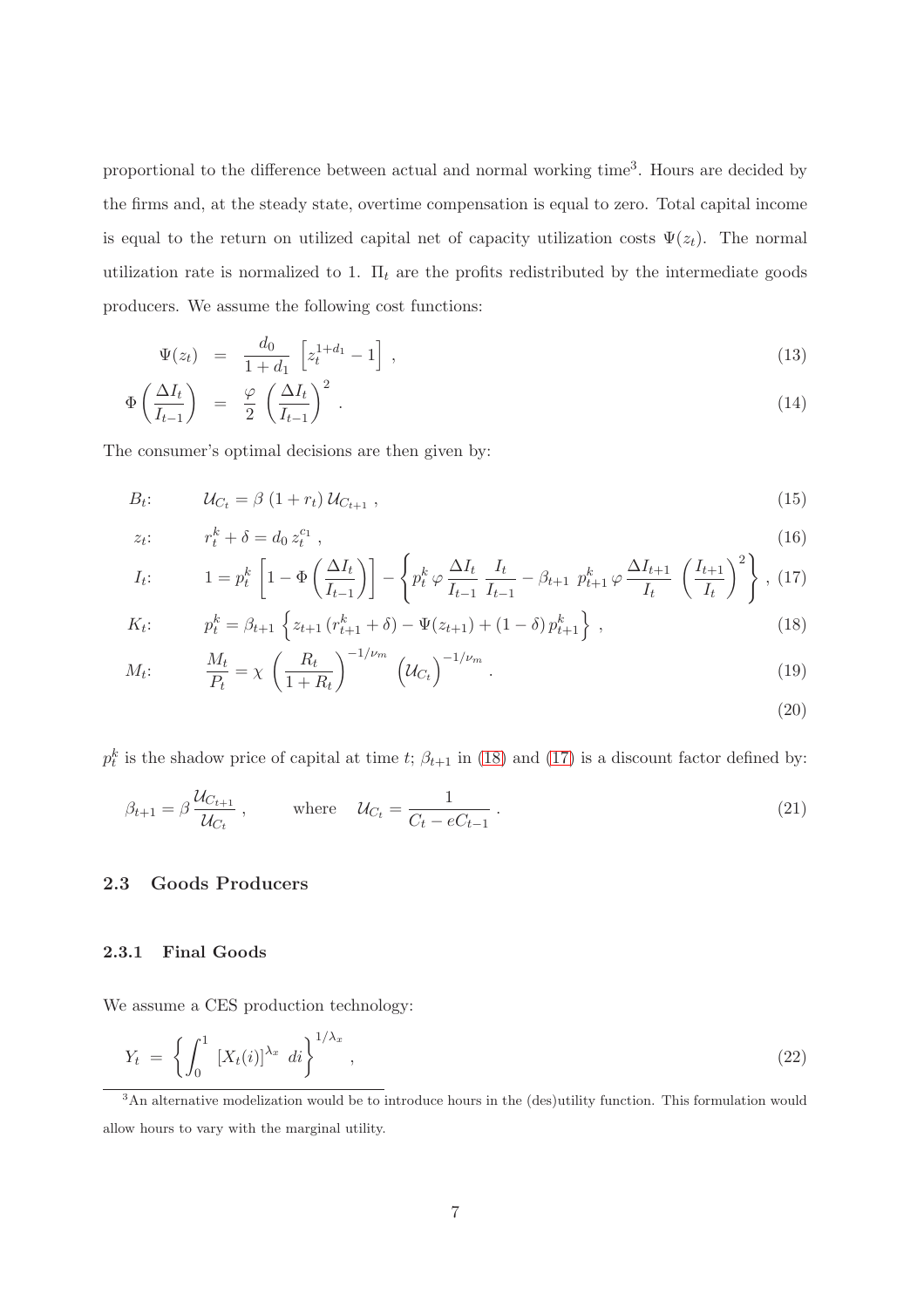with  $\lambda_x$  positive but smaller than unity to ensure decreasing marginal productivity. The profit maximization program gives a first order optimality condition which can be recast as a demand for intermediate goods:

<span id="page-9-1"></span><span id="page-9-0"></span>
$$
X_t(i) = \left[\frac{P_t(i)}{P_t}\right]^{-\frac{1}{1-\lambda_x}} Y_t, \qquad \forall i \in [0,1].
$$
\n
$$
(23)
$$

The true price index is given by:

$$
P_t = \left\{ \int_0^1 \left[ P_t(i) \right]^{-\frac{\lambda_x}{1 - \lambda_x}} \, di \right\}^{-\frac{1 - \lambda_x}{\lambda_x}} \tag{24}
$$

### 2.3.2 Intermediate Goods

The production function of an intermediate goods producer  $i$  is Cobb-Douglas with constant returns to scale:

$$
X_t(i) = \epsilon_t \left[ \tilde{K}_t(i) \right]^\alpha \left[ h_t^\theta N_t(i) \right]^{1-\alpha},\tag{25}
$$

where  $\tilde{K}_t(i) = z_t K_{t-1}(i); \epsilon_t$  is an aggregate exogenous productivity shock and  $\theta \leq 1$  (productivity concave in hours).

### Hours of work

Workers are rented to labor service firms at a price  $d_t$  per worker, determined by the market. Hours of work may vary over time. Overtime work is paid  $C_t^h$  (see equation [\(11\)](#page-7-1)). The noarbitrage condition between the firm's internal and external margins implies:

$$
c_0 \; h_t^{c_1} = \theta \; \frac{d_t + C_t^h}{h_t} \; , \tag{26}
$$

implying:

$$
h_t = \left\{ \frac{1}{1 - \frac{\theta}{1 + c_1}} \frac{\theta}{c_0} \left( d_t - \frac{c_0}{1 + c_1} \right) \right\}^{\frac{1}{1 + c_1}}, \qquad (27)
$$

with  $c_1 \geq 0$ . To obtain  $h = 1$  at stationary equilibrium, we set  $c_0 = \theta d$ . For  $c_1 \to \infty$ , hours of work are constant.

### Marginal Cost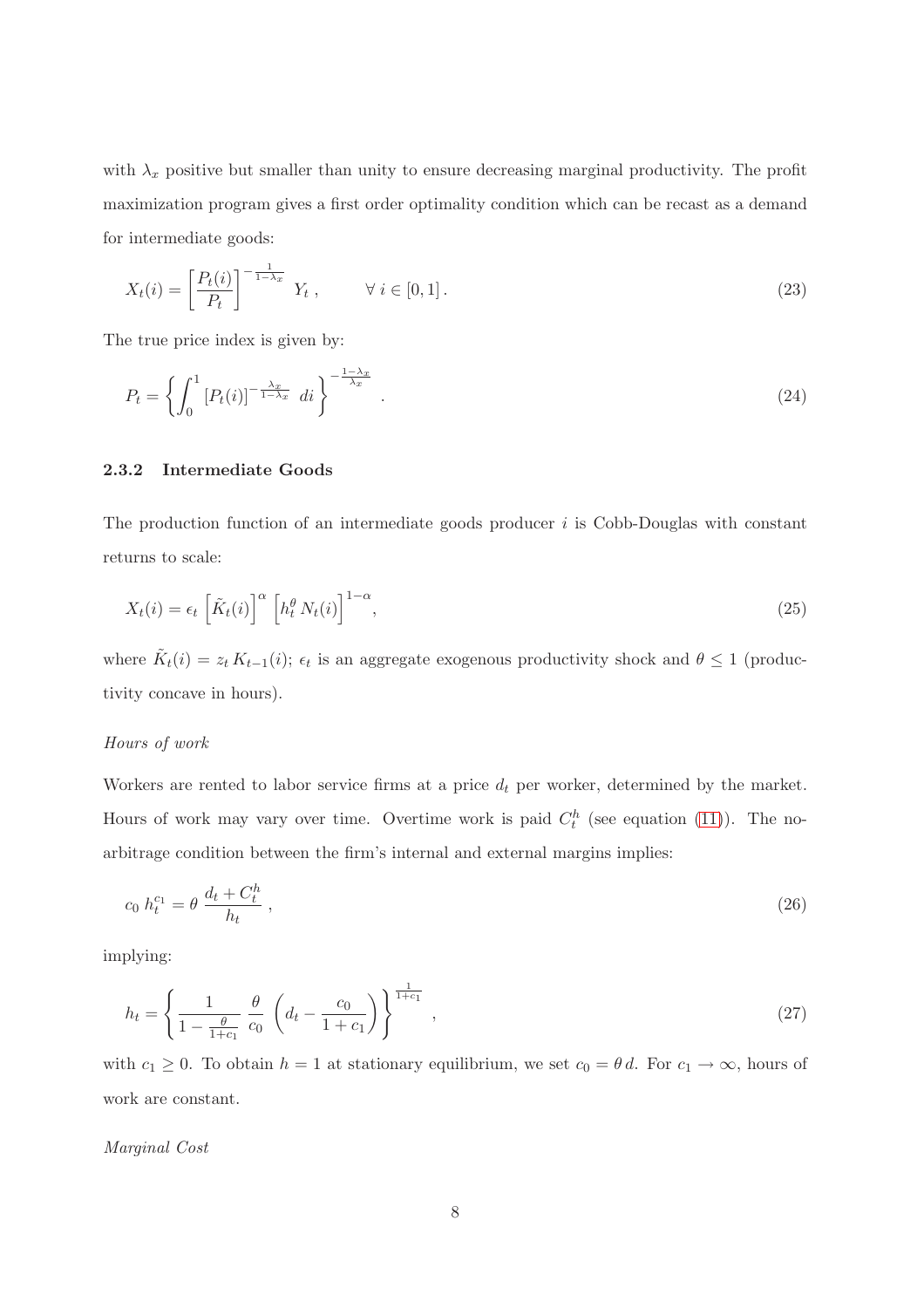At given selling price  $P_t(i)$  (and corresponding output level  $X_t(i)$ ), the intermediate goods producer's optimization program is a standard cost minimization program, implying the same optimal capital-labor ratio for all intermediate goods producers:

$$
\frac{\tilde{K}_t(i)}{N_t(i)} = \left[ \frac{(r_t^k + \delta)/\alpha}{\left(d_t + C_t^h\right)/(1 - \alpha)} \right]^{-1}, \quad \forall i.
$$
\n(28)

Because we assumed constant returns to scale and price taking behavior on the input markets, the (real) marginal cost  $\Lambda_t^x$  is independent of the price and production levels and given by:

$$
\Lambda_t^x = \frac{1}{\epsilon_t} \left( \frac{d_t + C_t^h}{(1 - \alpha) h_t^{\theta}} \right)^{1 - \alpha} \left( \frac{r_t^k + \delta}{\alpha} \right)^{\alpha} . \tag{29}
$$

When  $c_1 \rightarrow \infty$ ,  $h_t \equiv 1$ , which implies the following standard marginal cost equation:

$$
\Lambda_t^x = \frac{1}{\epsilon_t} \left( \frac{d_t}{1-\alpha} \right)^{1-\alpha} \left( \frac{r_t^k + \delta}{\alpha} \right)^{\alpha} .
$$

### Optimal prices

All intermediate goods producers who are allowed to reset optimally their selling price at time t face exactly the same optimization problem. Let us denote  $P_t^*$  $t<sub>t</sub><sup>*</sup>$  the optimal price reset at time t. In a Calvo contract framework, the optimal price decision is determined by the following optimization program[4](#page-10-0) :

$$
\max_{P_t^*} \sum_{j=0}^{\infty} \xi_p^j \beta_{t+j} \left[ \frac{(1+\bar{\pi})^j P_t^*}{P_{t+j}} - \Lambda_{t+j}^x \right] \left( \frac{(1+\bar{\pi})^j P_t^*}{P_{t+j}} \right)^{-1/(1-\lambda_x)} Y_{t+j}, \tag{30}
$$

where  $\xi_p$  is the probability that the price cannot be reset from one period to the next (perfect price flexibility is thus obtained for  $\xi_p = 0$ . The discount factor  $\beta_{t+j}$  is compatible with the pricing kernel used by consumers-shareholders:

<span id="page-10-1"></span>
$$
\beta_{t+j} = \beta^j \, \frac{\mathcal{U}_{c_{t+j}}}{\mathcal{U}_{c_t}} \,. \tag{31}
$$

The first-order optimality condition can be written as (after rearrangements):

$$
\sum_{j=0}^{\infty} \xi_p^j \beta_{t+j} Y_{t+j} \left[ \frac{(1+\bar{\pi})^j P_t^*}{P_{t+j}} \right]^{-1/(1-\lambda_x)} \left\{ \frac{(1+\bar{\pi})^j P_t^*}{P_{t+j}} - \frac{1}{\lambda_x} \Lambda_{t+j}^x \right\} = 0.
$$
\n(32)

<span id="page-10-0"></span><sup>&</sup>lt;sup>4</sup>The computation of the optimal price  $P_t^*$  is based on the information available at time t. A more careful notation should thus include the conditional expectation operator  $E_t$ . Our simplified notation is easier to read. One has to bear in mind though that all future variables are actually conditional expectations. For instance  $Z_{t+j}$ stands for  $E_t(Z_{t+j})$ , where Z may be any variable or combination of variables. It is worth noticing that our notation is in line with the conventions used in Dynare.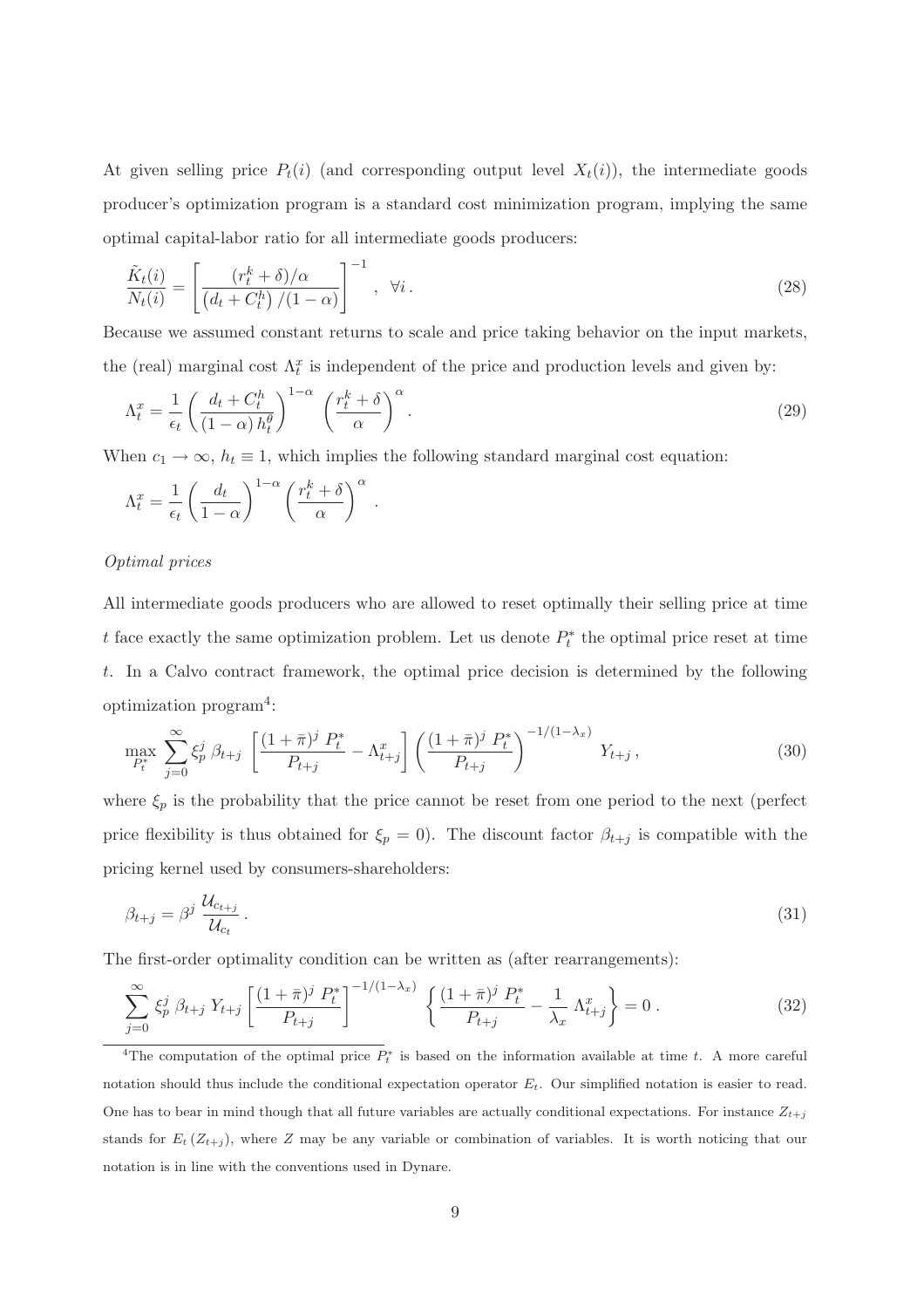A transitory increase in the aggregate demand (following a monetary shock e.g. ) will thus lower the current average markup rate, both because some intermediate goods prices are not reset (a fraction  $\xi_p$  of them) and because reset prices do not fully adjust to transitory cost changes.

### 2.3.3 Aggregate Price and Quantity Indices

### Aggregate demand for labor and capital services

All intermediate goods producers use the same production technology (capital-labor ratio). With constant returns to scale, the demand for labor and capital is linear in output. The aggregate demand for labor and capital is thus proportional to aggregate output, even though different firms may have different production levels.

Aggregate intermediate goods production is determined by:

<span id="page-11-0"></span>
$$
X_t = \int_0^1 X_t(i) \, di \tag{33}
$$

<span id="page-11-2"></span>where  $X_t(i)$  is given by equation [\(23\)](#page-9-0). Substituting in [\(33\)](#page-11-0) yields

$$
X_t = P_t^{1/(1-\lambda_x)} Y_t \int_0^1 P_t(i)^{-1/(1-\lambda_x)} di
$$
  
=  $\left(\frac{\bar{P}_t}{P_t}\right)^{-1/(1-\lambda_x)} Y_t,$  (34)

where the price index  $\bar{P}_t$  is defined by:

$$
\bar{P}_t^{-1/(1-\lambda_x)} = \int_0^1 P_t(i)^{-1/(1-\lambda_x)} di.
$$
\n(35)

The value of  $\bar{P}_t$  can be computed by using the property that in any period  $t - j$  (with  $j \ge 0$ ) a fraction  $(1 - \xi_w)$  of all prices is reset and remains unchanged till time t with probability  $\xi_w^j$ . This yields<sup>[5](#page-11-1)</sup>:

<span id="page-11-3"></span>
$$
\begin{split} \bar{P}_{t}^{-1/(1-\lambda_{x})} &= (1-\xi_{p}) \sum_{j=0}^{\infty} \xi_{p}^{j} \left[ (1+\bar{\pi})^{j} P_{t-j}^{*} \right]^{-1/(1-\lambda_{x})} \\ &= (1-\xi_{p}) \left[ P_{t}^{*} \right]^{-1/(1-\lambda_{x})} + \xi_{p} \left[ (1+\bar{\pi}) \bar{P}_{t-1} \right]^{-1/(1-\lambda_{x})} . \end{split} \tag{36}
$$

<span id="page-11-1"></span><sup>&</sup>lt;sup>5</sup>The second expression can be obtained directly by using the fact that reset prices (a fraction  $(1 - \xi_w)$  of all prices) are chosen at random. The price index computed over unchanged prices (a fraction  $\xi_w$  of all prices) is thus equal, up to the indexation factor, to the previous period price index.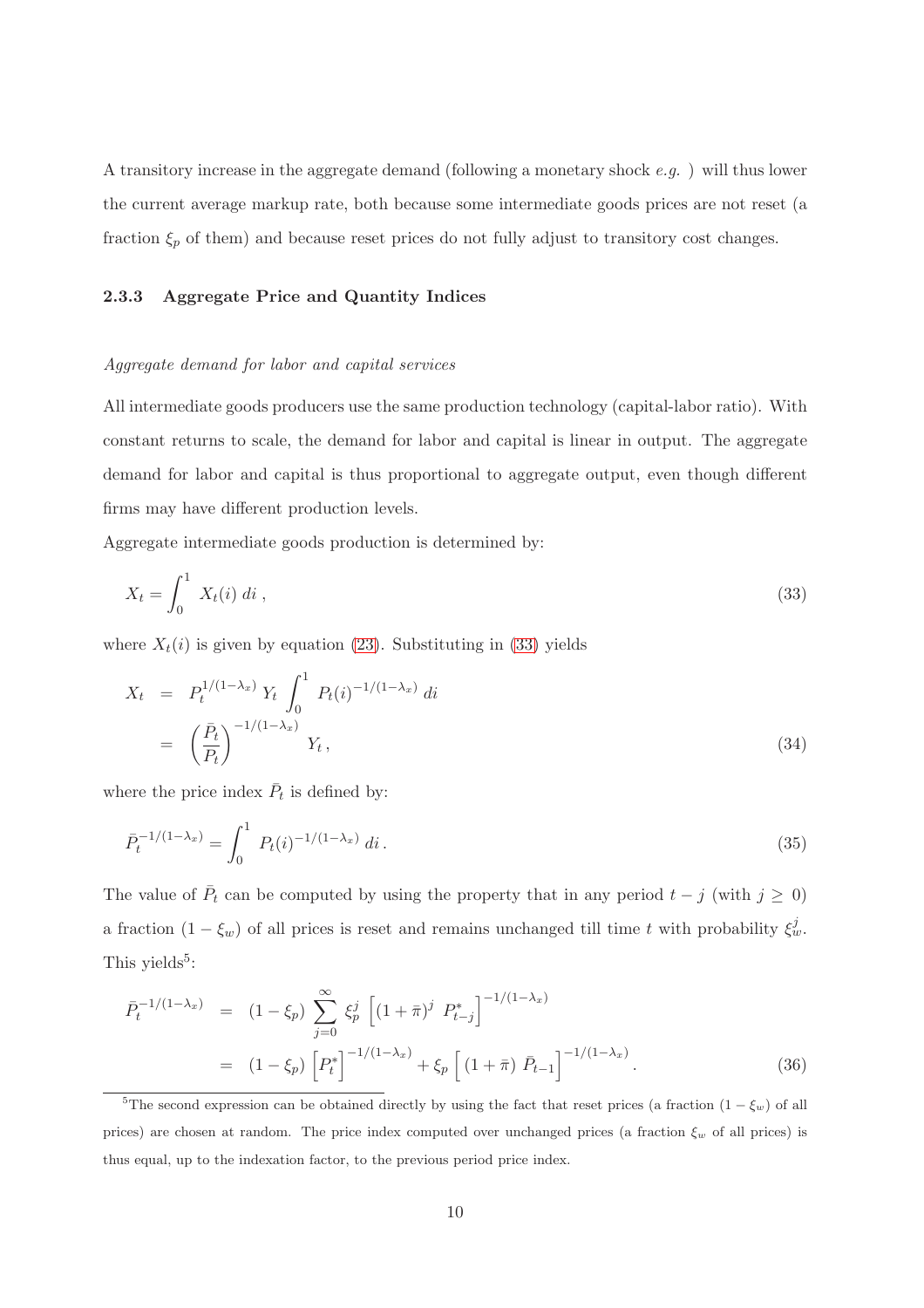### Aggregate Price Index

The true aggregate price index is given by equation [\(24\)](#page-9-1). With Calvo contracts, a fraction  $(1-\xi_p)$  of previous period prices is reset optimally, while a fraction  $\xi_p$  is simply indexed to trend inflation  $\bar{\pi}$ . Because the individual prices that can or cannot be revised are chosen randomly, the value of the price index aggregating all prices that are not reset optimally is equal to the aggregate price index of the previous period, scaled up for trend inflation. The new aggregate price level is thus determined by:

$$
P_t^{-\frac{\lambda_x}{1-\lambda_x}} = \int_0^1 [P_t(i)]^{-\frac{\lambda_x}{1-\lambda_x}} di
$$
  
=  $(1 - \xi_p) [P_t^*]^{-\frac{\lambda_x}{1-\lambda_x}} + \xi_p [(1 + \bar{\pi}) P_{t-1}]^{-\frac{\lambda_x}{1-\lambda_x}}$  (37)

Log-linearizing around steady-state values yields :

<span id="page-12-1"></span>
$$
\tilde{p}_t = (1 - \xi_p) \ \tilde{p}_t^* + \xi_p \ \tilde{p}_{t-1} \,. \tag{38}
$$

### Final Goods Production

The previous results (see equation [\(34\)](#page-11-2)) can be used to write the "final goods production func- $\text{tion}^{\prime\prime}$  as follows<sup>[6](#page-12-0)</sup>:

$$
Y_t = \left(\frac{\bar{P}_t}{P_t}\right)^{1/(1-\lambda_x)} X_t
$$
  
=  $\left(\frac{\bar{P}_t}{P_t}\right)^{1/(1-\lambda_x)} \epsilon_t \tilde{K}_t^{\alpha} \left[h_t^{\theta} N_t\right]^{1-\alpha}.$  (39)

### 2.4 Labor Services

Labor services are offered to intermediate goods firms by "labor packers". Labor packers are perfectly competitive intermediaries who rent labor services from households and sell these services to intermediate goods producers at a rate  $d_t$ .

The wage paid by existing labor service firms is not bargained again in every period. We assume instead a Calvo framework, wherein only a fraction  $(1 - \xi_w)$  of all existing wage contracts is

<span id="page-12-0"></span> $6$ Notice though that the log-linearized form of equation  $(36)$  is similar to that of the true price index (see equation [\(38\)](#page-12-1)). The distinction between  $\bar{P}_t$  and  $P_t$  and between  $X_t$  and  $Y_t$  thus vanishes in a log-linearized model.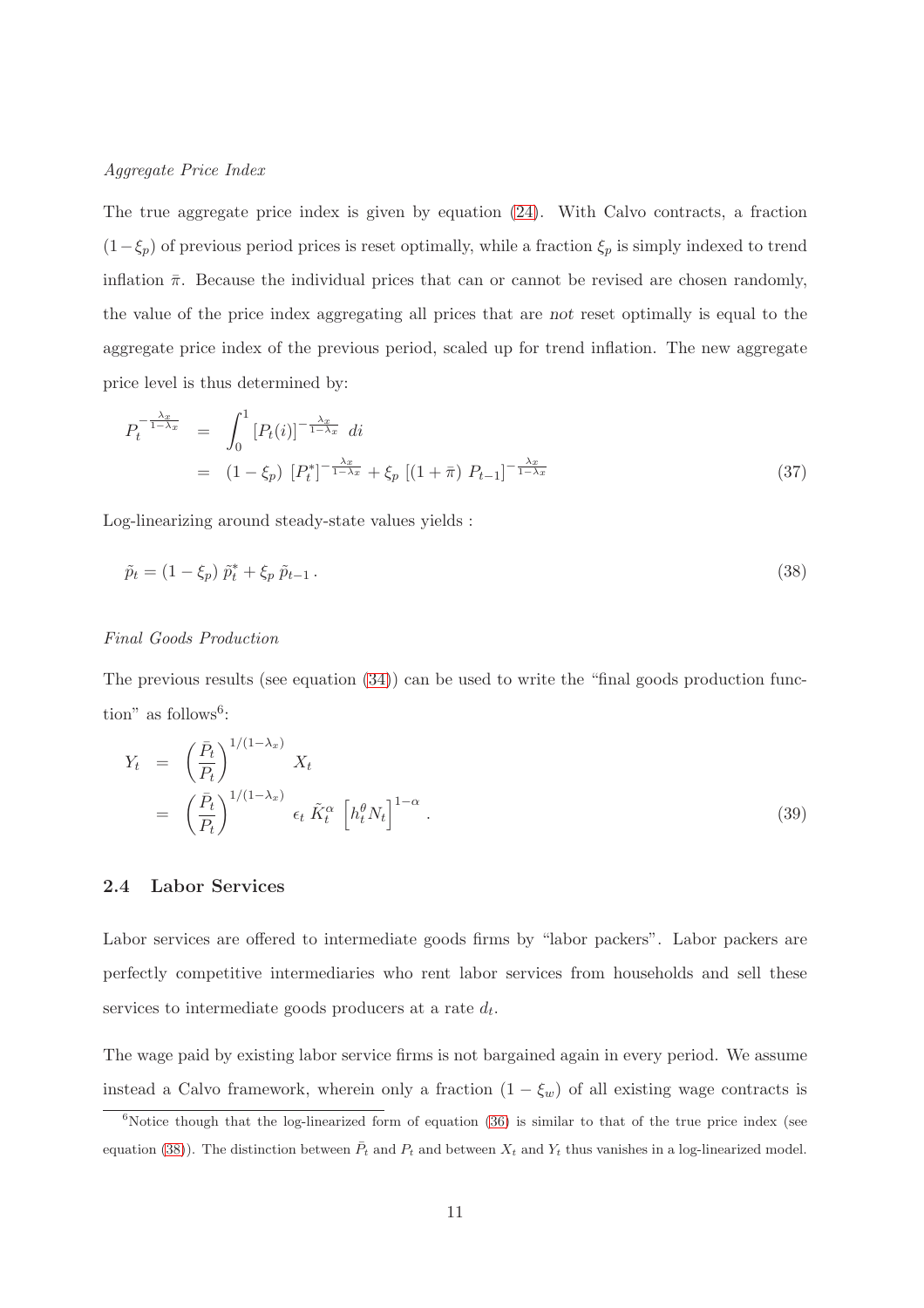renegotiated every period. All other nominal wages are simply adjusted for trend inflation  $\bar{\pi}$ . New jobs are paid either the average or the freely negotiated wage. The respective proportions are  $\kappa$  and  $(1 - \kappa)$ . Full nominal wage flexibility obtains for  $\xi_w = \kappa = 0$ . With  $\kappa = 0$  and  $\xi_w = 1$ , the nominal wage of all new jobs would be freely negotiated while the nominal wage of all existing jobs would simply be indexed on trend inflation.

Although they all have the same productivity, different workers may thus be paid different wages, depending on the time they entered the labor market and on the time their wage was (re-)negotiated. Let  $w_t^* = \frac{W_t^*}{P_t}$  represent the real value of the nominal wage negotiated at time t; w<sub>t</sub> stands for the average real wage observed at time t. Let  $N_t(x_{t-j})$  represent the number of workers employed at time t at a wage fixed at time  $t-j$  and since then simply indexed on trend inflation, where  $x_{t-j} \in \{w_{t-j}^*, w_{t-j}\}\)$  represents the real value of the wage at time  $t-j$ . Total employment is equal to:

$$
N_t = \sum_{j=0}^{\infty} \left\{ N_t(w_{t-j}^*) + N_t(w_{t-j}) \right\}.
$$

By definition of  $w_t$ , we have:

$$
w_t N_t = \sum_{j=0}^{\infty} \frac{(1+\bar{\pi})^j P_{t-j}}{P_t} \left\{ w_{t-j}^* N_t(w_{t-j}^*) + w_{t-j} N_t(w_{t-j}) \right\}.
$$

### 2.4.1 Value of a job for a labor service firm

We assume that when a job is destroyed, it definitively disappears and its asset value is therefore equal to zero. The asset value  $A_t^F(w_t^*)$  $_{t}^{*}$ ) of a job with wage renegotiated at time t is then given by:

$$
A_t^F(w_t^*) = (d_t - w_t^*) + \beta_{t+1} (1 - s) \left[ (1 - \xi_w) A_{t+1}^F(w_{t+1}^*) + \xi_w A_{t+1}^F(w_t^*) \right]. \tag{40}
$$

where the discount factor  $\beta_{t+1}$  is compatible with the pricing kernel used by consumers-shareholders (see [\(31\)](#page-10-1)). It will prove convenient to recast this value in marginal utility terms by multiplying both sides of the above expression by  $\mathcal{U}_{c_t}$ . Let us define  $\mathcal{A}_{t+j}^F = \mathcal{U}_{c_{t+j}} A_{t+j}^F$ . We thus obtain:

<span id="page-13-0"></span>
$$
\mathcal{A}_t^F(w_t^*) = \mathcal{U}_{c_t} \ (d_t - w_t^*) + \beta \ (1 - s) \left[ (1 - \xi_w) \ \mathcal{A}_{t+1}^F(w_{t+1}^*) + \xi_w \ \mathcal{A}_{t+1}^F(w_t^*) \right]. \tag{41}
$$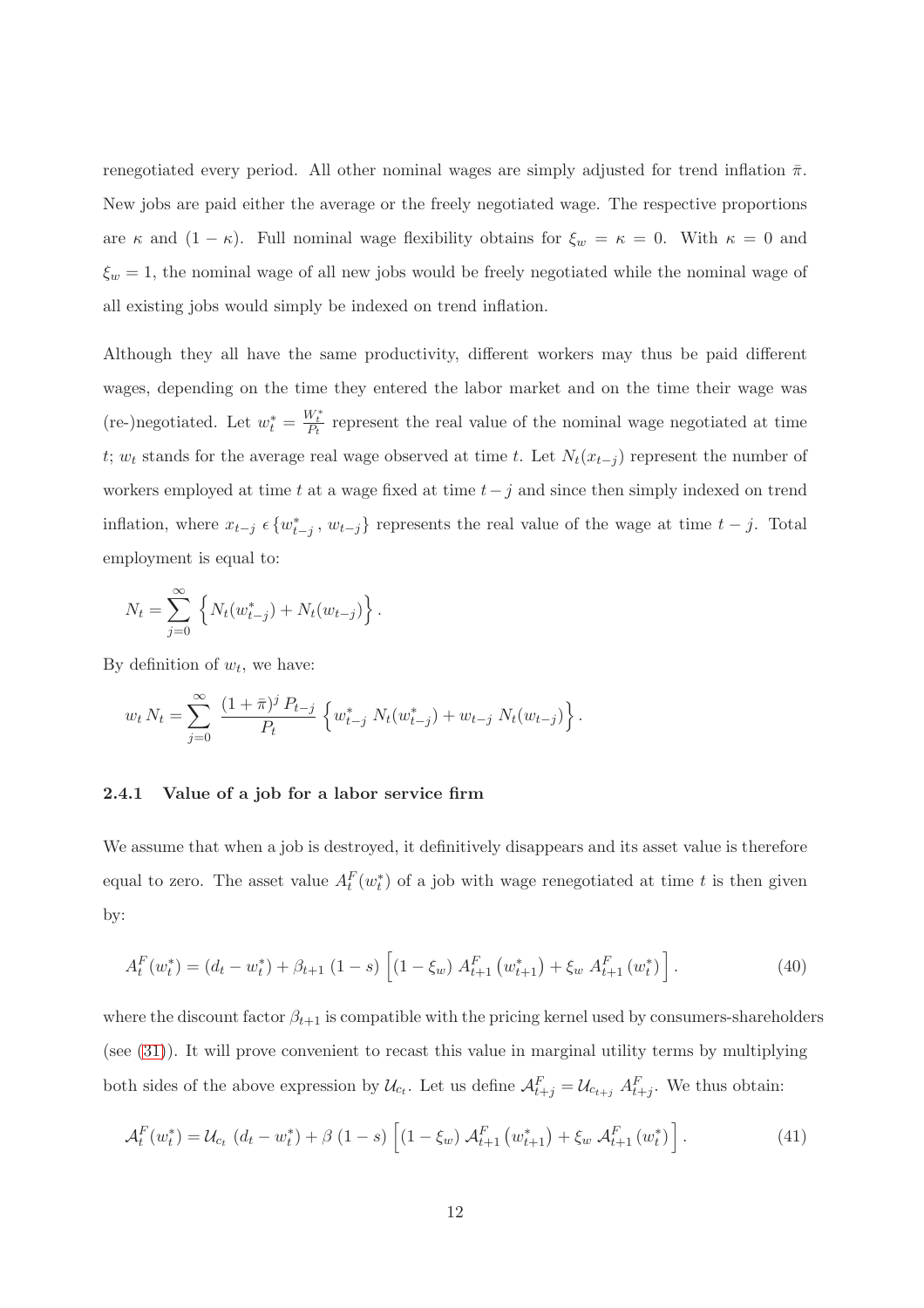The second term inside the square brackets is the value of a job whose wage was negotiated one period earlier. This value is determined by:

$$
\mathcal{A}_{t+j}^{F}(w_{t}^{*}) = \mathcal{U}_{c_{t+j}} \left\{ d_{t+j} - \frac{(1+\bar{\pi})^{j} P_{t}}{P_{t+j}} w_{t}^{*} \right\} + \beta (1-s) (1-\xi_{w}) \mathcal{A}_{t+j+1}^{F}(w_{t+j+1}^{*}) + \beta (1-s) \xi_{w} \mathcal{A}_{t+j+1}^{F}(w_{t}^{*}), \qquad (42)
$$

for  $j \geq 1$ . Substituting repetitively in equation [\(41\)](#page-13-0) yields:

<span id="page-14-0"></span>
$$
\mathcal{A}_t^F(w_t^*) = \sum_{j=0}^{\infty} \left[ \beta (1-s) \xi_w \right]^j \mathcal{U}_{c_{t+j}} d_{t+j} \n- \left\{ \sum_{j=0}^{\infty} \left[ \beta (1-s) \xi_w \right]^j \mathcal{U}_{c_{t+j}} \frac{(1+\bar{\pi})^j P_t}{P_{t+j}} \right\} w_t^* \n+ \sum_{j=0}^{\infty} \left[ \beta (1-s) \xi_w \right]^j \beta (1-s) (1-\xi_w) \mathcal{A}_{t+j+1}^F(w_{t+j+1}^*) .
$$
\n(43)

<span id="page-14-1"></span>Let  $S_t^1$  represent the value of the summation term between the curly brackets:

$$
S_t^1 = \sum_{j=0}^{\infty} \left[ \beta (1-s) \xi_w \right]^j \mathcal{U}_{C_{t+j}} \frac{(1+\bar{\pi})^j P_t}{P_{t+j}}
$$
  
=  $\mathcal{U}_{C_t} + \left[ \beta (1-s) \xi_w \right] \frac{(1+\bar{\pi}) P_t}{P_{t+1}} S_{t+1}^1.$  (44)

One can similarly define

$$
S_t^d = \sum_{j=0}^{\infty} \left[ \beta (1-s) \xi_w \right]^j \mathcal{U}_{C_{t+j}} d_{t+j}
$$
  
=  $\mathcal{U}_{C_t} d_t + \left[ \beta (1-s) \xi_w \right] S_{t+1}^d.$  (45)

Using these definitions into [\(43\)](#page-14-0) and rearranging, one obtains:

$$
\mathcal{A}_t^F(w_t^*) = \left[S_t^d - S_t^1 w_t^*\right] + \sum_{j=0}^{\infty} \left[\beta(1-s)\xi_w\right]^j \beta(1-s) (1-\xi_w) \mathcal{A}_{t+j+1}^F(w_{t+j+1}^*)
$$
  

$$
= \left[S_t^d - S_t^1 w_t^*\right] - \beta(1-s)\xi_w \left[S_{t+1}^d - S_{t+1}^1 w_{t+1}^*\right] + \beta(1-s)\mathcal{A}_{t+1}^F(w_{t+1}^*) . \tag{46}
$$

The value  $A_t^F(w_t)$  of a new job starting with a wage equal to the average wage  $w_t$  can be obtained in the same way. Starting from:

$$
A_t^F(w_t) = (d_t - w_t) + \beta_{t+1} (1 - s) \left[ (1 - \xi_w) A_{t+1}^F(w_{t+1}^*) + \xi_w A_{t+1}^F(w_t) \right],
$$
\n(47)

and proceeding as before yields in marginal utility terms:

$$
\mathcal{A}_t^F(w_t) = \left[ S_t^d - S_t^1 w_t \right] - \beta (1 - s) \xi_w \left[ S_{t+1}^d - S_{t+1}^1 w_{t+1} \right] + \beta (1 - s) \mathcal{A}_{t+1}^F(w_{t+1}) \,. \tag{48}
$$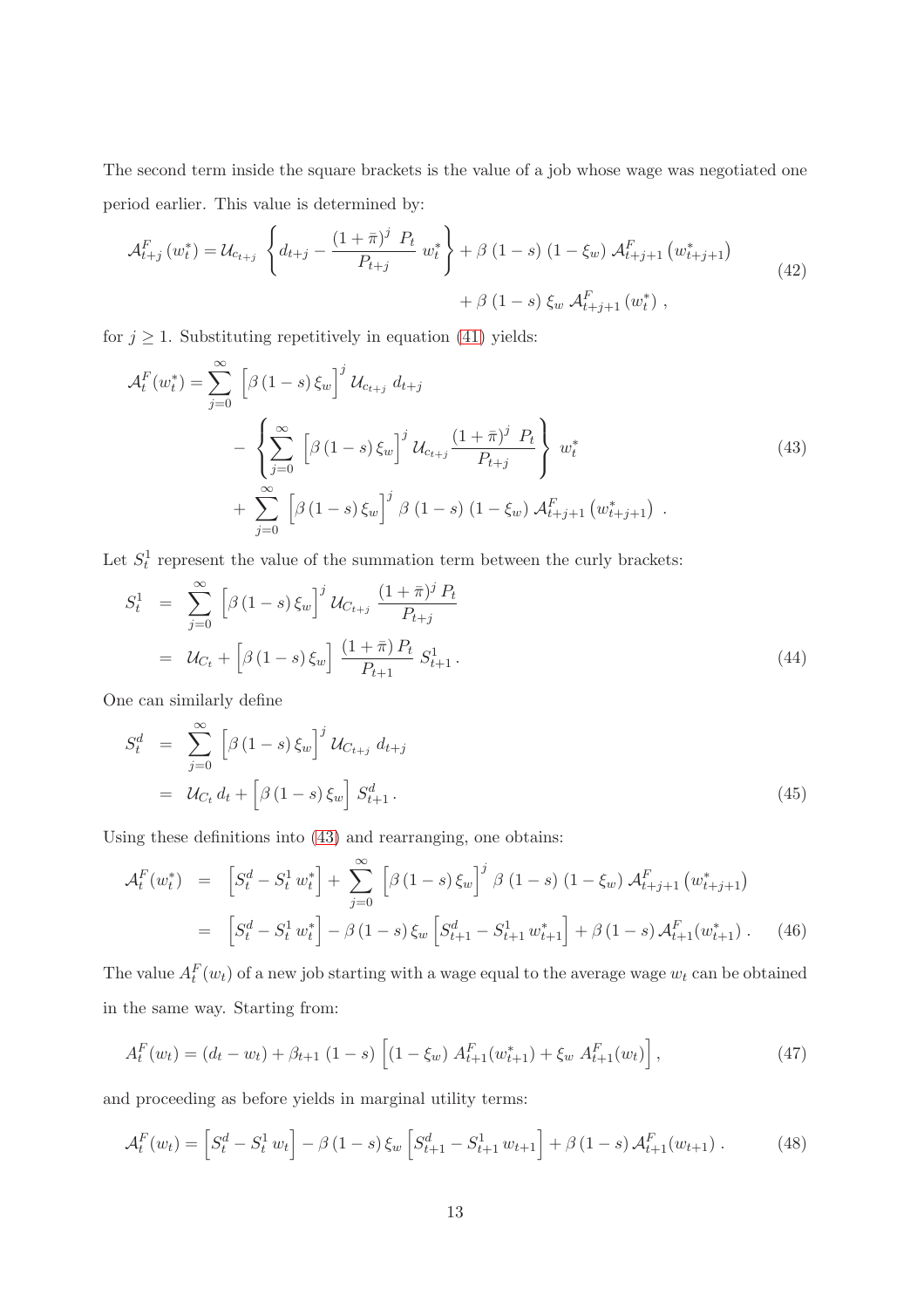### 2.4.2 The free entry condition

Let  $A_t^N$  represent the asset value of a new job and can be written as follows:

<span id="page-15-0"></span>
$$
A_t^N = (1 - \kappa) A_t^F(w_t^*) + \kappa A_t^F(w_t).
$$
\n(49)

The asset value of a vacant job  $A_t^V$  is then given by:

$$
A_t^V = -c_t + \beta_{t+1} q_t A_{t+1}^N + \beta_{t+1} (1 - q_t) A_{t+1}^V,
$$
\n(50)

where  $c_t$  is the recurrent cost of opening a vacancy. We alternatively consider three cases: (i) a constant recurrent cost, (ii) a variable recurrent cost, (iii) a sunk cost.

### Constant recurrent cost

We assume that  $c_t = a_1$  (standard [Mortensen and Pissarides \(1999\)](#page-28-7) framework). The free entry condition implies that  $A_t^V = 0$  and equation [\(50\)](#page-15-0) can be recast in:

<span id="page-15-1"></span>
$$
a_1 = q_t \,\beta_{t+1} \, A_{t+1}^N \,. \tag{51}
$$

Total vacancy costs are given by:

$$
v_t = c_t V_t. \tag{52}
$$

### Variable recurrent cost

Following [Gertler and Trigari \(2006\)](#page-27-3), we drop the assumption of a fixed recurrent cost and instead suppose a quadratic cost of adjusting the workforce. In [Gertler and Trigari \(2006\)](#page-27-3), the total cost is  $a_2 x_t^2 N_t$ , where the hiring rate  $x_t = \frac{H_t}{N_t}$  $\frac{H_t}{N_t}$ . However, [Gertler and Trigari \(2006\)](#page-27-3) assume a representative firm (all vacancies are open by the same firm) while we assume a single job firm (a firm may open only one vacancy). We therefore divide their cost by the amount of vacancies, which gives  $c_t = \frac{a_2 x_t^2 N_t}{V_t}$  $\frac{x_t^2 N_t}{V_t}$ . Again, with the free entry condition  $A_t^V = 0$ , equation [\(50\)](#page-15-0) can be recast in:

$$
a_2 \frac{H_t}{N_t} = \beta_{t+1} A_{t+1}^N \,. \tag{53}
$$

Total vacancy costs are still given by equation [\(52\)](#page-15-1).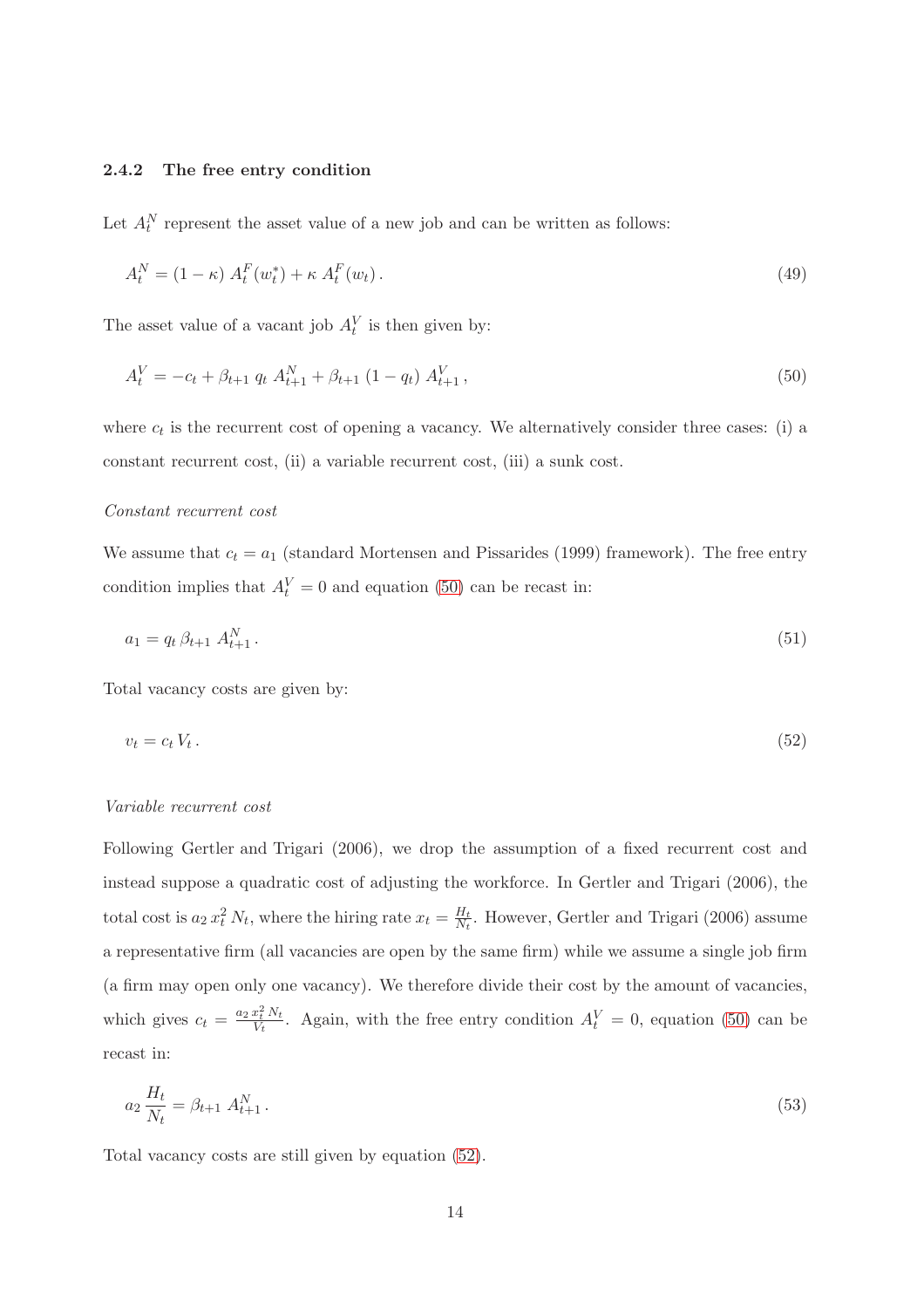### Sunk cost

As [Fujita and Ramey](#page-27-10) [\(2005](#page-27-10)), we now assume no recurrent cost  $(c_t = 0)$  but only a sunk cost  $SC$ that has to be paid only once when the new vacancy is created. The sunk cost may differ across firms and let the continuous function  $F(SC)$  give the total mass of firms that have a sunk cost no greater than *SC*. Then equation [\(50\)](#page-15-0) can be written as:

$$
A_t^V = \beta_{t+1} q_t A_{t+1}^N + \beta_{t+1} (1 - q_t) A_{t+1}^V.
$$
\n(54)

The standard free entry condition is replaced by:

$$
n_t = \int_0^{A_t^V} dF(SC),\tag{55}
$$

and the law of motion of vacancies is:

$$
V_t = (1 - q_t) V_{t-1} + n_t. \tag{56}
$$

Finally, total vacancy costs are given by:

$$
v_t = \int_0^{A_t^V} SC \, dF(SC). \tag{57}
$$

### 2.4.3 Value of a job for the worker

The household optimization program discussed in section [2.2](#page-6-0) can be recast in terms of a value function  $\mathcal{W}_t^H$ . The household's optimization program can in this alternative setup be written as a Bellmann equation:

<span id="page-16-0"></span>
$$
\mathcal{W}_t^H = \max\left\{\log\left(C_t - e\,C_{t-1}\right) + \frac{\chi^{\nu_m}}{1 - \nu_m} \left(\frac{M_t}{P_t}\right)^{1 - \nu_m} + \beta \, \mathcal{E}_t\left[\mathcal{W}_{t+1}^H\right]\right\},\tag{58}
$$

implying the optimality conditions detailed in section [2.2.](#page-6-0) The value of  $\mathcal{W}_t^H$  is a function of all state variables:

$$
\mathcal{W}_t^H = \mathcal{W}^H \left( N_t(w_t^*), N_t(w_{t-1}^*), \dots, N_t(w_t), N_t(w_{t-1}), \dots, \frac{M_t}{P_t} \right).
$$
\n(59)

Let  $\mathcal{A}_t^H(x_{t-j}) = \partial \mathcal{W}_t^H/\partial N_t(x_{t-j})$  denote the marginal utility value at time t of a job whose wage was fixed at time  $t - j$  (with  $j \ge 0$ ) at a value  $x_{t-j}$  (either  $w_{t-j}^*$  or  $w_{t-j}$ ) and has never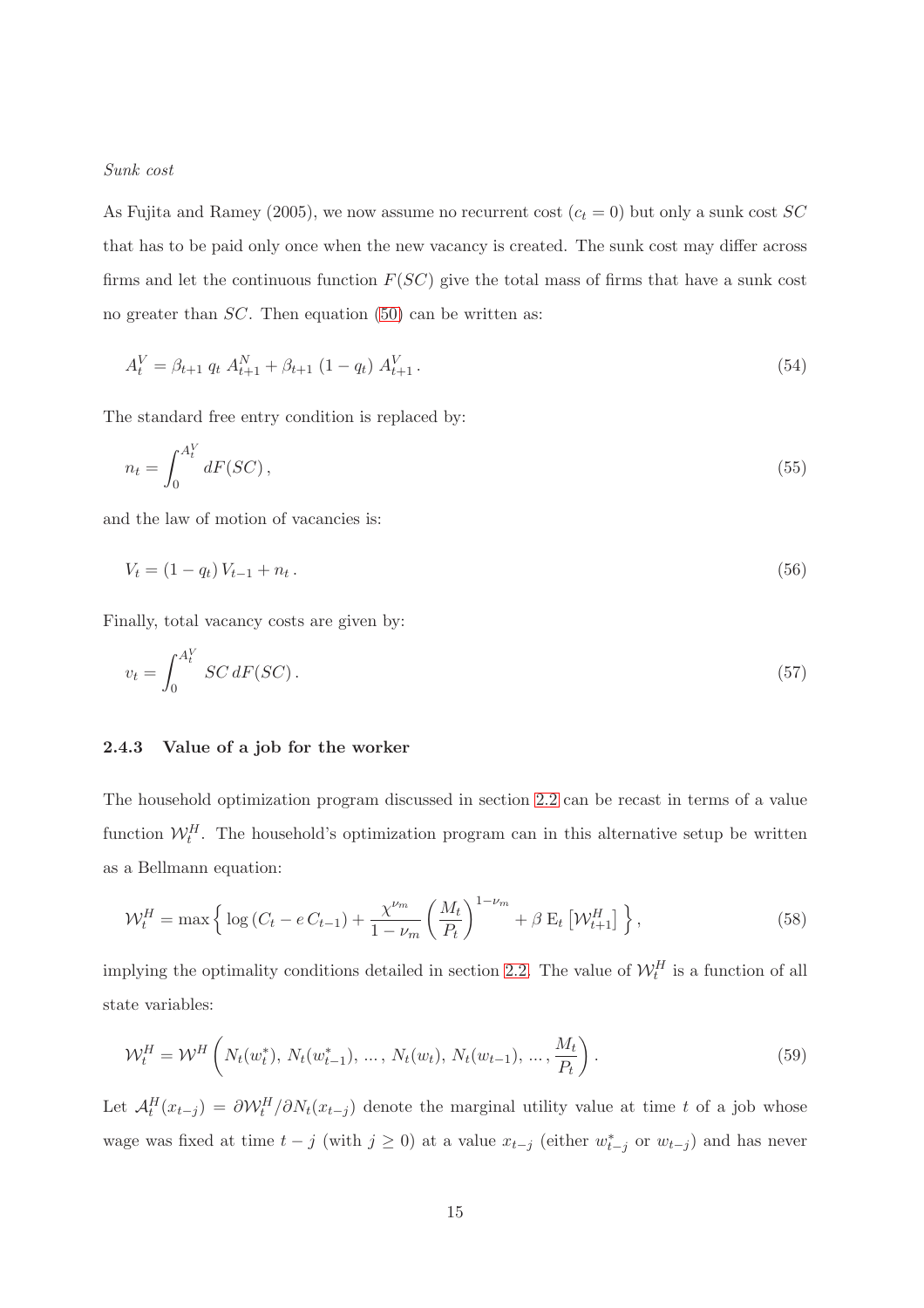since been renegotiated. From equation [\(58\)](#page-16-0) and the envelope theorem, one obtains:

$$
\mathcal{A}_t^H(x_{t-j}) = \mathcal{U}_{C_t} \left( \frac{(1+\bar{\pi})^j P_{t-j}}{P_t} (x_{t-j} - b_{t-j}) + C_t^h \right) + \left[ \beta (1-s) (1-\xi_w) - \beta (1-\kappa) p_t \right] \mathcal{A}_{t+1}^H(w_{t+1}^*) - \beta \kappa p_t \mathcal{A}_{t+1}^H(w_{t+1}) + \beta (1-s) \xi_w \mathcal{A}_{t+1}^H(x_{t-j})
$$
\n(60)

We assume that, as wages, the unemployment benefit is indexed on long-run inflation<sup>[7](#page-17-0)</sup>. Because of its impact on the outcome of the wage negotiation, we are most interested in the marginal value of a job whose wage is currently renegotiated. By combining the above expressions, this marginal value can be shown to be equal to:

<span id="page-17-1"></span>
$$
\mathcal{A}_t^H(w_t^*) = \sum_{j=0}^{\infty} \left[ \beta (1-s) \xi_w \right]^j \mathcal{U}_{C_{t+j}} \left( \frac{(1+\bar{\pi})^j P_t}{P_{t+j}} (w_t^* - b_t) + C_{t+j}^h \right) + \sum_{j=0}^{\infty} \left[ \beta (1-s) \xi_w \right]^j \left[ \beta (1-s) (1-\xi_w) - \beta (1-\kappa) p_{t+j} \right] \mathcal{A}_{t+1+j}^H(w_{t+1+j}^*) \quad (61) - \sum_{j=0}^{\infty} \left[ \beta (1-s) \xi_w \right]^j \left[ \beta \kappa p_{t+j} \right] \mathcal{A}_{t+1+j}^H(w_{t+1+j}) .
$$

The value of the first part of the first summation term appearing on the left-hand side of [\(61\)](#page-17-1) has already been defined (see definition of  $S_t^1$  in [\(44\)](#page-14-1)). We furthermore define:

$$
S_t^c = \sum_{j=0}^{\infty} \left[ \beta (1-s) \xi_w \right]^j \mathcal{U}_{C_{t+j}} C_{t+j}^h
$$

$$
= \mathcal{U}_{C_t} C_t^h + \left[ \beta (1-s) \xi_w \right] S_{t+1}^c.
$$

Introducing  $S_t^1$ ,  $S_t^c$  and next subtracting  $\beta(1-s)\xi_w A_{t+1}^H(w_{t+1}^*)$  from both sides of [\(61\)](#page-17-1) yields after rearrangements:

$$
\mathcal{A}_t^H(w_t^*) = \left\{ S_t^1 \left( w_t^* - b_t \right) - \beta \left( 1 - s \right) \xi_w \, S_{t+1}^1 \left( w_{t+1}^* - b_{t+1} \right) \right\} \; + \; S_t^c
$$
\n
$$
+ \; \beta \left[ 1 - s - \left( 1 - \kappa \right) p_t \right] \, \mathcal{A}_{t+1}^H(w_{t+1}^*) - \beta \, \kappa \, p_t \, \mathcal{A}_{t+1}^H(w_{t+1}) \; . \tag{62}
$$

<span id="page-17-0"></span>7 It means the real value of an unemployment benefit decreases in time of high inflation.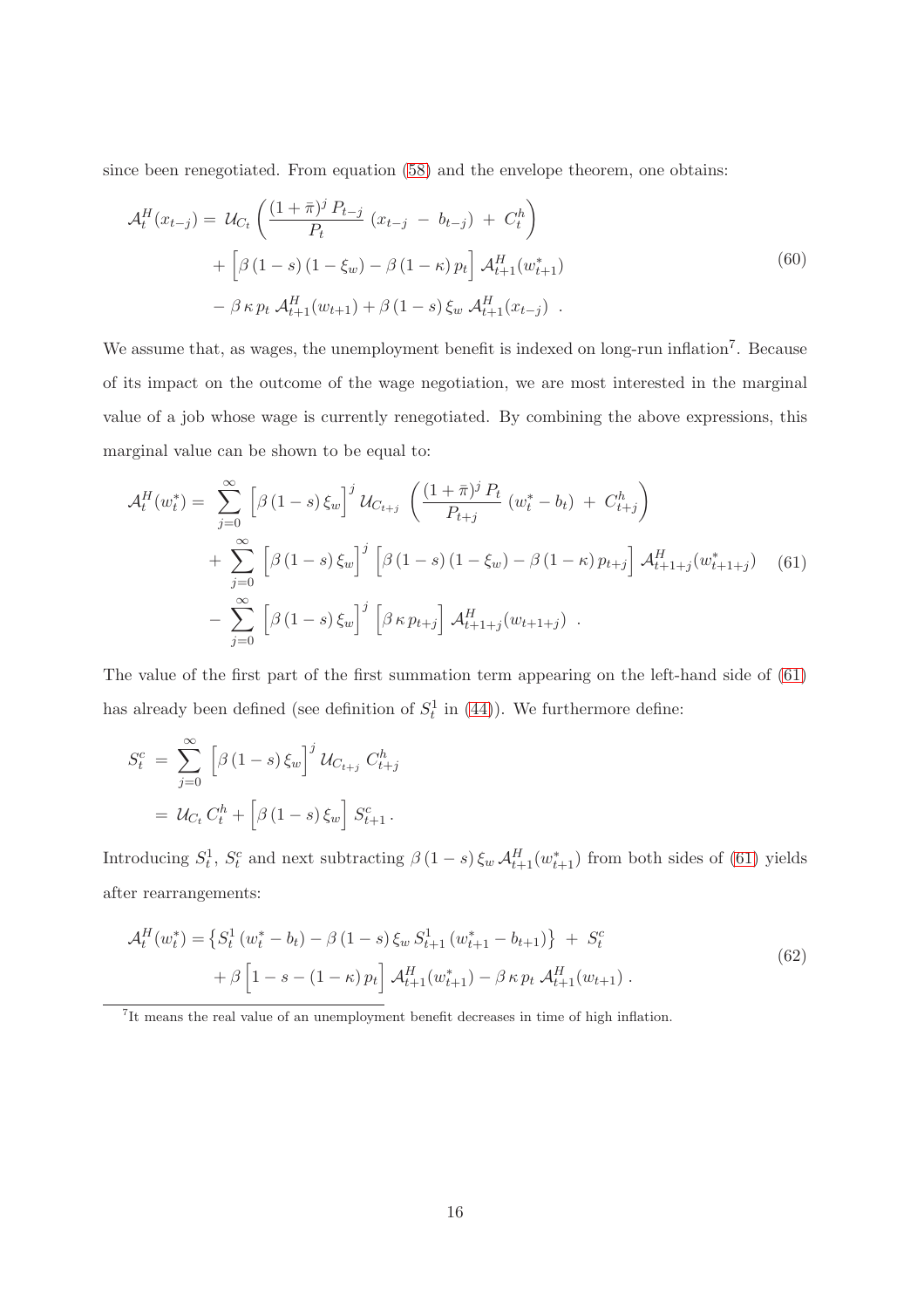The marginal utility value of a new job paid at the average wage  $w_t$  can be obtained in a similar fashion. Starting from:

$$
\mathcal{A}_t^H(w_t) = \sum_{j=0}^{\infty} \left[ \beta (1-s) \xi_w \right]^j \mathcal{U}_{C_{t+j}} \left( \frac{(1+\bar{\pi})^j P_t}{P_{t+j}} (w_t - b_t) + C_{t+j}^h \right) + \sum_{j=0}^{\infty} \left[ \beta (1-s) \xi_w \right]^j \left[ \beta (1-s) (1-\xi_w) - \beta (1-\kappa) p_{t+j} \right] \mathcal{A}_{t+1+j}^H(w_{t+1+j}^*) \quad (63) - \sum_{j=0}^{\infty} \left[ \beta (1-s) \xi_w \right]^j \left[ \beta \kappa p_{t+j} \right] \mathcal{A}_{t+1+j}^H(w_{t+1+j}) ,
$$

one obtains:

$$
\mathcal{A}_t^H(w_t) = \left\{ S_t^1 \left( w_t - b_t \right) - \beta \left( 1 - s \right) \xi_w \ S_{t+1}^1 \left( w_{t+1} - b_{t+1} \right) \right\} \ + \ S_t^c
$$

$$
+ \beta \left[ (1 - s)(1 - \xi_w) - (1 - \kappa) p_t \right] \mathcal{A}_{t+1}^H(w_{t+1}^*)
$$

$$
+ \beta \left[ (1 - s) \xi_w - \kappa p_t \right] \mathcal{A}_{t+1}^H(w_{t+1}). \tag{64}
$$

### 2.4.4 Wage Determination

Let parameter  $\psi$  measure the individual worker's bargaining power. The bargained wage comes from the maximization problem:

$$
\max_{w_t^*} \left[ A_t^H(w_t^*) \right]^{\psi} \left[ A_t^F(w_t^*) \right]^{1-\psi},\tag{65}
$$

where  $A_t^H(w_t^*$  $t^*$ ) =  $\mathcal{A}_t^H(w_t^*)$  $\mathcal{H}_t^*(w_t^*)$  and  $A_t^F(w_t^*)$  $t^*$ ) =  $\mathcal{A}_t^F(w_t^*)$  $t^*$ )/ $\mathcal{U}_{c_t}$  denote the asset value (measured in units of the final goods) of a job, calculated from the worker's and the firm 's point of view respectively. The first-order optimality condition implies the following sharing rule:

$$
(1 - \psi) A_t^H(w_t^*) = \psi A_t^F(w_t^*).
$$
\n(66)

The economy wide average wage  $w_t$  satisfies:

$$
N_t w_t = (1 - s) N_{t-1} \left[ \xi_w \frac{1 + \bar{\pi}}{1 + \pi_t} w_{t-1} + (1 - \xi_w) w_t^* \right] + H_{t-1} \left[ \kappa w_t + (1 - \kappa) w_t^* \right], \tag{67}
$$

where  $H_t$  is the number of new jobs (hirings) created at time t and  $N_t = (1-s) N_{t-1} + H_{t-1}$ . In the particular case where  $\kappa = 1$  (all new jobs have wage equal to the average wage), one obtains:

$$
w_t = (1 - \gamma) \frac{1 + \bar{\pi}}{1 + \pi_t} w_{t-1} + \gamma w_t^*.
$$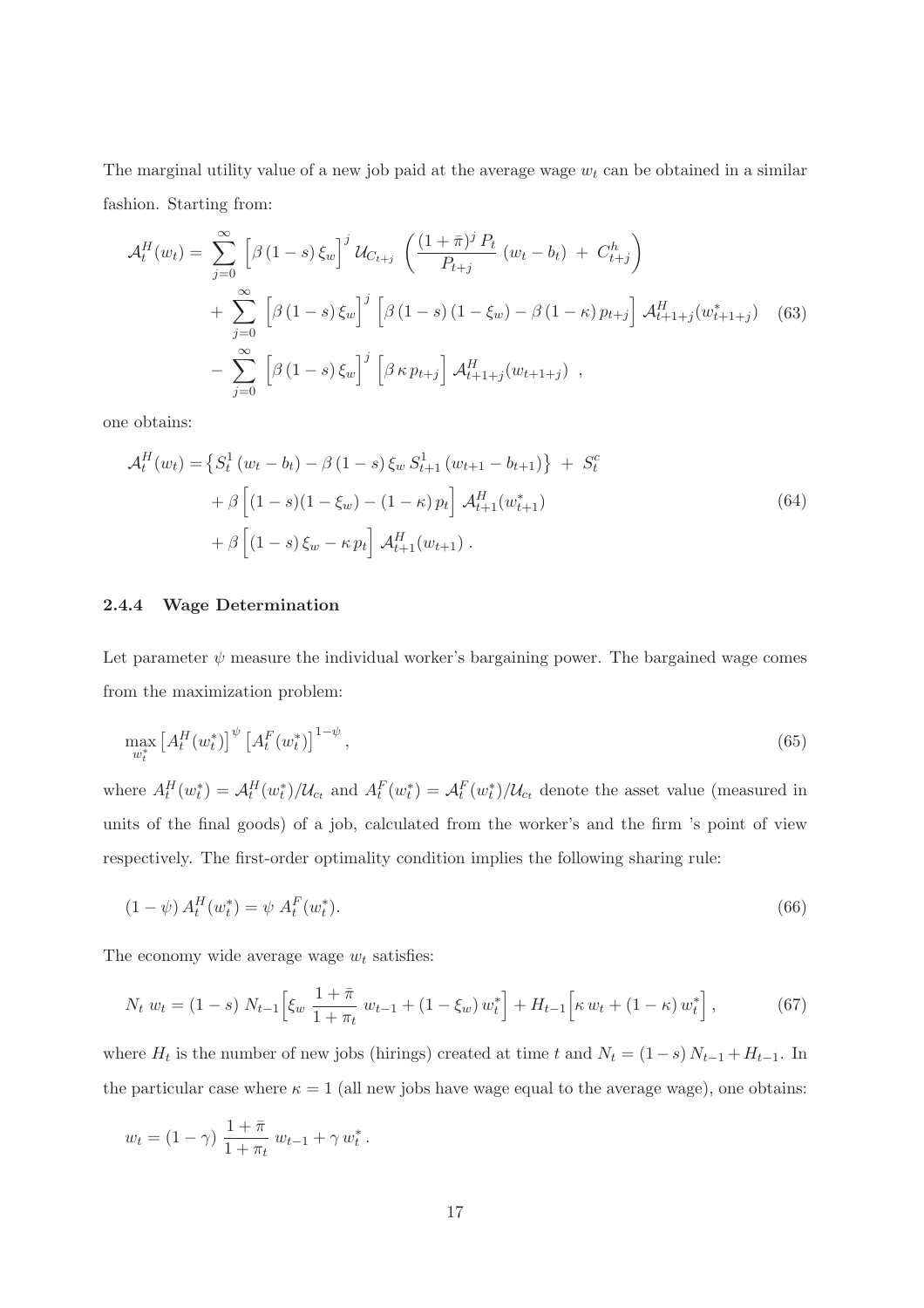### 2.5 Monetary Policy and Government Consumption

The interest rate is determined by a reaction function that describes monetary policy decisions:

$$
1 + R_t = f_t \left(1 + R_{t-1}\right)^{0.9} \left[\frac{1 + \bar{\pi}}{\beta} \left(\frac{1 + \pi_t}{1 + \bar{\pi}}\right)^{1.5}\right]^{0.1},\tag{68}
$$

where  $f_t$  is an exogenous monetary policy shock. In this simplified Taylor rule, monetary authorities respond to deviation of inflation from its objective  $\bar{\pi}$ .

We also keep the simplest possible representation for government consumption: we assume no non-monetary public debt. Government expenditures are thus tax and/or monetary financed. Public consumption is exogenously determined. The government flow budget constraint is:

$$
g_t Y_t = \frac{\Delta M_t}{P_t} + T_t ,
$$
  
=  $\Delta \frac{M_t}{P_t} + \frac{\pi_t}{1 + \pi_t} \frac{M_{t-1}}{P_{t-1}} + T_t ,$  (69)

where  $g_t$  is an exogenous government consumption shock. The government chooses  $T_t$  so as to satisfy its budget constraint.

### 2.6 Exogenous shocks

To close the model, we need to precise equations governing the monetary, government consumption and productivity shocks:

$$
f_t = (1 - \rho_f) \bar{f} + \rho_f f_{t-1} - v_t^f , \qquad (70)
$$

$$
g_t = (1 - \rho_g) \bar{g} + \rho_g g_{t-1} + v_t^g , \qquad (71)
$$

$$
\epsilon_t = (1 - \rho_e)\bar{\epsilon} + \rho_e \epsilon_{t-1} + v_t^e. \tag{72}
$$

### 3 Results

### 3.1 Calibration

### Production function

As [Gertler and Trigari \(2006\)](#page-27-3), we choose a monthly calibration. As usual, we have an annual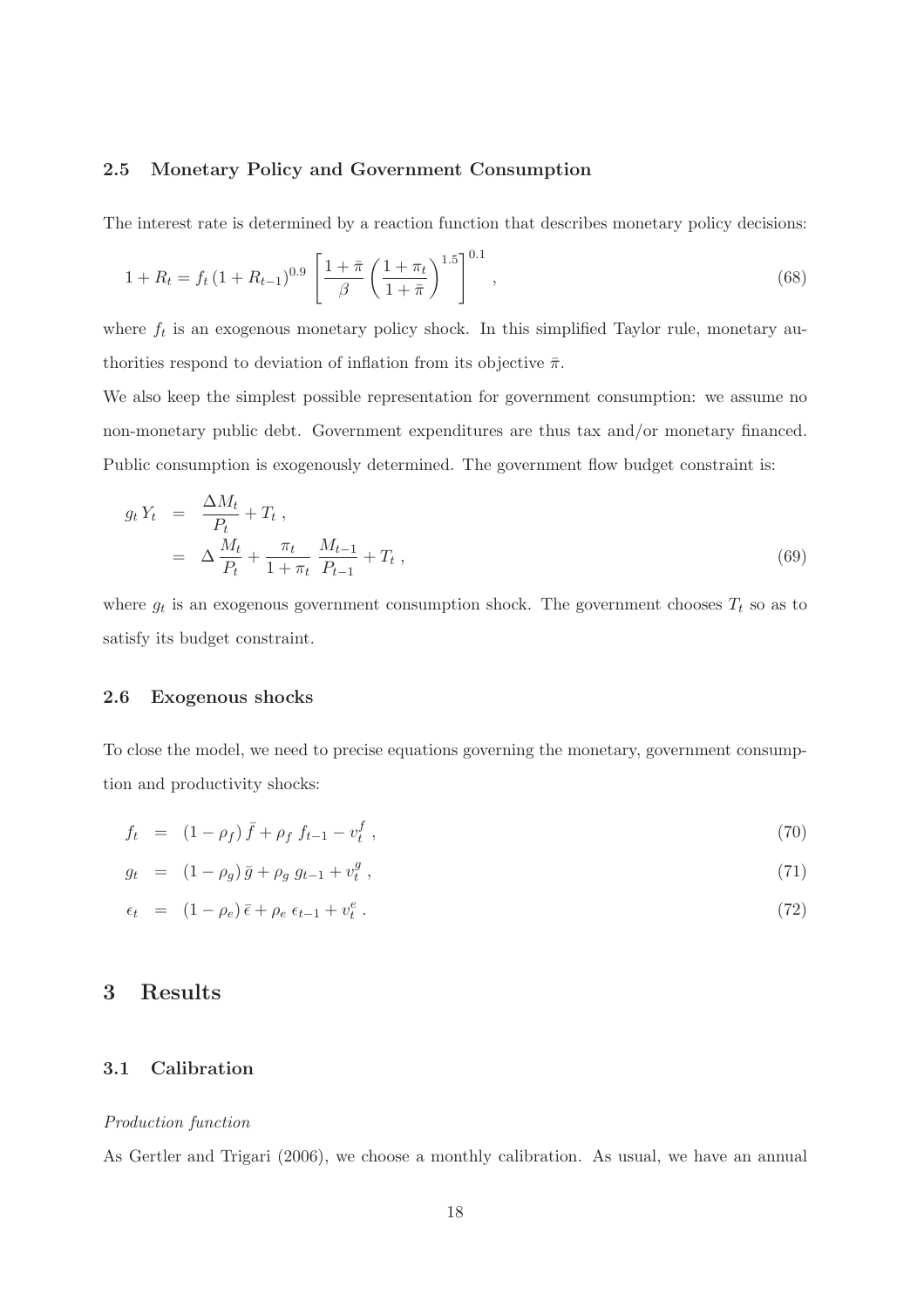capital depreciation rate of  $10\%$  ( $\delta = 10\%/12$ ) and an elasticity of production with respect to capital  $\alpha = 1/3$ .

### Labor market

Parameters related to the labor market are identical to [Gertler and Trigari \(2006\)](#page-27-3). Since there is no strong evidence on the bargaining power, we assign equal power to both workers and firms ( $\psi = 0.5$ ). And as usual, the worker bargaining power is equal to the match elasticity to unemployment ( $\psi = 1 - \phi$ ). The separation rate  $s = 0.035$  is standard and supported by strong empirical evidences. The unemployment benefit is supposed constant  $b_t = b$  and we choose this replacement ratio  $\bar{b}/w$  to be 0.4. We impose two restrictions: both the job finding rate and vacancy filling rate must be 0.45 at the steady state. These restrictions yield the values  $h = 0.45$ and  $a_1 = 1.63$  (M-P version). Parameters for the G-T and F-R versions are derived to keep the same steady state. More precisely, in the G-T version,  $a_2H/N = a_1/q$ . In the F-R version, we define  $F(SC) = SC/\gamma$  and we choose  $\gamma$  to reproduce the same level of vacancies<sup>[8](#page-20-0)</sup>.

### Preferences and interest rate

We use the results of [Smets and Wouters \(2003](#page-28-6)) to calibrate the utility function<sup>[9](#page-20-1)</sup>. We set the habit formation parameter  $e = 0.85$ , the money demand parameters  $\nu_m = 5$  and  $\chi = 1.98$ . Setting  $\beta = 0.997$  implies an annual real interest rate of  $3.7\% \approx (1/0.997)^{12} - 1$ . We assume an annual inflation of 2%, which gives  $\bar{\pi} = 2\%/12$ .

### Utilization rates and investment cost

We suppose a quadratic overtime hours desutility  $(c_1 = 1)$  and we choose  $c_0 = \theta d$  to normalize normal working time to 1. The productivity of hours is concave and  $\theta = 0.5$ . Similarly, we suppose a quadratic capital utilization cost  $(d_1 = 1)$  and we choose  $d_0 = r + \delta$  to normalize capital utilization rate to 1. Finally, as in [Smets and Wouters](#page-28-6) [\(2003](#page-28-6)), the investment cost is  $\varphi = 12$ .

### Nominal rigidities

Most of the these parameter values are borrowed from [Smets and Wouters \(2003\)](#page-28-6). The elasticity of substitution between intermediate goods is 10, the average duration of a price contract is slightly more than two years whereas the average duration of a wage contract is less than one

<sup>&</sup>lt;sup>8</sup>It is easy to show that  $\gamma = \frac{\beta A^N}{V(1-\beta(1-q))}$ .

<span id="page-20-1"></span><span id="page-20-0"></span><sup>&</sup>lt;sup>9</sup>The quarterly parameters are transformed in monthly ones.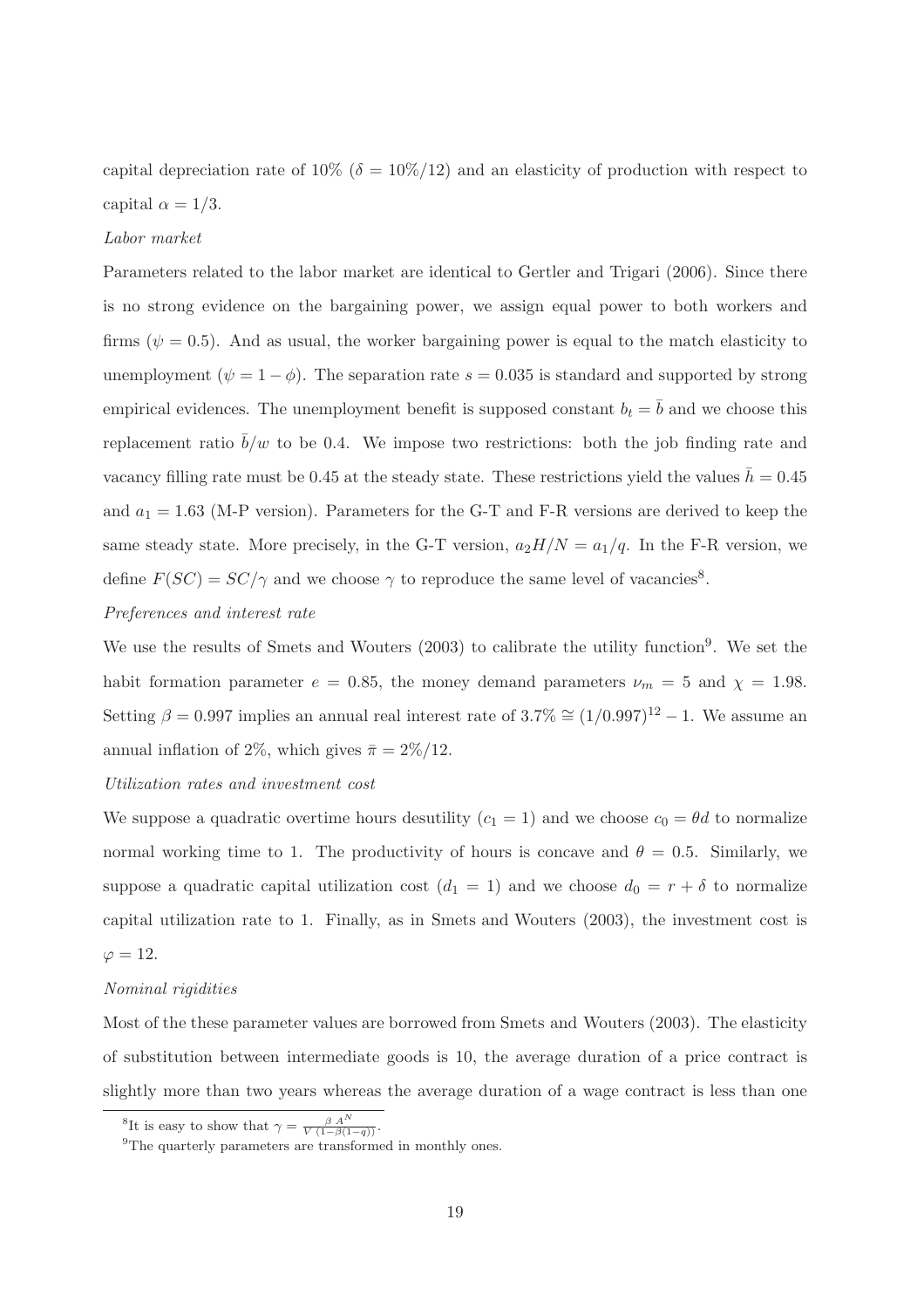year. More precisely, we have  $\lambda_x = 0.9$ ,  $\xi_p = 0.962$  and  $\xi_w = 0.888$ . Moreover, we assume that the probability to bargain a new wage is the same that the probability to bargain an old wage, that is  $\kappa = \xi_w$ .

#### Shocks

We use conventional values for all these parameters. The monetary policy shock is centered around 1 and has no persistence , the government consumption shock is centered around 0.15 (government expenditures represent 15% of GDP) and has an autoregressive parameter  $\rho_g$  =  $0.90^{1/3}$ , and the productivity shock is centered around one and has an autoregressive parameter  $\rho_e = 0.95^{1/3}$ . Finally, we define the innovation vector  $[v_t^f$  $_t^f, v_t^g$  $\left[g_t^g, v_t^e\right]' \sim N(0, \Sigma)$ , where  $\Sigma_{11} =$  $(0.005/12)^2$ ,  $\Sigma_{22} = \Sigma_{33} = 0.005^2$  and  $\Sigma_{ij} = 0$ .

### 3.2 Simulations

We examine the behavior of the model taking the technology shock as the exogenous driving force. Then we look successively at the model responses to an interest rate shock and to the three shocks (productivity, monetary, government) all together.

### 3.2.1 Productivity shock

#### Base model with only real wage rigidities

[Gertler and Trigari \(2006](#page-27-3)) modify the standard Mortensen-Pissarides framework, by allowing for staggered multi-period wage contracts and by dropping the assumption of a fixed vacancy cost. They show that their model can reasonably well reproduce the cyclical behavior of the labor market observed in the data. The first question we want to ask is how our model behaves with respect to [Gertler and Trigari \(2006](#page-27-3)). To answer this question, we remove all the frictions (except the frictions in the labor market) in our model to get something similar to [Gertler and Trigari \(2006\)](#page-27-3):  $e = 0$  (no consumption habit),  $c_1 \rightarrow \infty$  (no overtime work),  $d_1 \rightarrow \infty$ (no variable capital utilization rate),  $\varphi = 0$  (no capital adjustment cost) and  $\xi_p = 0$  (flexible prices). The remaining calibration (labor market block) is similar to [Gertler and Trigari \(2006\)](#page-27-3) (see the calibration section). Table [1](#page-33-0) shows the relative standard deviation, the contemporaneous correlation with output and the serial autocorrelation for the key - labor market - variables.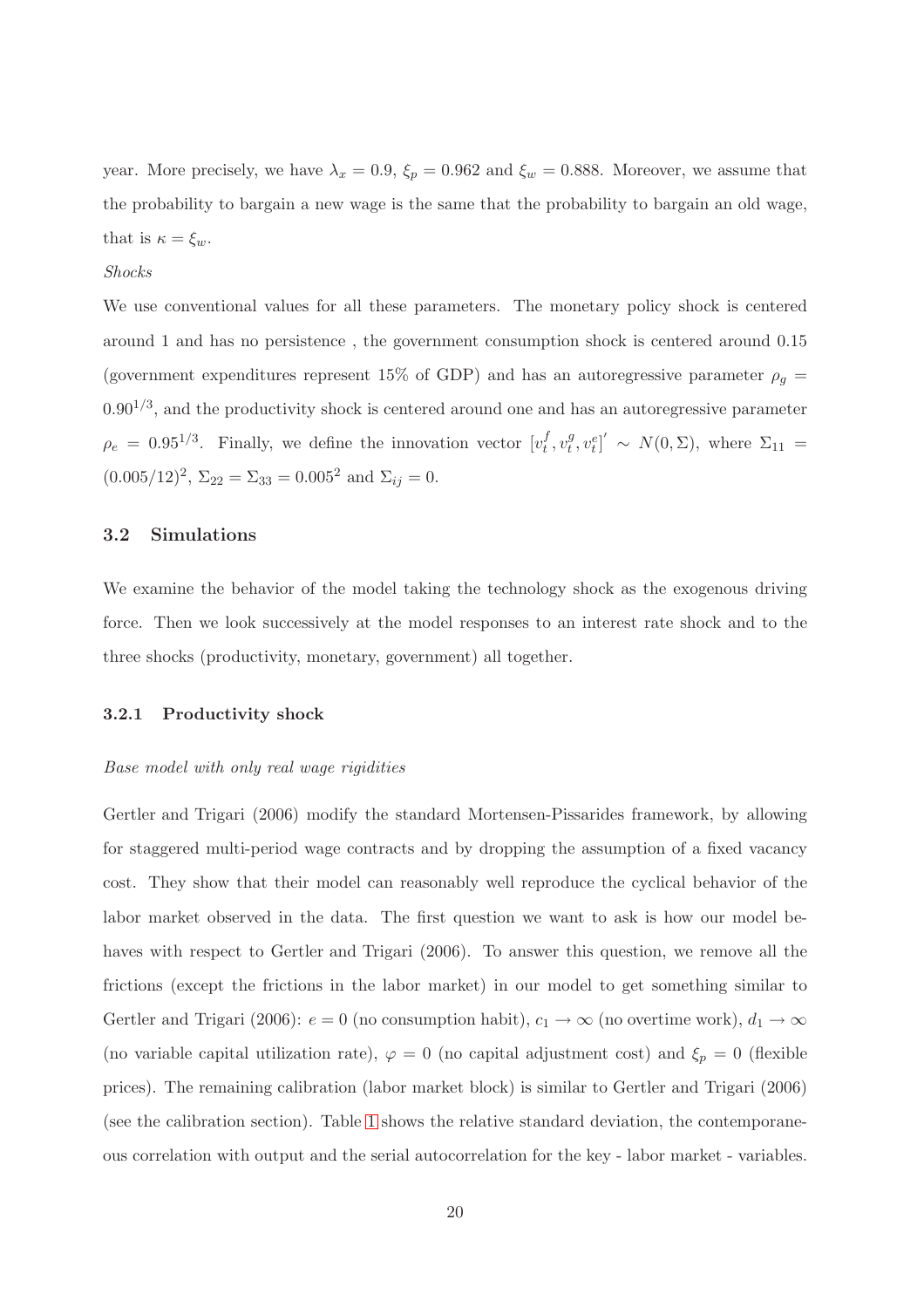The statistics reported are for US data (taken from [Gertler and Trigari \(2006\)](#page-27-3)), the original [Gertler and Trigari \(2006](#page-27-3)) model - GT (2006), and our model with three different types of free entry condition (constant vacancy opening cost - MP, variable vacancy opening cost - GT, sunk cost - FR).

Firstly, we see that we have small differences between the GT (2006) original results and our model with a similar type of vacancy cost (GT model). They are explained by remaining differences between the two approaches, as for instance the specific way to introduce the variable vacancy costs (they have a representative firm vs. a one-job-one-firm setup in our model).

Secondly, it is well known that wages bargained every period lead to too highly volatile and procyclical wages (see for instance [Shimer](#page-28-1) [\(2004](#page-28-1))). Here, because of the staggered wage setting, all models are able to reproduce a realistic wage dynamics. However, the standard matching model (MP model, with a constant vacancy opening cost) fails to reproduce the volatility and the autocorrelation for the main labor market variables (employment, vacancies and tensions). The poor performance of the MP model can be explained by the rapid adjustment of vacancies following a shock. By introducing an opening cost proportional to the hiring rate (GT model) or a sunk cost (FR model), we allow vacancies to adjust sluggishly and we increase the standard deviation and the persistence. Overall, the GT and especially the FR model (with wage rigidities and specific entry costs) do well in capturing the basic features of the data. We also see that our FR model performs as well (less realistic volatilities but better correlation and persistence) as the original GT (2006) model.

### Complete model with nominal rigidities

We now conduct the same simulations but with the complete model including the other frictions and nominal rigidities. But rather than comparing our model (the three versions) to the original GT (2006), we compare it to a more standard DSGE model with monopolistic competition on both the goods and the labor market (MC model, see for instance [Smets and Wouters \(2003\)](#page-28-6) or [Christiano, Eichenbaum, and Evans](#page-27-9) [\(2005](#page-27-9))). The calibration is identical for the MC model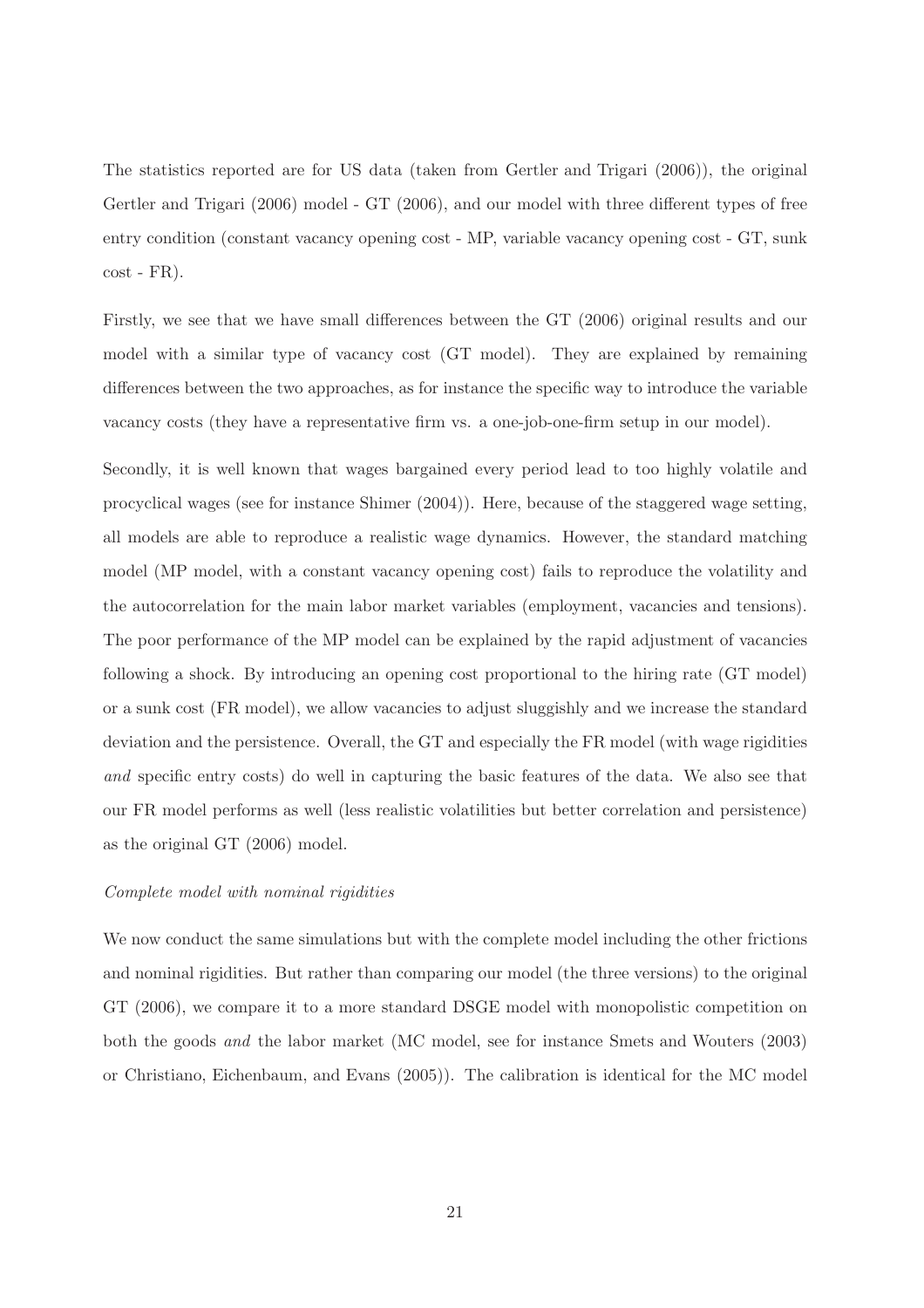and the three matching models and the results are displayed in table  $2^{10}$  $2^{10}$  $2^{10}$ .

Monopolistic competition models are successful at explaining a number of phenomena, but suffer from some shortcomings related to their simplified representation of the working of the labor market. More precisely: (i) there is no explicit discussion of equilibrium unemployment fluctuations, (ii) there is no distinction between employment and hours of work change, and (iii) they do not generate enough persistence in employment. The matching model generates unemployment, makes an explicit distinction between employment and hours (extensive vs. intensive margins) and, since it incorporates a sluggish labor reallocation process, generates a higher employment persistence. However, the standard matching model with constant vacancy costs (MP model) is unable to amplify the productivity shock and still generates a too low volatility for main variables (at the exception of total hours). By introducing alternative vacancy costs (GT and FR models), we strongly improve the results (see explanation before).

Further insights into the differences between models are given in figures [1](#page-35-0) and [2.](#page-35-1) The employment reaction depends on the way we write the vacancy costs. In the standard MP model, the amplification is quite weak. When we remove the usual free entry condition (GT and FR models), we increase the amplification as well as the persistence. In a monopolistic competition model, a positive productivity shock first decreases total hours. The matching models also give an initial decrease (due to the initial fall in hours, see figure  $3^{11}$  $3^{11}$  $3^{11}$ ) but the decrease is less pronounced and the subsequent positive effect is more persistent.

Globally, the FR model does quite well in capturing the basic features of the data. However, comparing last columns of table [1](#page-33-0) and table [2,](#page-34-0) we see that the FR model statistics are slightly better in the base model. Adding nominal rigidities and other frictions creates new interactions with the rest of the model and may deteriorate the statistics.

<span id="page-23-0"></span><sup>&</sup>lt;sup>10</sup>In the matching models, we are able to make the distinction between employment  $N_t$  and hours  $h_t$ . Total hours are then defined as the product of employment and hours:  $h_t N_t$ . We are also able to make the distinction between the base wage  $w_t$  and the overtime compensation  $C_t^h$ . The hourly compensation is defined as the base wage plus the overtime pay, divided by hours:  $(w_t + C_t^h)/h_t$ .

<span id="page-23-1"></span> $11$ Impulse responses with the FR model. But similar graphs would be generated with the MP or GT models.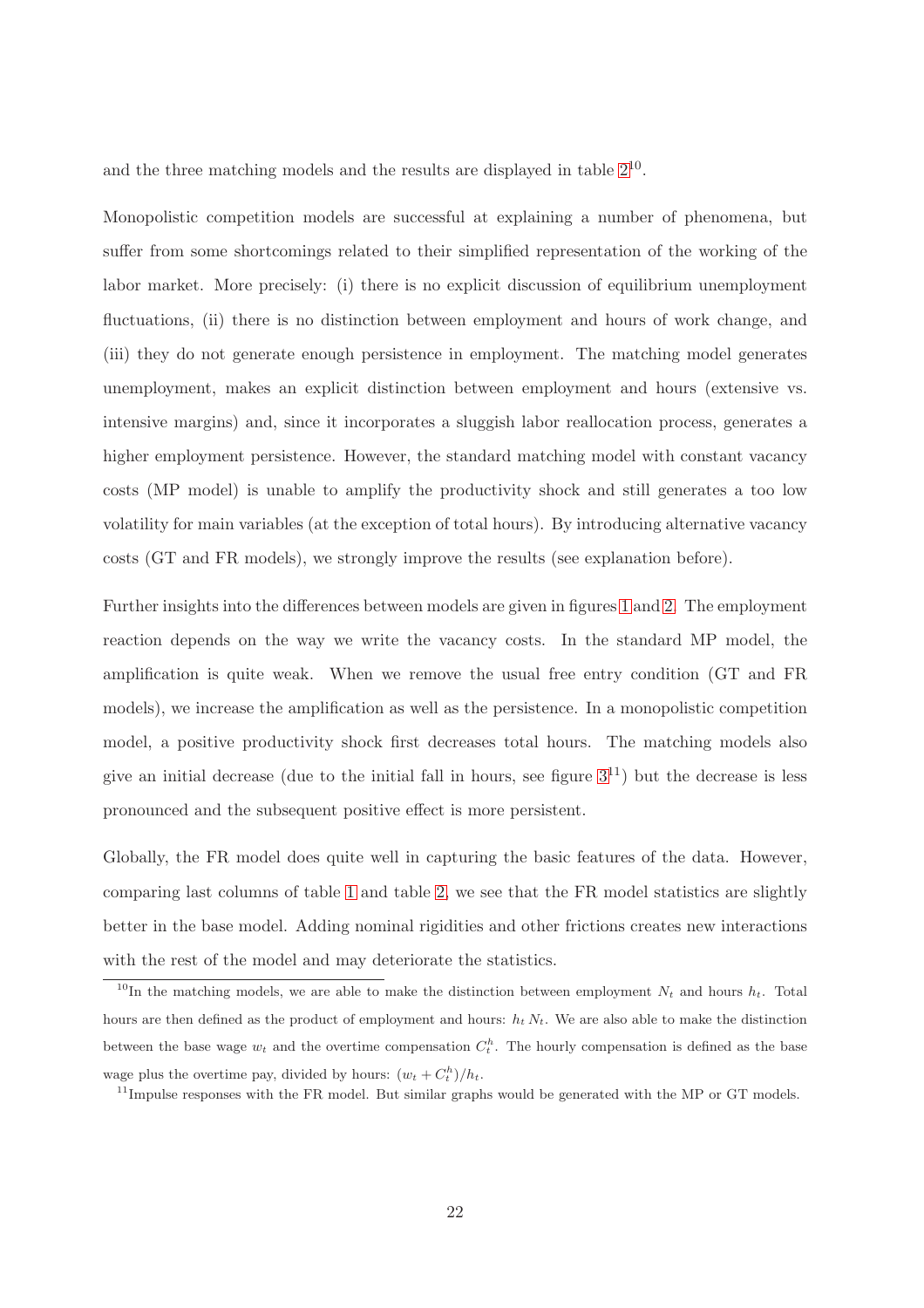### 3.2.2 Monetary shock

The main motivation for introducing the additional nominal and real frictions is that it is interesting to consider a broader DSGE setup to investigate the implications for monetary policy. The standard framework for analyzing monetary policy is indeed the [Smets and Wouters \(2003\)](#page-28-6) or the [Christiano, Eichenbaum, and Evans \(2005](#page-27-9)) type of models that provides a realistic picture for the aggregate demand reaction to monetary policy shocks.

[Christiano, Eichenbaum, and Evans \(2005](#page-27-9)) and [Trigari \(2004\)](#page-28-4) represent the dynamic responses of the US economy to a expansionary monetary policy shock. Their main findings are: (i) output responds with a high persistence, (iii) individual hours do not react strongly, (iii) the response of total hours is even more persistent than output but with a lower amplitude, (iv) lagged response of inflation and then high persistence, (v) very small response of wages, and (vi) sharp decline of the real interest rate but fast return to its initial level.

In table [4,](#page-36-0) we plot the IRF's to a monetary shock for our different models<sup>[12](#page-24-0)</sup>. We see that the three models respond similarly to a monetary shock. The lower interest rate reduces savings and increase demand, which requires higher employment. Since employment cannot immediately responds (MP and FR versions), labor adjustment is first realized through hours. It is a promising result that the search models can do as well as standard models with monopolistic competition on the labor market, for the monetary transmission toward wages and prices (and at the same time give a more realistic description of labor market flows). However, our MP and FR models still fail to reproduce the weak reaction of hours and the lagged reaction of inflation (as it is also the case for the MC model).

A complete summary of statistics is reported in table [3.](#page-37-0) As already mentioned, all the models behave quite similarly.

### 3.2.3 All three shocks together

In this section, we conduct the same simulation exercises as previously, but with the three shocks (productivity, monetary and government shocks) all together. Table [4](#page-38-0) displays the results

<span id="page-24-0"></span><sup>&</sup>lt;sup>12</sup>We only consider the MC, MP and FR models. The GT model results are very close to the FR model.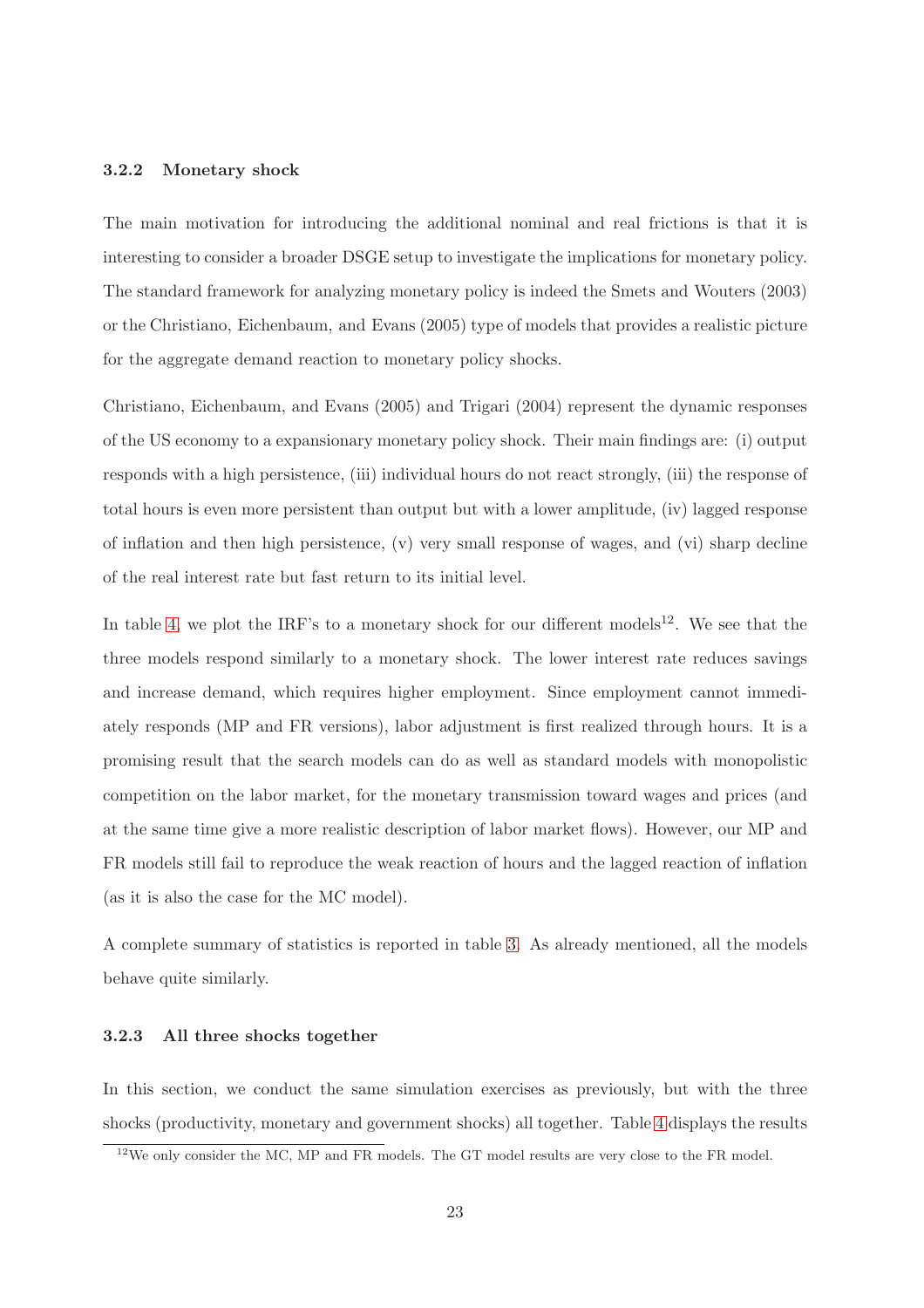and we see they are quite similar to those displayed in table [2,](#page-34-0) stressing the importance of the productivity shock in cyclical fluctuations. Focusing now on the FR model, it is worth noting that the statistics are even slightly better in the setup with the three shocks than in the setup with only the productivity shock (volatilities deteriorate but correlation with output and persistence improve). This suggests FR is a promising model and that a complete estimation of this model could be of great interest.

### 4 Conclusion

Our model performs well on reproducing the stylised facts of real wage and labor market variables both in its simple and extended version, although the last one needs further fine-tuning of the parameters. A complete estimation of the model will offer further insight on what frictions and what type of shocks are crucial for maximizing the explanatory power of the model. Additional data on labor market flow variables are needed to identify the exact nature of the vacancy costs. The use of hours worked and employment data is necessary to pin down the relative cost of labor adjustment along the intensive or extensive margin. Detailed data on wages are needed to evaluate whether the adjustment costs along the intensive margin are cyclical, for instance via the marginal utility of households, or not. Another remaining issue is the importance of cyclical employment adjustments via endogenous separation and on-the-job search behaviour.

All these issues might have an impact on the wage-price dynamics. In these labor-search models with ongoing employee-employer relations, the marginal cost appears as a complicated function of current and future contract wages as well as of overtime premiums and employment adjustment costs. As a result, the interaction between inflation and wages becomes more complicated and dependent on the labor market tightness. In our model, the price decision, the marginal cost and the labor cost formation are determined in three separate sectors: the retail firms, the wholesale production firms and the labor service firms. It is not yet clear whether and how the integration of these three sectors might affect further the connection between wage and price decisions. The work by [Kuster](#page-27-11) [\(2006](#page-27-11)), where the search friction is integrated into the price setting sector, offers useful additional insight into this interaction between price and wage setting. More theoretical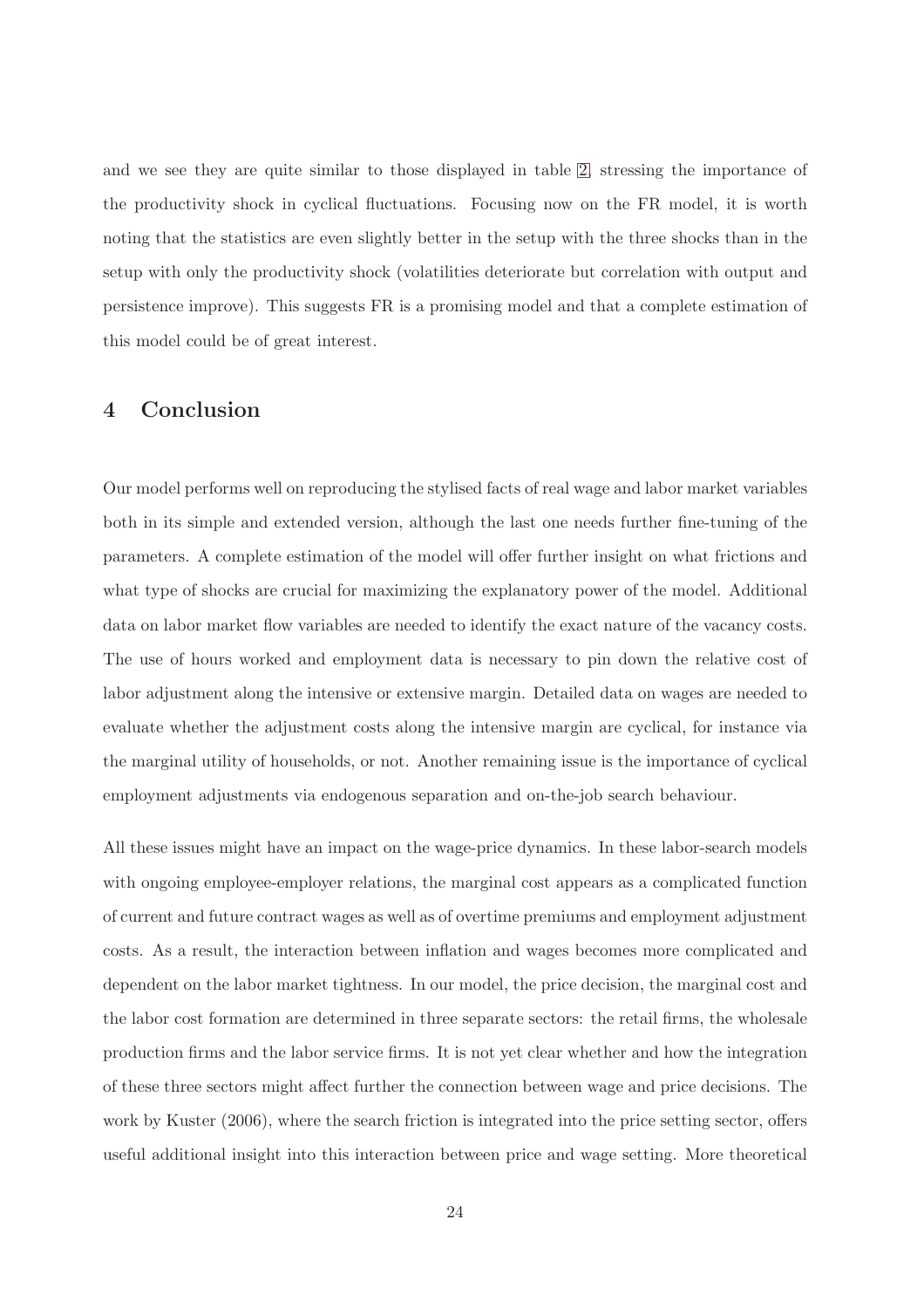and empirical work is needed to clarify all these issues. A major limitation for further empirical work is the availability and the quality of data on labor market flows and detailed wage costs. Especially within the euro area, the lack of statistical data impede further empirical research.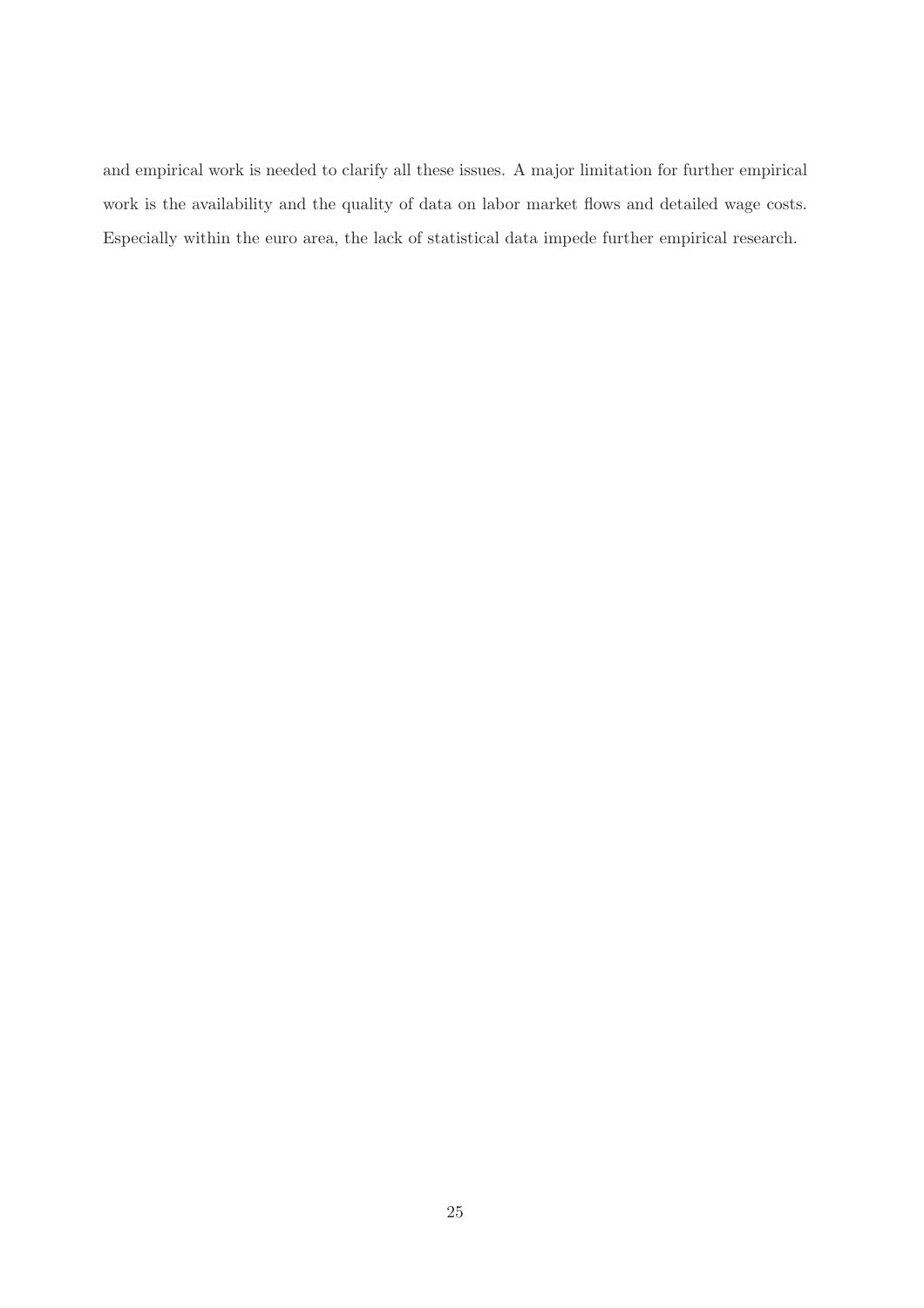### References

- <span id="page-27-0"></span>ANDOLFATTO, D. (1996): "Business Cycles and Labor-Market Search," American Economic Review, 86(1), 112–132.
- <span id="page-27-6"></span>BLANCHARD, O., AND J. GALI (2005): "Real Wage Rigidities and the New Keynesian Model," CEPR DP 5375.
- <span id="page-27-2"></span>Bodart, V., O. Pierrard, and H. Sneessens (2005): "Calvo Wages in a Search Unemployment Model," DNB Working Paper.
- <span id="page-27-9"></span>Christiano, L., M. Eichenbaum, and C. Evans (2005): "Nominal Rigidities and the Dynamic Effects of a Shock to Monetary Policy," Journal of Political Economy, 113(1-45), 346– 353.
- <span id="page-27-7"></span>CHRISTOFFEL, K., K. KUSTER, AND T. LINZERT (2006): "The Impact of Labor Markets on the Transmission of Monetary Policy in an Estimated DSGE Model," ECB Working Paper 635.
- <span id="page-27-5"></span>CHRISTOFFEL, K., AND T. LINZERT (2004): "The Role of Real Wage Rigidity and Labor Market Frictions for Unemployment and Inflation Dynamics," ECB Working Paper 556.
- <span id="page-27-10"></span>Fujita, S., and G. Ramey (2005): "The Dynamic Beveridge Curve," FRB Philadelphia Working Paper 05-22.
- <span id="page-27-3"></span>GERTLER, M., AND A. TRIGARI (2006): "Unemployment Fluctuations with Staggered Nash Wage Bargaining," Proceedings FRB San Francisco.
- <span id="page-27-8"></span>Goodfriend, M., and R. King (2001): "The Case for Price Stability," NBER DP 8423.
- <span id="page-27-1"></span>Hall, R. (2005): "Job Loss, Job Finding, and Unemployment in the U.S. Economy over the Past Fifty Years," Paper prepared for the NBER Macro Annual Conference, April 2005.
- <span id="page-27-4"></span>Krause, M., and T. Lubik (2005): "On-the-Job Search and the Cyclical Dynamics of the Labor Market," mimeo.
- <span id="page-27-11"></span>Kuster, K. (2006): "Real Prices and Wage Rigidities in a Model with Matching Frictions," mimeo.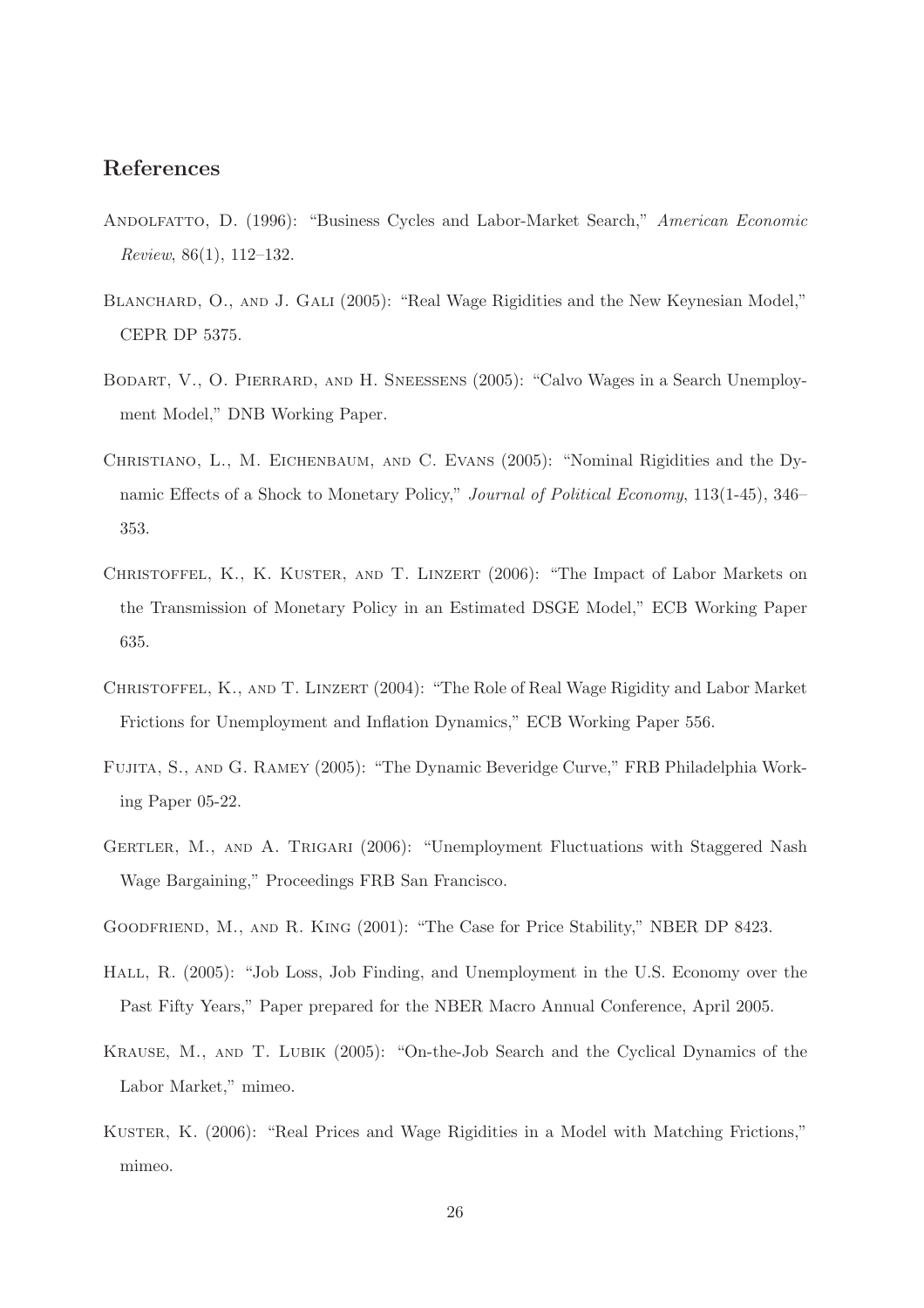- <span id="page-28-2"></span>Merz, M. (1995): "Search in the Labor Market and the Real Business Cycle," Journal of Monetary Economics, 36, 269–300.
- <span id="page-28-7"></span>MORTENSEN, D., AND C. PISSARIDES (1999): "Job reallocation, Employment Fluctuations and Unemployment," in *Handbook of Macroeconomics*, ed. by J. Taylor, and M. Woodford, vol. 1, chap. 18, pp. 1171–1228. Amsterdam: North-Holland.
- <span id="page-28-5"></span>Moyen, S., and J. Sahuc (2005): "Incorporating Labour Market Frictions into an Optimising-Based Monetary Policy Model," Economic Modelling, 22, 159–186.
- <span id="page-28-0"></span>Shimer, R. (2002): "The Cyclical Behavior of Equilibrium Unemployment and Vacancies, and Wages: Evidence and Theory," mimeo.
- <span id="page-28-1"></span>(2004): "The Consequences of Rigid Wages in Search Models," Journal of the European Economic Association, 2, 469–479.
- <span id="page-28-6"></span>SMETS, F., AND R. WOUTERS (2003): "An Estimated Dynamic Stochastic General Equilibrium Model of the Euro Area," Journal of the European Economic Association, 1(5), 1123–1175.
- <span id="page-28-4"></span>Trigari, A. (2004): "Equilibrium Unemployment, Job Flows, and Inflation Dynamics," ECB Working Paper 304.
- <span id="page-28-3"></span>Walsh, C. (2005): "Labor Market Search, Sticky Prices, and Interest Rate Policies," Review of Economic Dynamics, 8, 829–849.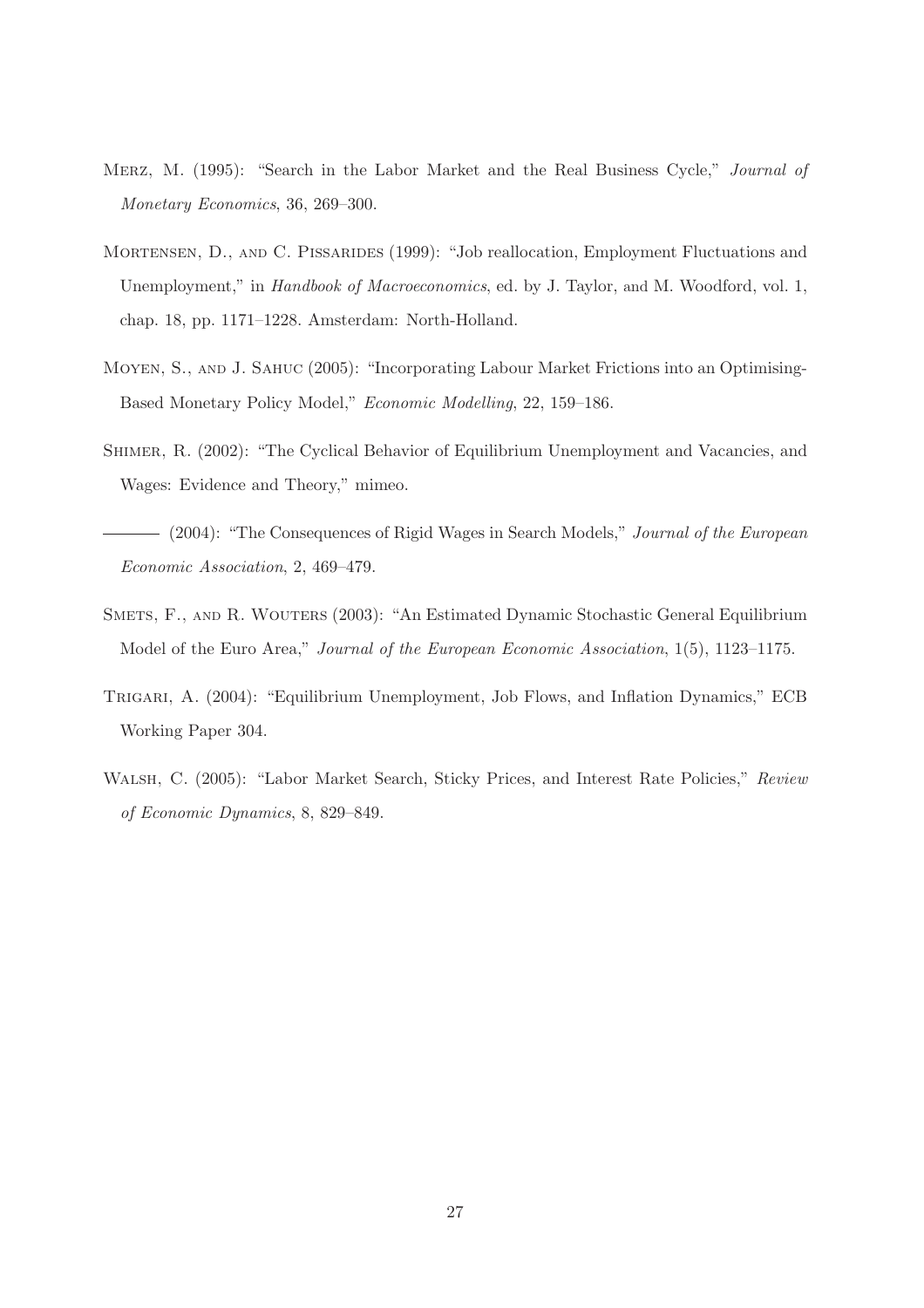# 4.1 Appendix 1: Summary of the main equations

If we define  $m_t \equiv M_t/P_t$ ,  $\bar{P}_t \equiv \bar{P}_t/P_t$  and  $P_t^* \equiv P_t^*/P_t$ , then our final model is:

## Households

$$
\Psi(z_t) = \frac{d_0}{1 + d_1} \left[ z_t^{1 + d_1} - 1 \right],\tag{73}
$$

$$
\Phi\left(\frac{\Delta I_t}{I_{t-1}}\right) = \frac{\varphi}{2} \left(\frac{\Delta I_t}{I_{t-1}}\right)^2,\tag{74}
$$

$$
\Delta K_t = \left\{ 1 - \Phi(\Delta I_t / I_{t-1}) \right\} I_t - \delta K_{t-1}, \tag{75}
$$

$$
Y_t = I_t + C_t + g_t Y_t + v_t + \psi(z_t) K_{t-1}, \tag{76}
$$

$$
\mathcal{U}_{C_t} = \beta \left( 1 + r_t \right) \mathcal{U}_{C_{t+1}}, \tag{77}
$$

$$
r_t^k + \delta = d_0 z_t^{c_1},
$$
\n
$$
\left(\Delta L\right) \left[ \begin{array}{cc} \Delta L & \Delta L & L & p_{t+1}^k & \Delta L + \Delta L + \Delta L \end{array}\right] \tag{78}
$$

$$
1 = p_t^k \left[ 1 - \Phi\left(\frac{\Delta I_t}{I_{t-1}}\right) \right] - \left\{ p_t^k \varphi \frac{\Delta I_t}{I_{t-1}} \frac{I_t}{I_{t-1}} - \frac{p_{t+1}^k}{1 + r_{t+1}} \varphi \frac{\Delta I_{t+1}}{I_t} \left(\frac{I_{t+1}}{I_t}\right)^2 \right\} \tag{79}
$$

$$
p_t^k = \left\{ z_{t+1} \left( r_{t+1}^k + \delta \right) - \Psi(z_{t+1}) + (1 - \delta) p_{t+1}^k \right\} / (1 + r_t), \tag{80}
$$

$$
m_t = \chi \left(\frac{R_t}{1 + R_t}\right)^{-1/\nu_m} (\mathcal{U}_{C_t})^{-1/\nu_m}, \tag{81}
$$

$$
\mathcal{U}_{C_t} = \frac{1}{C_t - eC_{t-1}},\tag{82}
$$

$$
1 + R_t = (1 + r_t)(1 + \pi_{t+1}). \tag{83}
$$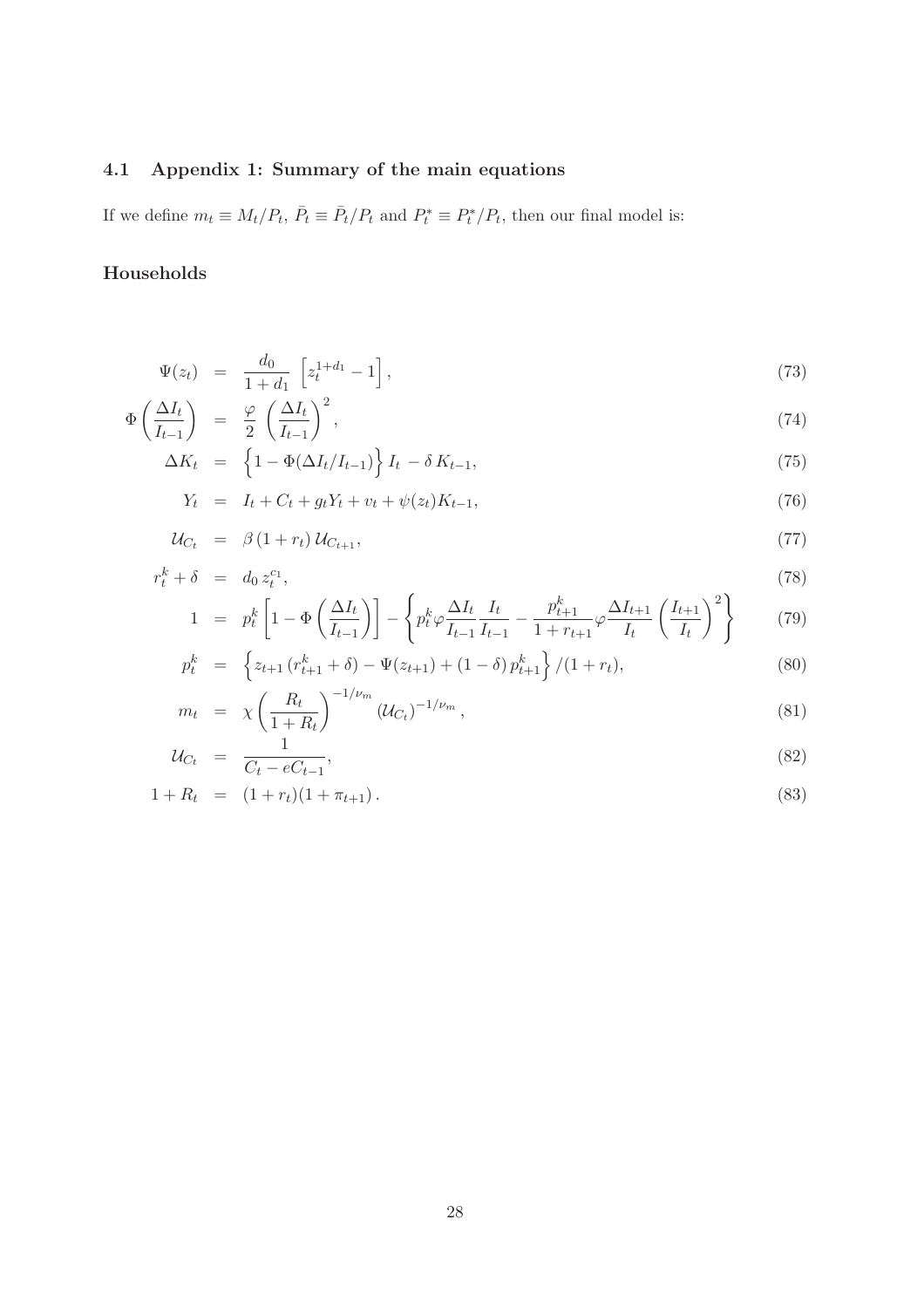# Goods Producers

$$
C_t^h = \frac{c_0}{1+c_1} \left( h^{1+c_1} - 1 \right), \tag{84}
$$

$$
c_0 \; h_t^{c_1} \;\; = \;\; \theta \; \frac{d_t + C_t^h}{h_t},\tag{85}
$$

$$
\frac{z_t K_{t-1}}{N_t} = \left[ \frac{(r_t^k + \delta)/\alpha}{\left(d_t + C_t^h\right)/(1-\alpha)} \right]^{-1},\tag{86}
$$

$$
\Lambda_t^x = \frac{1}{\epsilon_t} \left( \frac{d_t + C_t^h}{(1 - \alpha) h_t^{\theta}} \right)^{1 - \alpha} \left( \frac{r_t^k + \delta}{\alpha} \right)^{\alpha},\tag{87}
$$

$$
E_t^1 = \lambda_x P_t^* E_t^2, \tag{88}
$$

$$
E_t^1 = Y_t U_{C_t} \Lambda_t^x + \xi_p \beta \left( \frac{1 + \bar{\pi}}{1 + \pi_{t+1}} \right)^{\frac{-1}{1 - \lambda_x}} E_{t+1}^1, \tag{89}
$$

$$
E_t^2 = Y_t U_{C_t} + \xi_p \beta \left( \frac{1 + \bar{\pi}}{1 + \pi_{t+1}} \right)^{\frac{-\lambda_x}{1 - \lambda_x}} E_{t+1}^2, \tag{90}
$$

$$
\bar{P}_t^{-1/(1-\lambda_x)} = (1-\xi_p) \left[ P_t^* \right]^{-1/(1-\lambda_x)} + \xi_p \left[ \frac{1+\bar{\pi}}{1+\pi_t} \bar{P}_{t-1} \right]^{-1/(1-\lambda_x)}, \tag{91}
$$

$$
1 = (1 - \xi_p) \left[ P_t^* \right]^{-\lambda_x/(1 - \lambda_x)} + \xi_p \left[ \frac{1 + \bar{\pi}}{1 + \pi_t} \right]^{-\lambda_x/(1 - \lambda_x)}, \tag{92}
$$

$$
Y_t = \bar{P}_t^{\frac{1}{1-\lambda_x}} \epsilon_t (z_t K_{t-1})^\alpha N_t^{1-\alpha}.
$$
\n(93)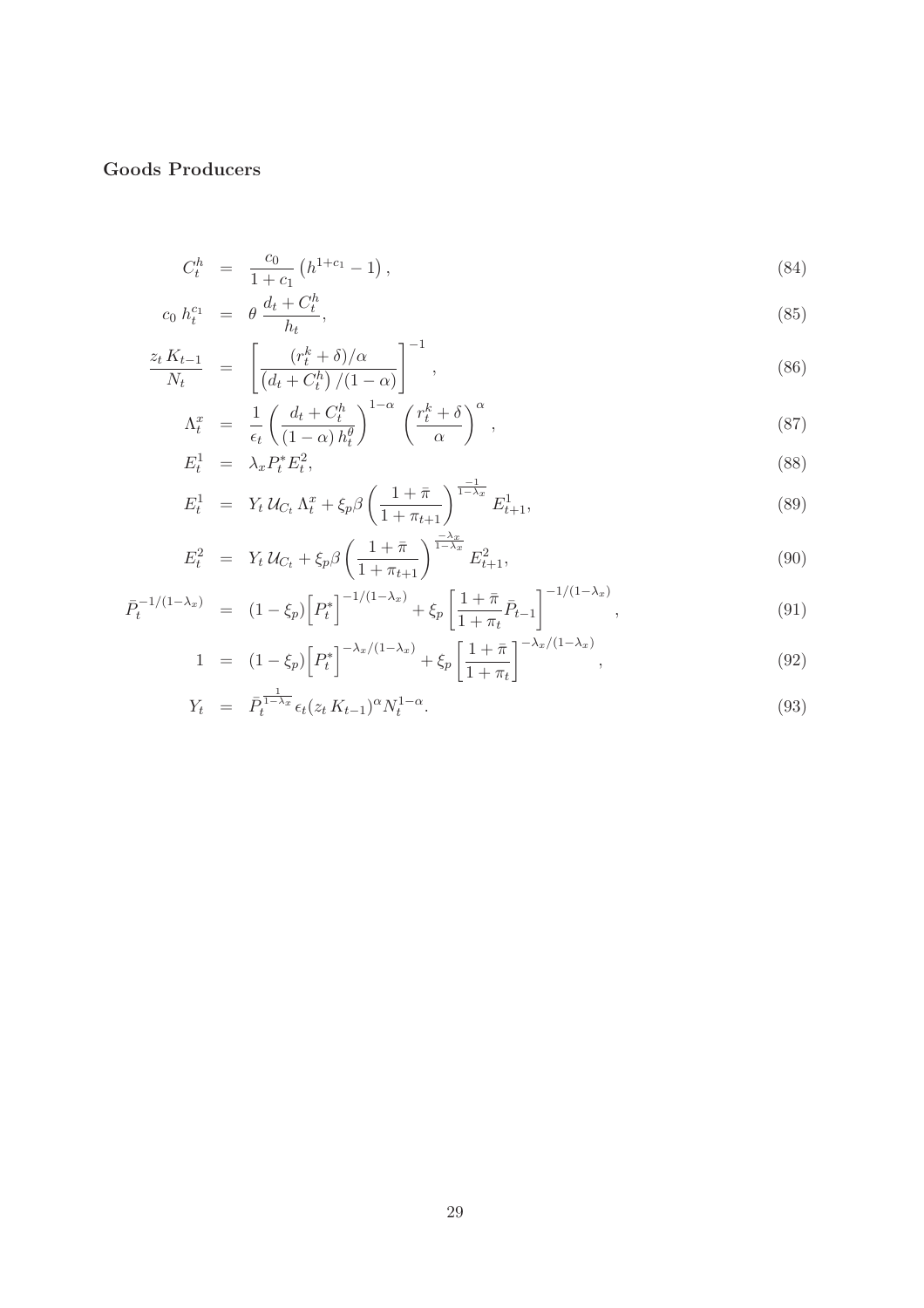Labor Services

$$
S_t^1 = \mathcal{U}_{C_t} + \left[ \beta (1 - s) \xi_w \right] \frac{1 + \bar{\pi}}{1 + \pi_{t+1}} S_{t+1}^1, \tag{94}
$$

$$
S_t^d = d_t \, \mathcal{U}_{C_t} + \left[ \beta (1 - s) \xi_w \right] S_{t+1}^d,\tag{95}
$$

$$
\mathcal{A}_t^F(w_t^*) = \left[S_t^d - S_t^1 w_t^* \right] - \beta (1 - s) \xi_w \left[S_{t+1}^d - S_{t+1}^1 w_{t+1}^* \right] + \beta (1 - s) \mathcal{A}_{t+1}^F(w_{t+1}^*), \tag{96}
$$

$$
\mathcal{A}_t^F(w_t) = \left[S_t^d - S_t^1 w_t\right] - \beta(1 - s)\xi_w \left[S_{t+1}^d - S_{t+1}^1 w_{t+1}\right] + \beta(1 - s)\mathcal{A}_{t+1}^F(w_{t+1}), \tag{97}
$$

$$
A_t^N \mathcal{U}_{C_t} = (1 - \kappa) \mathcal{A}_t^F(w_t^*) + \kappa \mathcal{A}_t^F(w_t), \qquad (98)
$$

$$
S_t^c = \mathcal{U}_{C_t} C_t^h + \left[ \beta (1 - s) \xi_w \right] S_{t+1}^c,
$$
\n(99)

$$
\mathcal{A}_t^H(w_t^*) = \left\{ S_t^1(w_t^* - b_t) - \beta (1 - s) \xi_w S_{t+1}^1(w_{t+1}^* - b_{t+1}) \right\} + S_t^c
$$
\n
$$
+ \beta \left[ 1 - s - (1 - \kappa) p_t \right] \mathcal{A}_{t+1}^H(w_{t+1}^*) - \beta \kappa p_t \mathcal{A}_{t+1}^H(w_{t+1}),
$$
\n(101)

$$
\beta \Big[ 1 - s - (1 - \kappa) p_t \Big] \mathcal{A}_{t+1}^H(w_{t+1}^*) - \beta \kappa p_t \mathcal{A}_{t+1}^H(w_{t+1}), \tag{101}
$$

$$
\mathcal{A}_t^H(w_t) = \left\{ S_t^1(w_t - b_t) - \beta (1 - s) \xi_w S_{t+1}^1(w_{t+1} - b_{t+1}) \right\} + S_t^c \tag{102}
$$

$$
+\beta \left[ (1-s)(1-\xi_w) - (1-\kappa)p_t \right] \mathcal{A}_{t+1}^H(w_{t+1}^*)
$$
\n(103)

$$
+\beta \left[ (1-s)\xi_w - \kappa p_t \right] \mathcal{A}_{t+1}^H(w_{t+1}),\tag{104}
$$

$$
A_t^V = -c_t + q_t \frac{A_{t+1}^N}{1 + r_{t+1}} + (1 - q_t) \frac{A_{t+1}^V}{1 + r_{t+1}},
$$
\n(105)

M-P version: 
$$
c_t = a_1
$$
;  $A_t^V = 0$ ;  $v_t = c_t V_t$ , (106)

G-T version: 
$$
c_t = a_2 q_t \frac{H_t}{N_t} \; ; \; A_t^V = 0 \; ; \; v_t = c_t V_t,
$$
 (107)

F-R version: 
$$
c_t = 0
$$
;  $V_t = (1 - q_{t-1})V_{t-1} + \int_0^{A_t^Y} dF(SC)$ ; (108)

$$
v_t = \int_0^{A_t^V} SC \, dF(SC). \tag{109}
$$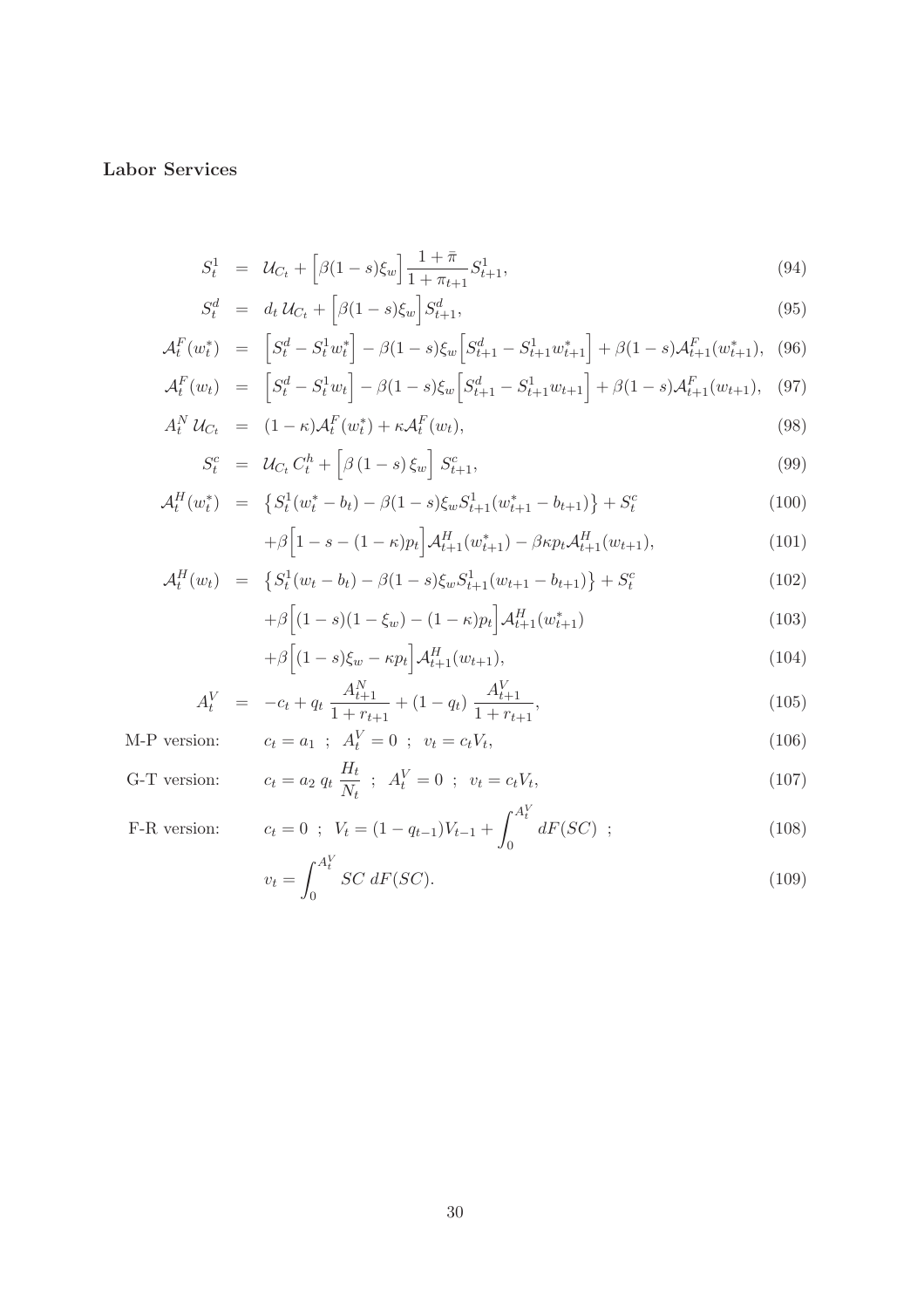# Wage determination and labor flows

$$
\psi \mathcal{A}_t^F(w_t^*) = (1 - \psi) \mathcal{A}_t^H(w_t^*), \tag{110}
$$

$$
N_t w_t = (1 - s)N_{t-1} \left[ \xi_w \frac{1 + \bar{\pi}}{1 + \pi_t} w_{t-1} + (1 - \xi_w) w_t^* \right] + H_{t-1} \left[ \kappa w_t + (1 - \kappa) w_t^* \right], \quad (111)
$$

$$
H_t = \bar{h}V_t^{\phi}(1 - N_t)^{1 - \phi}, \qquad (112)
$$

$$
N_t = (1 - s)N_{t-1} + H_{t-1}, \tag{113}
$$

$$
q_t = \frac{H_t}{V_t},\tag{114}
$$

$$
p_t = \frac{H_t}{1 - N_t}.\tag{115}
$$

# Policies and exogenous shocks

$$
1 + R_t = f_t (1 + R_{t-1})^{0.9} \left[ \frac{1 + \bar{\pi}}{\beta} \left( \frac{1 + \pi_t}{1 + \bar{\pi}} \right)^{1.5} \right]^{0.1}, \tag{116}
$$

$$
g_t Y_t = m_t - m_{t-1} + \frac{\pi_t}{1 + \pi_t} m_{t-1} + T_t, \tag{117}
$$

$$
f_t = (1 - \rho_f) \bar{f} + \rho_f f_{t-1} - v_t^f, \qquad (118)
$$

$$
g_t = (1 - \rho_g)\bar{G} + \rho_g g_{t-1} + v_t^g, \tag{119}
$$

$$
\epsilon_t = (1 - \rho_e)\bar{\epsilon} + \rho_e \epsilon_{t-1} + v_t^e. \tag{120}
$$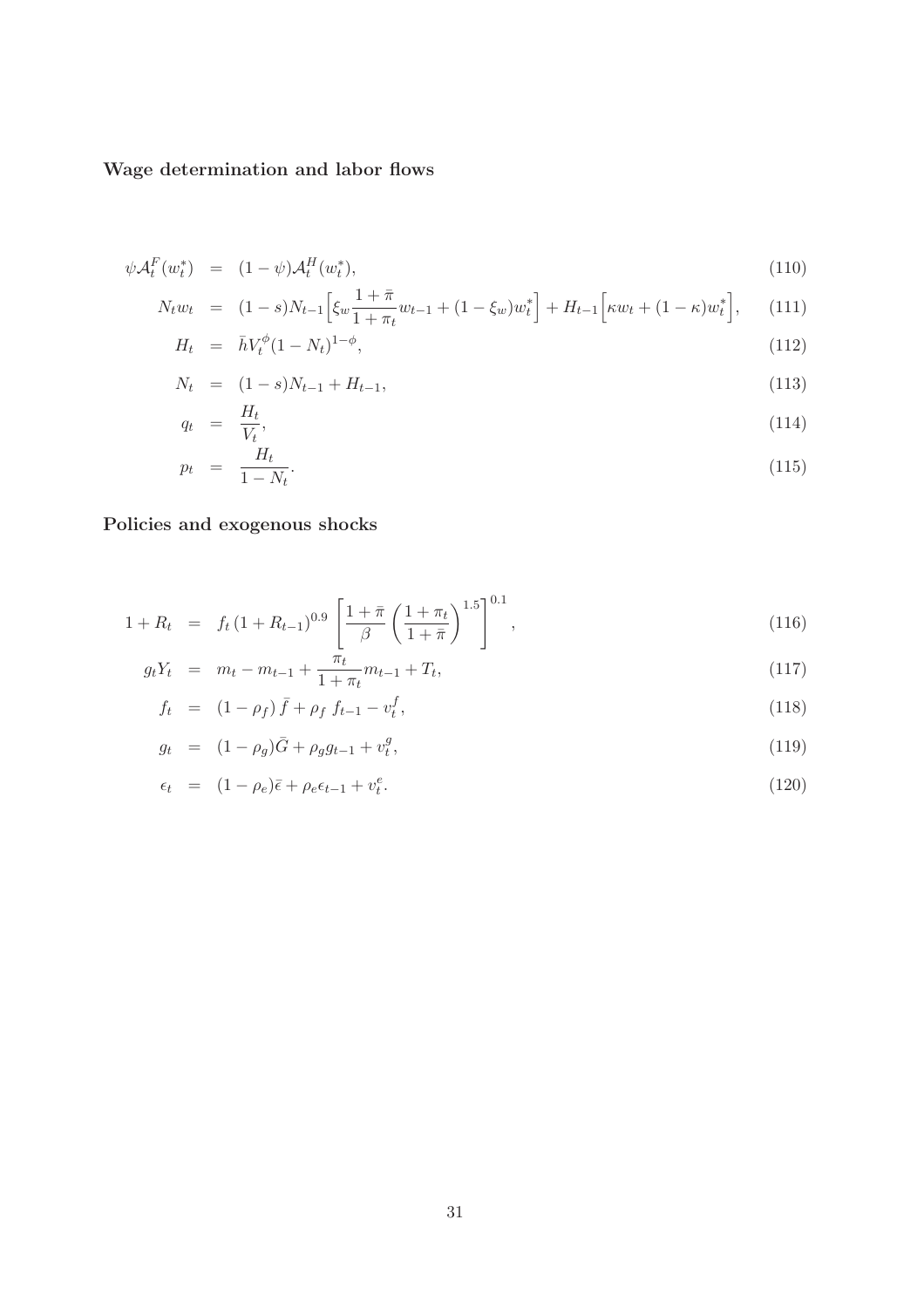|                                         | <b>US</b> Data | GT (2006) | $\bf MP$ | GT      | FR.     |  |  |
|-----------------------------------------|----------------|-----------|----------|---------|---------|--|--|
| relative standard deviation             |                |           |          |         |         |  |  |
| output                                  | 1.00           | 1.00      | 1.00     | 1.00    | 1.00    |  |  |
| wage                                    | 0.52           | 0.56      | 0.56     | 0.61    | 0.59    |  |  |
| labor share                             | 0.51           | 0.57      | 0.51     | 0.49    | 0.63    |  |  |
| employment                              | 0.60           | 0.35      | 0.24     | 0.44    | 0.32    |  |  |
| unemployment                            | 5.15           | 4.46      | 3.12     | 5.63    | 4.11    |  |  |
| vacancies                               | 6.30           | 5.83      | 4.83     | 7.48    | 5.25    |  |  |
| tensions                                | 11.28          | 9.88      | 7.61     | 12.80   | 9.20    |  |  |
| productivity                            | 0.61           | 0.71      | 0.80     | 0.65    | 0.76    |  |  |
| contemporaneous correlation with output |                |           |          |         |         |  |  |
| output                                  | 1.00           | 1.00      | 1.00     | 1.00    | 1.00    |  |  |
| wage                                    | 0.56           | 0.60      | 0.70     | 0.70    | 0.67    |  |  |
| labor share                             | $-0.20$        | $-0.56$   | $-0.78$  | $-0.39$ | $-0.54$ |  |  |
| employment                              | 0.78           | 0.77      | 0.87     | 0.88    | 0.83    |  |  |
| unemployment                            | $-0.86$        | $-0.77$   | $-0.87$  | $-0.90$ | $-0.87$ |  |  |
| vacancies                               | 0.91           | 0.91      | 0.64     | 0.84    | 0.91    |  |  |
| tensions                                | 0.90           | 0.94      | 0.76     | 0.89    | 0.91    |  |  |
| productivity                            | 0.71           | 0.97      | 0.99     | 0.95    | 0.97    |  |  |
| serial correlation                      |                |           |          |         |         |  |  |
| output                                  | 0.87           | 0.84      | 0.79     | 0.84    | 0.84    |  |  |
| wage                                    | 0.91           | 0.95      | 0.93     | 0.94    | 0.95    |  |  |
| labor share                             | 0.73           | 0.65      | 0.61     | 0.58    | 0.67    |  |  |
| employment                              | 0.94           | 0.90      | 0.74     | 0.88    | 0.91    |  |  |
| unemployment                            | 0.91           | 0.90      | 0.74     | 0.88    | 0.91    |  |  |
| vacancies                               | 0.91           | 0.83      | 0.45     | 0.80    | 0.88    |  |  |
| tensions                                | 0.91           | 0.88      | 0.60     | 0.85    | 0.90    |  |  |
| productivity                            | 0.79           | 0.76      | 0.79     | 0.75    | 0.76    |  |  |
|                                         |                |           |          |         |         |  |  |

US Data: taken from [Gertler and Trigari \(2006\)](#page-27-3), GT (06): simulation results directly taken from [Gertler and Trigari \(2006](#page-27-3)), MP: own simulations with free entry condition  $\dot{a}$  la [Mortensen and Pissarides \(1999\)](#page-28-7), GT: own simulations with free entry condition  $\dot{a}$  la [Gertler and Trigari \(2006\)](#page-27-3), FR: own simulations with free entry condition  $\dot{a}$  la [Fujita and Ramey \(2005\)](#page-27-10).

<span id="page-33-0"></span>Table 1: Productivity shock: summary of the base model statistics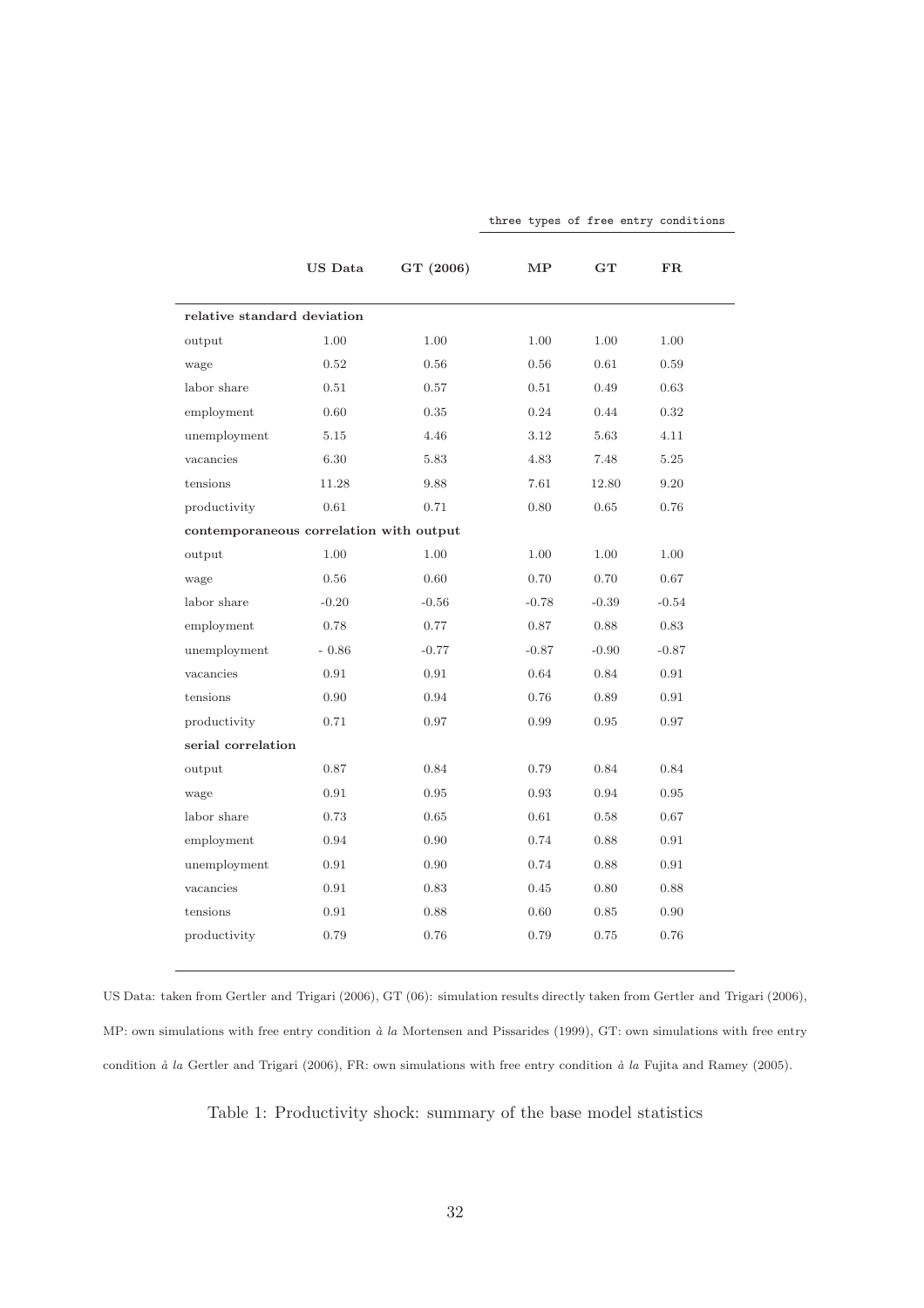|                             | US Data                                 | $_{\mathrm{MC}}$ | МP         | $G_{\mathbf{T}}$ | $_{\rm FR}$ |  |  |
|-----------------------------|-----------------------------------------|------------------|------------|------------------|-------------|--|--|
| relative standard deviation |                                         |                  |            |                  |             |  |  |
| output                      | 1.00                                    | 1.00             | 1.00       | 1.00             | 1.00        |  |  |
| base wage                   |                                         |                  | 0.26       | 0.29             | 0.25        |  |  |
| hourly compensation         | 0.52                                    | 0.41             | 0.28       | 0.31             | 0.27        |  |  |
| labor share                 | 0.51                                    | 0.70             | 0.45       | 0.52             | 0.54        |  |  |
| employment                  |                                         |                  | 0.22       | 0.42             | 0.37        |  |  |
| total hours                 | 0.60                                    | 0.90             | 0.74       | 0.79             | 0.79        |  |  |
| unemployment                | 5.15                                    |                  | 2.89       | 5.35             | 4.77        |  |  |
| vacancies                   | 6.30                                    |                  | 3.64       | 6.58             | 5.83        |  |  |
| tensions                    | 11.28                                   |                  | 6.43       | 11.80            | 10.49       |  |  |
| productivity                | $0.61\,$                                | 0.72             | 0.57       | 0.50             | 0.51        |  |  |
|                             | contemporaneous correlation with output |                  |            |                  |             |  |  |
| output                      | 1.00                                    | 1.00             | 1.00       | 1.00             | 1.00        |  |  |
| base wage                   |                                         |                  | 1.00       | 0.85             | 0.80        |  |  |
| hourly compensation         | 0.56                                    | 0.90             | 0.99       | 0.85             | 0.81        |  |  |
| labor share                 | $-0.20$                                 | 0.01             | $-0.26$    | $-0.09$          | $-0.20$     |  |  |
| employment                  |                                         |                  | 0.99       | 0.98             | 0.95        |  |  |
| total hours                 | 0.78                                    | 0.72             | 0.82       | 0.88             | 0.86        |  |  |
| unemployment                | $-0.86$                                 |                  | $-0.99$    | $-0.98$          | $-0.95$     |  |  |
| vacancies                   | 0.91                                    |                  | 0.89       | 0.98             | 0.99        |  |  |
| tensions                    | 0.90                                    |                  | 0.94       | 0.99             | 0.98        |  |  |
| productivity                | 0.71                                    | 0.49             | 0.69       | 0.61             | 0.63        |  |  |
| serial correlation          |                                         |                  |            |                  |             |  |  |
| output                      | 0.87                                    | 0.94             | 0.94       | 0.94             | 0.94        |  |  |
| base wage                   |                                         |                  | 0.93       | 0.96             | 0.97        |  |  |
| hourly compensation         | 0.91                                    | 0.96             | 0.94       | 0.96             | 0.96        |  |  |
| labor share                 | 0.73                                    | 0.71             | 0.66       | 0.73             | 0.76        |  |  |
| employment                  |                                         |                  | $\rm 0.93$ | $\rm 0.95$       | $\rm 0.95$  |  |  |
| total hours                 | 0.94                                    | $0.75\,$         | $0.86\,$   | 0.89             | $0.89\,$    |  |  |
| unemployment                | 0.91                                    |                  | $\rm 0.93$ | 0.95             | $\rm 0.95$  |  |  |
| vacancies                   | $0.91\,$                                |                  | 0.87       | 0.93             | 0.94        |  |  |
| tensions                    | $0.91\,$                                |                  | $\rm 0.91$ | 0.94             | $\rm 0.95$  |  |  |
| productivity                | 0.79                                    | $0.73\,$         | $0.77\,$   | 0.73             | 0.76        |  |  |
|                             |                                         |                  |            |                  |             |  |  |

Same definitions as in table [1,](#page-33-0) MC: monopolistic competition model  $\dot{a}$  la [Smets and Wouters \(2003](#page-28-6)).

<span id="page-34-0"></span>Table 2: Productivity shock: summary of the full model statistics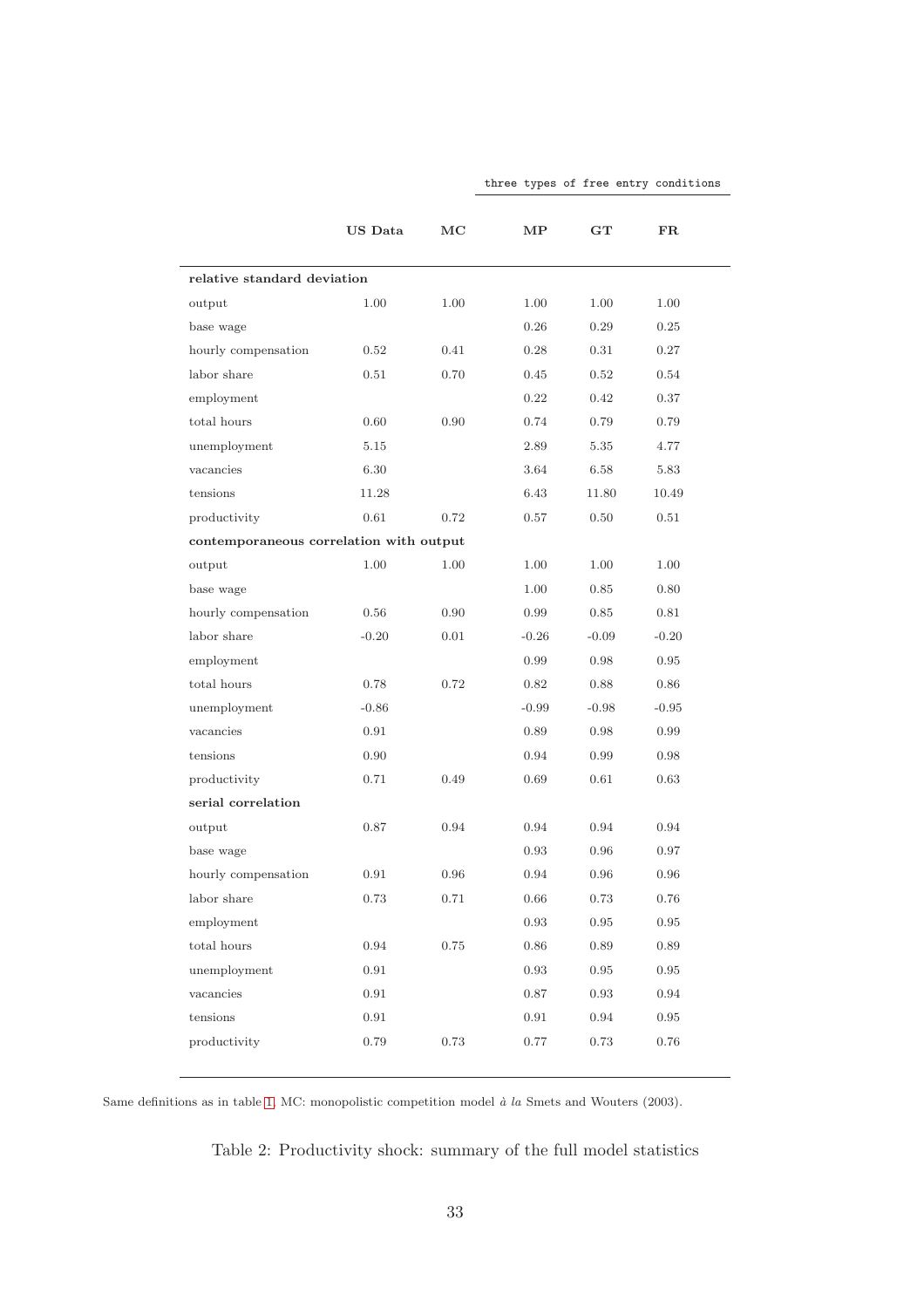

<span id="page-35-0"></span>Figure 1: Impulse response functions to an aggregate productivity shock



<span id="page-35-1"></span>Figure 2: Impulse response functions to an aggregate productivity shock



<span id="page-35-2"></span>Figure 3: Impulse response functions to an aggregate productivity shock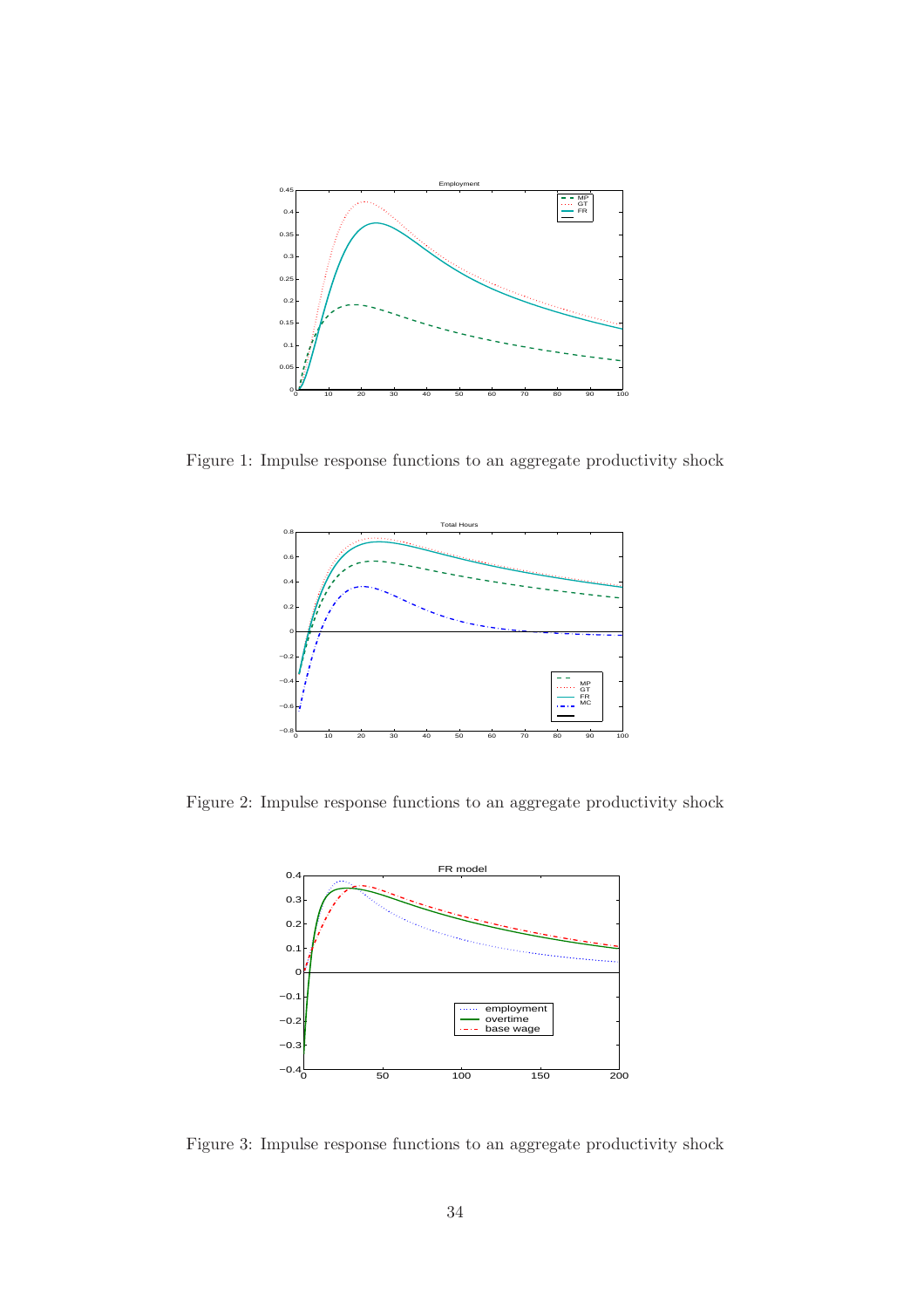

<span id="page-36-0"></span>Figure 4: Impulse response functions to a monetary shock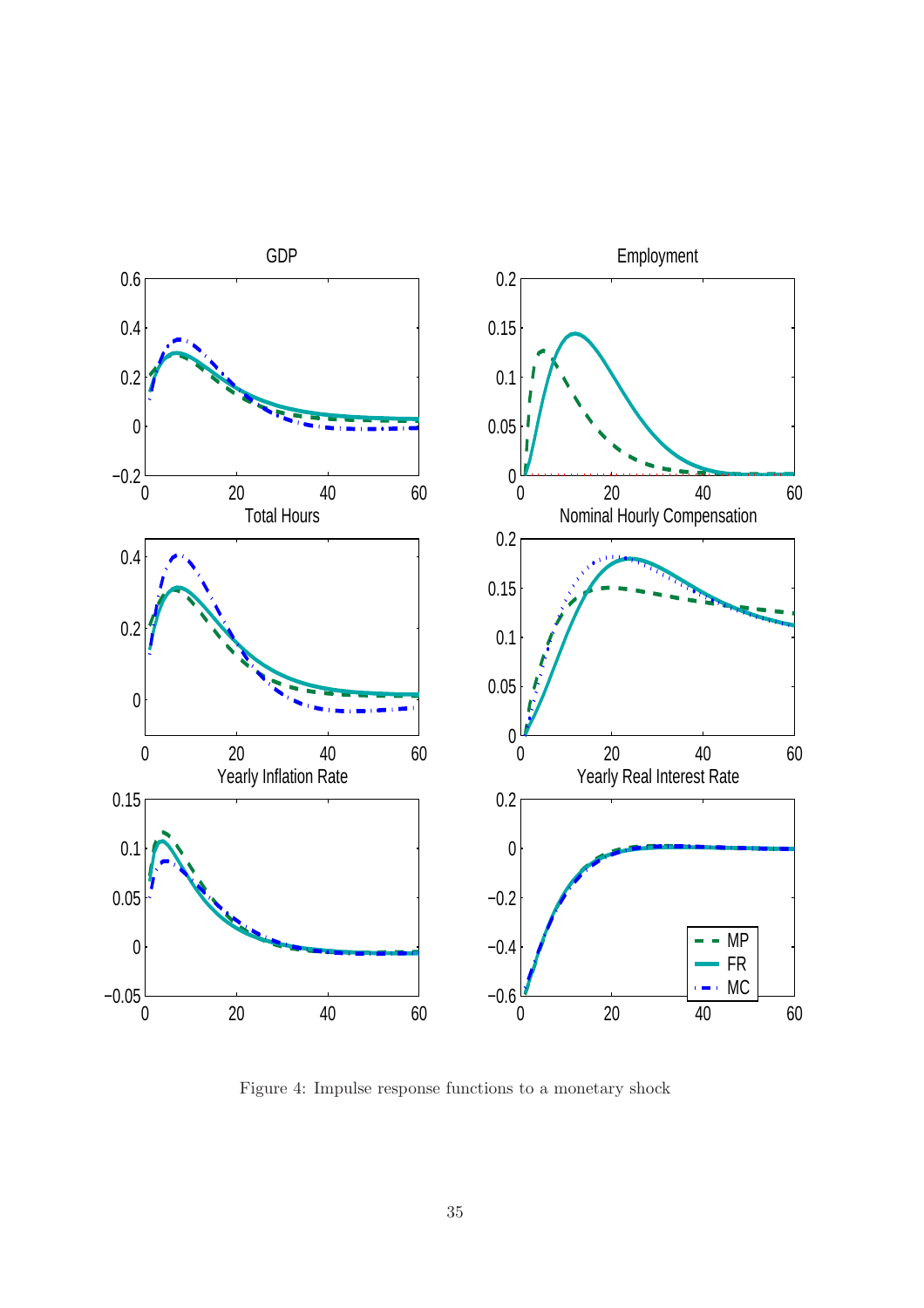|                                         | US Data | $_{\rm MC}$ | МP       | $\mathbf{G} \mathbf{T}$ | $_{\rm FR}$ |  |
|-----------------------------------------|---------|-------------|----------|-------------------------|-------------|--|
| relative standard deviation             |         |             |          |                         |             |  |
| output                                  | 1.00    | 1.00        | 1.00     | 1.00                    | 1.00        |  |
| base wage                               |         |             | 0.15     | 0.33                    | 0.23        |  |
| hourly compensation                     | 0.52    | 0.24        | 0.18     | 0.34                    | 0.23        |  |
| labor share                             | 0.51    | 0.37        | 0.25     | 0.42                    | 0.28        |  |
| employment                              |         |             | 0.40     | 0.66                    | 0.52        |  |
| total hours                             | 0.60    | 1.16        | 1.07     | 1.11                    | 1.08        |  |
| unemployment                            | 5.15    |             | 5.18     | 8.45                    | 6.63        |  |
| vacancies                               | 6.30    |             | 7.63     | 11.20                   | 8.49        |  |
| tensions                                | 11.28   |             | 12.33    | 19.21                   | 14.85       |  |
| productivity                            | 0.61    | 0.17        | 0.08     | 0.12                    | 0.09        |  |
| contemporaneous correlation with output |         |             |          |                         |             |  |
| output                                  | 1.00    | 1.00        | 1.00     | 1.00                    | 1.00        |  |
| base wage                               |         |             | 0.98     | 0.66                    | 0.22        |  |
| hourly compensation                     | 0.56    | 0.81        | 0.99     | 0.70                    | 0.35        |  |
| labor share                             | $-0.20$ | 0.97        | 0.99     | 0.82                    | 0.57        |  |
| employment                              |         |             | 0.97     | 0.98                    | 0.91        |  |
| total hours                             | 0.78    | 1.00        | 1.00     | 1.00                    | 1.00        |  |
| unemployment                            | $-0.86$ |             | $-0.97$  | $-0.98$                 | $-0.91$     |  |
| vacancies                               | 0.91    |             | 0.74     | 0.95                    | 0.99        |  |
| tensions                                | 0.90    |             | 0.87     | 0.98                    | 0.98        |  |
| productivity                            | 0.71    | $-0.94$     | $-0.88$  | $-0.91$                 | $-0.87$     |  |
| serial correlation                      |         |             |          |                         |             |  |
| output                                  | 0.87    | 0.88        | 0.85     | 0.85                    | 0.86        |  |
| base wage                               |         |             | 0.87     | 0.94                    | 0.94        |  |
| hourly compensation                     | 0.91    | 0.93        | 0.87     | 0.94                    | 0.95        |  |
| labor share                             | 0.71    | 0.91        | 0.86     | 0.93                    | 0.95        |  |
| employment                              |         |             | 0.79     | 0.88                    | $\rm 0.91$  |  |
| total hours                             | 0.94    | 0.88        | 0.85     | 0.86                    | $0.87\,$    |  |
| unemployment                            | 0.91    |             | 0.79     | 0.88                    | 0.91        |  |
| vacancies                               | 0.91    |             | $0.56\,$ | 0.81                    | 0.88        |  |
| tensions                                | 0.91    |             | $0.68\,$ | $0.85\,$                | $0.90\,$    |  |
| productivity                            | 0.79    | 0.88        | 0.83     | 0.89                    | 0.92        |  |
|                                         |         |             |          |                         |             |  |

Same definitions as in table [1,](#page-33-0) MC: monopolistic competition model  $\dot{a}$  la [Smets and Wouters \(2003](#page-28-6)).

<span id="page-37-0"></span>Table 3: Monetary shock: summary of the full model statistics